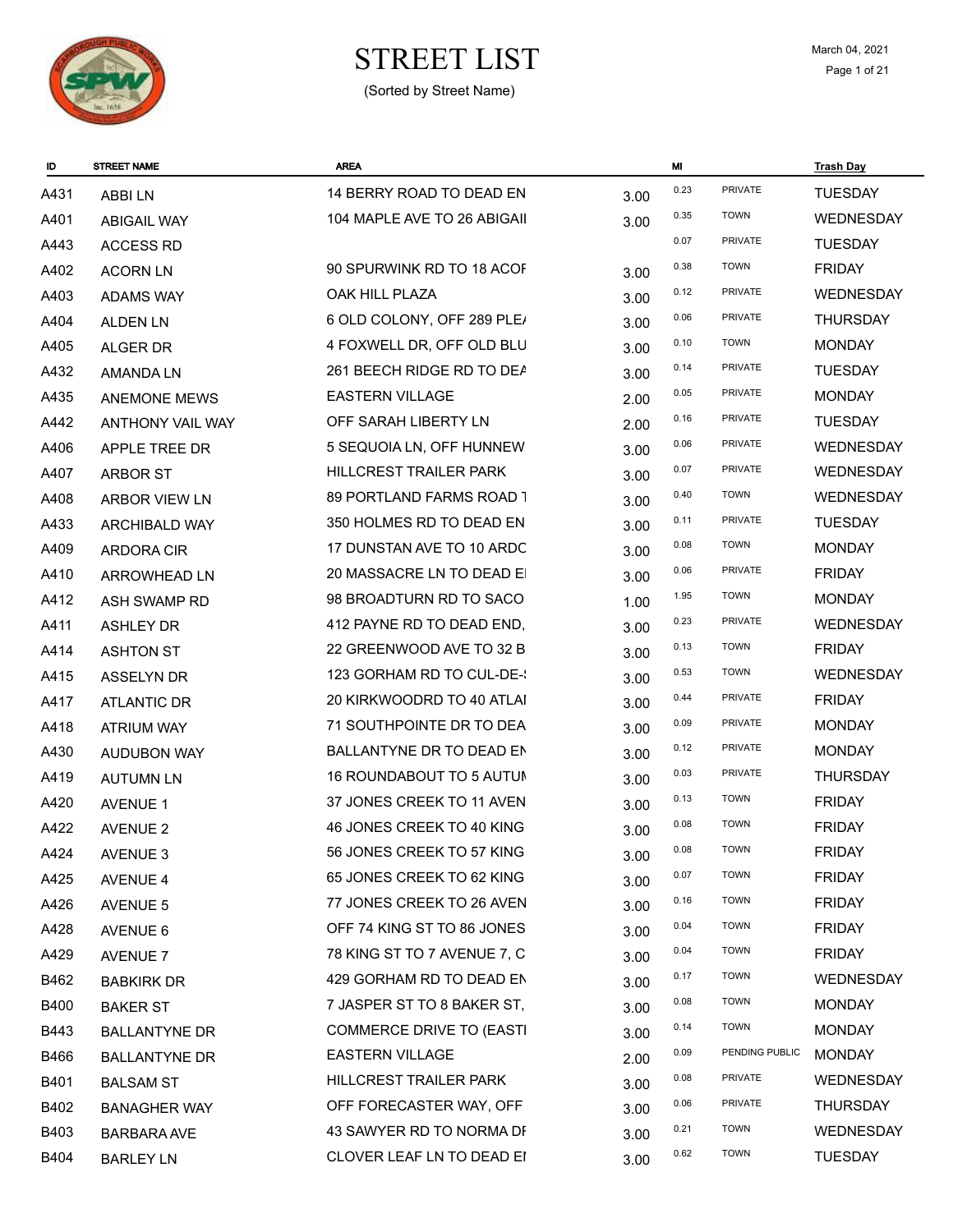

# $\begin{array}{ll}\n\textbf{STREF LIST} & \textbf{March 04, 2021} \\
\textbf{Page 2 of 21}\n\end{array}$

| ID          | <b>STREET NAME</b>             | <b>AREA</b>                    |      | MI   |                | <b>Trash Day</b> |
|-------------|--------------------------------|--------------------------------|------|------|----------------|------------------|
| <b>B405</b> | <b>BARNSWALLOW CT</b>          | 29 EVERGREEN FARMS RD TO       | 3.00 | 0.05 | <b>TOWN</b>    | <b>MONDAY</b>    |
| <b>B406</b> | <b>BAY ST</b>                  | 72 EAST GRAND AVE TO DEAI      | 3.00 | 0.06 | <b>TOWN</b>    | <b>FRIDAY</b>    |
| <b>B407</b> | <b>BAYBERRY LN</b>             | 2 TALL PINES RD TO DEAD EN     | 3.00 | 0.22 | <b>TOWN</b>    | <b>THURSDAY</b>  |
| <b>B408</b> | <b>BAYVIEW AVE</b>             | <b>HOUGHTON ST TO CHAMPION</b> | 3.00 | 0.28 | <b>TOWN</b>    | <b>FRIDAY</b>    |
| <b>B409</b> | <b>BAYWOODS DR</b>             | 61 WINNOCKS NECK RD TO D       | 3.00 | 0.18 | <b>TOWN</b>    | <b>THURSDAY</b>  |
| <b>B411</b> | <b>BEACH ST</b>                | 58 EAST GRAND AVE TO DEAI      | 3.00 | 0.06 | <b>TOWN</b>    | <b>FRIDAY</b>    |
| B412        | <b>BEAVER BROOK RD</b>         | 226 HOLMES RD TO LONGME/       | 3.00 | 0.28 | <b>TOWN</b>    | <b>TUESDAY</b>   |
| <b>B413</b> | <b>BEAVER DAM RDG</b>          | 162 GORHAM RD, ACROSS FF       | 3.00 | 0.04 | PRIVATE        | <b>WEDNESDAY</b> |
| <b>B467</b> | <b>BEE BALM MEWS</b>           | <b>EASTERN VILLAGE</b>         | 2.00 | 0.06 | PRIVATE        | <b>MONDAY</b>    |
| <b>B414</b> | <b>BEECH RIDGE RD</b>          | COMPACT ZONE 2 - NONESU(       | 2.00 | 0.90 | <b>COMPACT</b> | <b>WEDNESDAY</b> |
| <b>B459</b> | <b>BEECH RIDGE RD</b>          | NORTH END OF COMPACT ZC        | 2.00 | 1.21 | <b>STATE</b>   | <b>TUESDAY</b>   |
| <b>B458</b> | <b>BEECH RIDGE RD</b>          | PAYNE RD TO COMPACT ZONI       | 2.00 | 1.94 | <b>STATE</b>   | <b>TUESDAY</b>   |
| <b>B449</b> | <b>BEECH RIDGE RD</b>          | COMPACT ZONE 1 - CROSSIN       | 2.00 | 0.55 | COMPACT        | <b>TUESDAY</b>   |
| <b>B415</b> | <b>BERRY RD</b>                | 209 BEECH RIDGE RD TO BAF      | 3.00 | 0.64 | <b>TOWN</b>    | <b>TUESDAY</b>   |
| B463        | <b>BESSEY SCHOOL DR</b>        | ACROSS FROM SAWYER RD,         | 3.00 | 0.21 | <b>TOWN</b>    | <b>MONDAY</b>    |
| B416        | <b>BICKFORD ST</b>             | 297 PINE POINT RD TO DEAD      | 3.00 | 0.14 | <b>TOWN</b>    | <b>MONDAY</b>    |
| B469        | <b>BILLY GOAT LN</b>           |                                |      | 0.18 | PRIVATE        | <b>TUESDAY</b>   |
| <b>B417</b> | <b>BINGVILLE LNDG</b>          | 237 BLACK POINT RD TO DEA      | 3.00 | 0.10 | <b>PRIVATE</b> | <b>THURSDAY</b>  |
| B418        | <b>BIRCH LN</b>                | 104 SPURWINK RD TO DEAD E      | 3.00 | 0.30 | <b>PRIVATE</b> | <b>FRIDAY</b>    |
| <b>B419</b> | <b>BIRDS NEST LN</b>           | 536 BLACK POINT RD TO DEA      | 3.00 | 0.17 | <b>PRIVATE</b> | <b>FRIDAY</b>    |
| B451        | <b>BITTERSWEET LN</b>          | 8 MITCHELL HILL RD TO DEAD     | 3.00 | 0.08 | <b>PRIVATE</b> | <b>TUESDAY</b>   |
| <b>B420</b> | <b>BLACK POINT MDWS</b>        | 10 FOGG RD TO 17 BLACK PO      | 3.00 | 0.19 | <b>TOWN</b>    | <b>THURSDAY</b>  |
| <b>B440</b> | <b>BLACK POINT RD</b>          | SPURWINK RD TO PROUT'S N       | 1.00 | 2.33 | <b>TOWN</b>    | <b>FRIDAY</b>    |
| B421        | <b>BLACK POINT RD</b>          | US ROUTE 1 TO SPURWINK R       | 1.00 | 2.92 | COMPACT        | <b>THURSDAY</b>  |
| <b>B470</b> | <b>BLACK POINT RD CEMEMERY</b> |                                |      | 1.91 |                | <b>TUESDAY</b>   |
| B422        | <b>BLACK ROCK RD</b>           | 429 FERRY RD TO DEAD END       | 3.00 | 0.46 | <b>PRIVATE</b> | <b>FRIDAY</b>    |
| B423        | <b>BLAINE AVE</b>              | BETWEEN 95 & 99 EAST GRAN      | 3.00 | 0.04 | PRIVATE        | <b>FRIDAY</b>    |
| <b>B424</b> | <b>BLISS ST</b>                | 36 EAST GRAND AVE TO BEAC      | 3.00 | 0.06 | <b>TOWN</b>    | <b>FRIDAY</b>    |
| B425        | <b>BLUEBERRY LN</b>            | 136 BURNHAM RD TO DEAD E       | 3.00 | 0.22 | PRIVATE        | <b>TUESDAY</b>   |
| B426        | <b>BOHEMIA WAY</b>             | 12 JOCELYN RD TO DEAD ENI      | 3.00 | 0.05 | PRIVATE        | <b>FRIDAY</b>    |
| B427        | <b>BOND BROOK DR</b>           | 242 BROADTURN RD TO DEAI       | 3.00 | 0.23 | <b>TOWN</b>    | <b>TUESDAY</b>   |
| B453        | <b>BONNEYGROVE DR</b>          | 226 PAYNE RD TO DEAD END       | 3.00 | 0.25 | <b>TOWN</b>    | <b>WEDNESDAY</b> |
| B446        | <b>BORDER RD</b>               | POSTAL SERVICE WAY TO DE.      | 3.00 | 0.32 | PRIVATE        | WEDNESDAY        |
| B428        | <b>BORNHEIMER PL</b>           | 35 FOGG RD TO 39 HIGHLAND      | 3.00 | 0.52 | <b>TOWN</b>    | <b>THURSDAY</b>  |
| B429        | <b>BRADFORD LN</b>             | 240 PINE POINT RD TO DEAD      | 3.00 | 0.26 | PRIVATE        | <b>MONDAY</b>    |
| B447        | <b>BRIAR PATCH</b>             | MARION JORDAN RD TO DEAI       | 3.00 | 0.07 | PRIVATE        | <b>FRIDAY</b>    |
| B431        | <b>BRIDGES DR</b>              | 338 PAYNE RD TO 19 HOLMES      | 3.00 | 0.27 | <b>TOWN</b>    | WEDNESDAY        |
| B430        | <b>BRIDLE CT</b>               | 4 EQUESTRIAN WAY TO DEAD       | 3.00 | 0.07 | <b>TOWN</b>    | <b>MONDAY</b>    |
| B442        | <b>BROADTURN RD</b>            | END OF COMPACT ZONE 2 TC       | 1.00 | 2.25 | <b>STATE</b>   | <b>TUESDAY</b>   |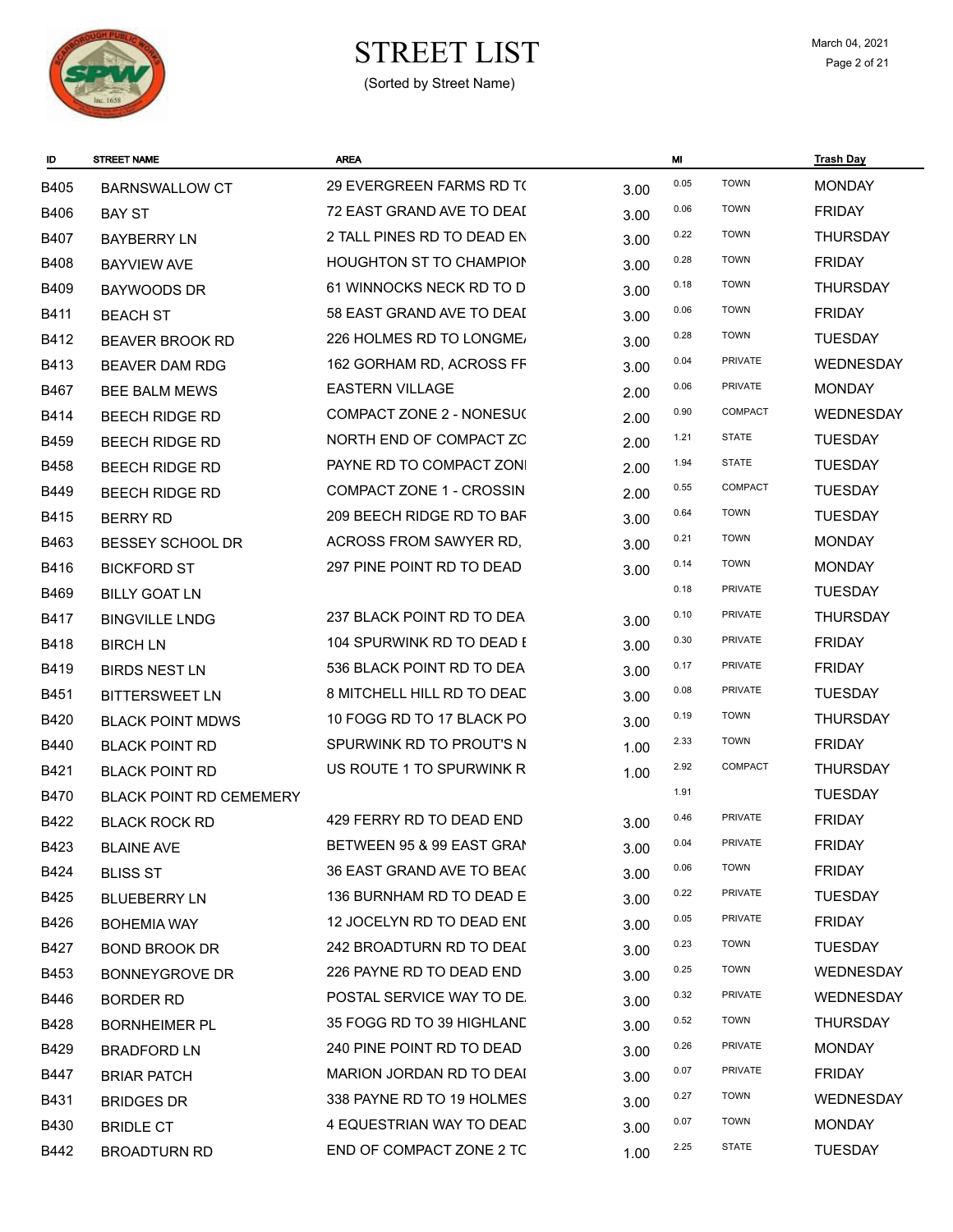

# $\begin{array}{cc}\n\textbf{STREF LIST} \\
\textcolor{red}{\text{March 04, 2021}} \\
\textcolor{red}{\text{Page 3 of 21}}\n\end{array}$

| ID          | <b>STREET NAME</b>       | <b>AREA</b>                |      | MI   |                | <b>Trash Day</b> |
|-------------|--------------------------|----------------------------|------|------|----------------|------------------|
| B432        | <b>BROADTURN RD</b>      | DUNSTAN CORNER, ROUTE 1    | 1.00 | 1.07 | COMPACT        | <b>MONDAY</b>    |
| B461        | <b>BROADTURN RD</b>      | ASHSWAMP RD TO RAYMOND     | 1.00 | 1.08 | <b>STATE</b>   | <b>MONDAY</b>    |
| B441        | <b>BROADTURN RD</b>      | RAYMOND WOOD RD TO END     | 1.00 | 1.56 | COMPACT        | <b>TUESDAY</b>   |
| <b>B468</b> | <b>BROKEN RD</b>         | 44 PAYNE RD TO END         | 3.00 | 0.10 | PRIVATE        | <b>MONDAY</b>    |
| <b>B433</b> | <b>BROOKVIEW CT</b>      | 18 MERRILL BROOK DR TO DE  | 3.00 | 0.16 | <b>TOWN</b>    | <b>TUESDAY</b>   |
| B464        | <b>BROWN HILL LN</b>     | LAUREL RIDGE RD TO SWEET   | 3.00 | 0.26 | PRIVATE        | WEDNESDAY        |
| B434        | <b>BUDS BLVD</b>         | 219 BEECH RIDGE RD TO DEA  | 3.00 | 0.07 | PRIVATE        | <b>TUESDAY</b>   |
| <b>B435</b> | <b>BUNKER HILL TER</b>   | 90 TWO ROD RD TO DEAD EN   | 3.00 | 0.21 | <b>TOWN</b>    | WEDNESDAY        |
| B465        | <b>BURNHAM RD</b>        | BROADTURN RD TO GORHAM     | 1.00 | 1.10 | <b>TOWN</b>    | <b>TUESDAY</b>   |
| <b>B436</b> | <b>BURNHAM RD</b>        | SACO LINE TO BROADTURN F   | 1.00 | 1.01 | <b>TOWN</b>    | <b>TUESDAY</b>   |
| <b>B437</b> | <b>BURNHAM WOODS CIR</b> | 121 OLD BLUE POINT RD TO 1 | 3.00 | 0.29 | <b>TOWN</b>    | <b>MONDAY</b>    |
| <b>B454</b> | <b>BUTTERNUT LN</b>      | DESFOSSES AVE TO CHERRY    | 3.00 | 0.20 | PRIVATE        | <b>WEDNESDAY</b> |
| B438        | <b>BYRD AVE</b>          | 352 US ROUTE 1 TO DEAD EN  | 3.00 | 0.09 | <b>PRIVATE</b> | <b>MONDAY</b>    |
| C400        | C/K LN                   | 229 BEECH RIDGE RD TO DEA  | 3.00 | 0.20 | PRIVATE        | <b>TUESDAY</b>   |
| C467        | <b>CABELA BLVD</b>       | PAYNE RD AT HAIGIS PKWY    | 3.00 | 0.17 | <b>PRIVATE</b> | WEDNESDAY        |
| C474        | <b>CAMDEN ST</b>         | $0 - 21$                   |      | 0.19 | PENDING PUBLIC | <b>MONDAY</b>    |
| C401        | <b>CAMMOCK RD</b>        | 41 EASTERN RD TO DEAD ENI  | 3.00 | 0.18 | PRIVATE        | <b>WEDNESDAY</b> |
| C402        | <b>CAMPERDOWN ELM DR</b> | 35 BLACK POINT RD TO DEAD  | 3.00 | 0.11 | PRIVATE        | <b>THURSDAY</b>  |
| C403        | <b>CAMPUS DR</b>         | 70 US ROUTE 1 TO RESEARCI  | 3.00 | 0.70 | PRIVATE        | <b>WEDNESDAY</b> |
| C404        | <b>CANNON LN</b>         | 13 NUTTER WAY TO DEAD EN   | 3.00 | 0.11 | <b>TOWN</b>    | <b>THURSDAY</b>  |
| C461        | <b>CANTERBURY LN</b>     | 65 FOGG RD TO DEAD END     | 3.00 | 0.15 | PRIVATE        | <b>THURSDAY</b>  |
| C405        | <b>CARDINAL LN</b>       | 156 BROADTURN RD TO DEAI   | 3.00 | 0.15 | PRIVATE        | <b>MONDAY</b>    |
| C471        | CARPENTER CT             | OFF 75 BROADTURN RD, NEA   | 3.00 | 0.20 | PRIVATE        | <b>MONDAY</b>    |
| C473        | <b>CARRAIGE WALK LN</b>  | $1 - 10$                   |      | 0.10 | PENDING PUBLIC | WEDNESDAY        |
| C407        | <b>CARRIAGE WAY</b>      | 11 ORCHARD ST TO DEAD EN   | 3.00 | 0.28 | <b>TOWN</b>    | <b>MONDAY</b>    |
| C472        | <b>CARRIER WOODS RD</b>  |                            |      | 0.16 | PRIVATE        | <b>WEDNESDAY</b> |
| C408        | <b>CARTER BROOK DR</b>   | 257 HOLMES RD TO DEAD EN   | 3.00 | 0.26 | <b>TOWN</b>    | <b>TUESDAY</b>   |
| C409        | <b>CASTLE TER</b>        | 89 BROADTURN RD TO DEAD    | 3.00 | 0.12 | <b>TOWN</b>    | <b>MONDAY</b>    |
| C410        | <b>CATHERINE DR</b>      | 53 OLD NECK RD TO DEAD EN  | 3.00 | 0.18 | <b>TOWN</b>    | <b>THURSDAY</b>  |
| C411        | <b>CATTAIL LN</b>        | 19 TALL PINES RD TO DEAD E | 3.00 | 0.04 | <b>PRIVATE</b> | <b>THURSDAY</b>  |
| C412        | <b>CEDAR CIR</b>         | 45 TALL PINES DR TO DEAD E | 3.00 | 0.11 | <b>TOWN</b>    | <b>THURSDAY</b>  |
| C413        | <b>CEDARBROOK DR</b>     | 20 EASTERN RD TO DEAD ENI  | 3.00 | 0.13 | <b>PRIVATE</b> | <b>WEDNESDAY</b> |
| C414        | <b>CHAMBERLAIN RD</b>    | 75 HIGHLAND AVE TO PLEASA  | 1.00 | 0.85 | <b>TOWN</b>    | <b>THURSDAY</b>  |
| C415        | <b>CHAMPION ST</b>       | SHIPWRECK RD TO DEAD ENI   | 3.00 | 0.08 | <b>TOWN</b>    | <b>FRIDAY</b>    |
| C416        | <b>CHARLES CIR</b>       | AT END OF DUNSTAN AVE      | 3.00 | 0.13 | <b>TOWN</b>    | <b>MONDAY</b>    |
| C417        | <b>CHASE DEER LN</b>     | 37 CLAY PITS RD TO DEAD EN | 3.00 | 0.06 | PRIVATE        | <b>THURSDAY</b>  |
| C418        | <b>CHECKLEY PT</b>       | END OF BLACK PT RD, PROUT  | 3.00 | 0.05 | <b>PRIVATE</b> | <b>FRIDAY</b>    |
| C419        | <b>CHERRY LN</b>         | HILLCREST TRAILER PARK     | 3.00 | 0.17 | <b>PRIVATE</b> | <b>WEDNESDAY</b> |
| C450        | CHESTNUT DR              | 18 LANDMARK RD TO DEAD E   | 3.00 | 0.34 | <b>TOWN</b>    | <b>MONDAY</b>    |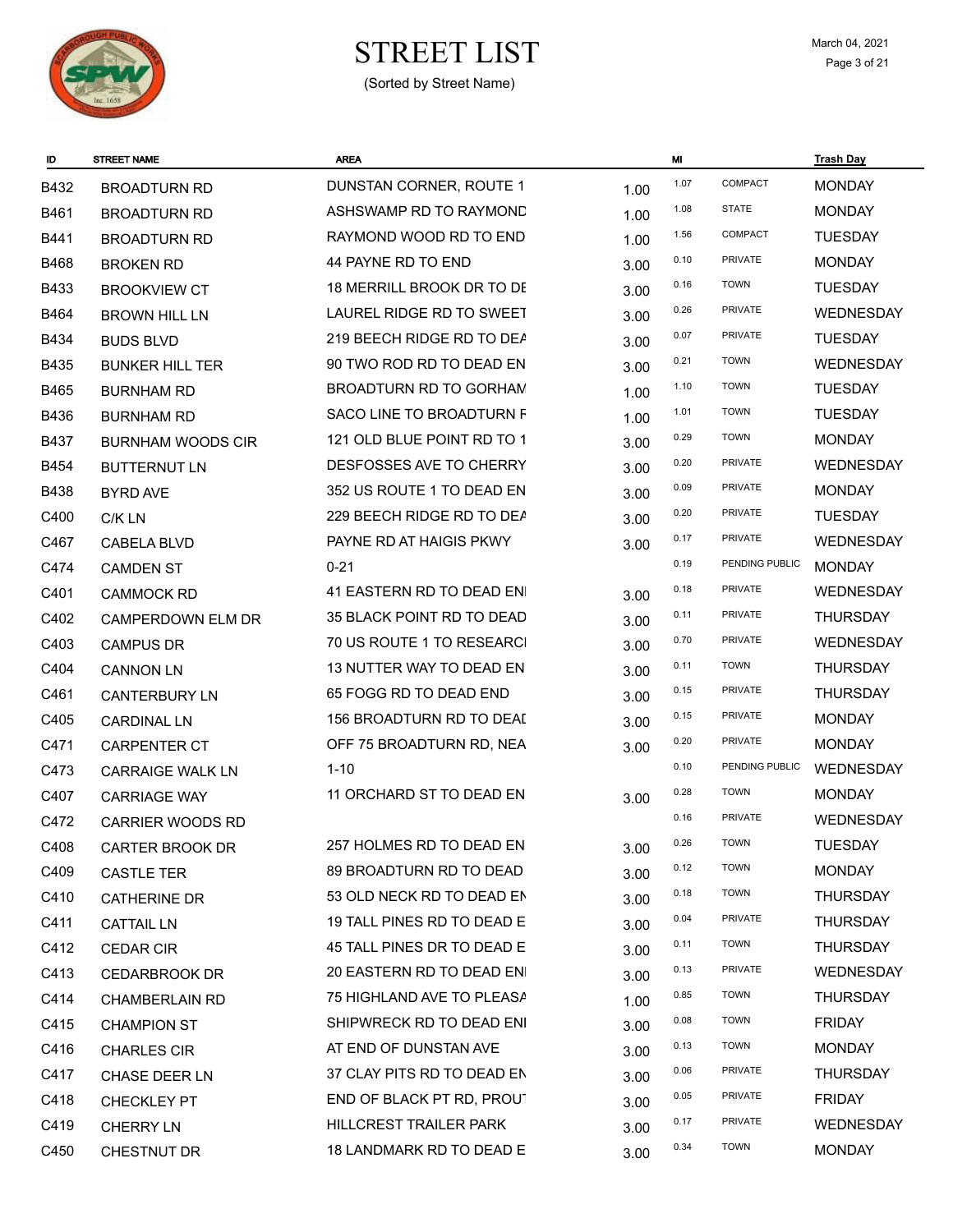

| ID   | <b>STREET NAME</b>           | <b>AREA</b>                    |      | MI   |                | <b>Trash Day</b> |
|------|------------------------------|--------------------------------|------|------|----------------|------------------|
| C468 | <b>CHICKADEE LN</b>          | 192 PINE POINT RD TO DEAD      | 2.00 | 0.02 | PRIVATE        | <b>MONDAY</b>    |
| C420 | <b>CHISHOLM TRL</b>          | 335 GORHAM RD TO DEAD EN       | 3.00 | 0.17 | <b>PRIVATE</b> | <b>WEDNESDAY</b> |
| C421 | <b>CHUBS WAY</b>             | 4 MCNAUGHT RD TO DEAD EN       | 3.00 | 0.04 | PRIVATE        | <b>THURSDAY</b>  |
| C422 | <b>CHURCH ST</b>             | 656 US ROUTE 1 TO DEAD EN      | 3.00 | 0.28 | <b>TOWN</b>    | <b>MONDAY</b>    |
| C469 | <b>CINNAMON MEWS</b>         | <b>EASTERN VILLAGE</b>         | 2.00 | 0.06 | PRIVATE        | <b>MONDAY</b>    |
| C470 | <b>CLASSICAL LN</b>          | <b>EASTERN VILLAGE</b>         | 2.00 | 0.09 | PENDING PUBLIC | <b>MONDAY</b>    |
| C462 | <b>CLAUDIA WAY</b>           | 373 PINE POINT RD TO DEAD      | 3.00 | 0.07 | <b>PRIVATE</b> | <b>FRIDAY</b>    |
| C423 | <b>CLAY PITS RD</b>          | 199 BLACK POINT RD TO DEA      | 3.00 | 0.64 | <b>TOWN</b>    | <b>THURSDAY</b>  |
| C424 | <b>CLEARVIEW DR</b>          | 25 PORTLAND FARMS RD TO I      | 3.00 | 0.22 | <b>PRIVATE</b> | <b>WEDNESDAY</b> |
| C448 | <b>CLEARWATER DR</b>         | 246 BLACK POINT RD TO PHIN     | 3.00 | 0.83 | <b>TOWN</b>    | <b>THURSDAY</b>  |
| C425 | <b>CLIFF ST</b>              | 2 BAYVIEW AVE TO DEAD END      | 3.00 | 0.08 | PRIVATE        | <b>FRIDAY</b>    |
| C459 | <b>CLOUTIER LN</b>           | 44 MANSON LIBBY RD TO 8 W.     | 3.00 | 0.19 | PRIVATE        | <b>MONDAY</b>    |
| C426 | <b>CLOVER LEAF LN</b>        | 107 HOLMES RD TO DEAD EN       | 3.00 | 0.65 | <b>TOWN</b>    | <b>TUESDAY</b>   |
| C427 | <b>CLUBHOUSE DR</b>          | END OF LAUREN DR TO DEAD       | 3.00 | 0.26 | <b>PRIVATE</b> | <b>WEDNESDAY</b> |
| C428 | <b>COACH LANTERN LN EAST</b> | 10 OLD MILL BROOK RD TO DI     | 3.00 | 0.16 | <b>TOWN</b>    | <b>THURSDAY</b>  |
| C429 | <b>COACH LANTERN LN WEST</b> | 11 OLD MILL BROOK RD TO DI     | 3.00 | 0.16 | <b>TOWN</b>    | <b>THURSDAY</b>  |
| C465 | <b>COLBY DR</b>              | DUNSTAN CROSSING DEVEL(        | 3.00 | 0.17 | <b>TOWN</b>    | <b>MONDAY</b>    |
| C453 | <b>COLE FARM DR</b>          | 53 MARION JORDAN RD TO DI      | 3.00 | 0.18 | <b>PRIVATE</b> | <b>FRIDAY</b>    |
| C463 | <b>COLLIER ROW</b>           | 510 BLACK POINT RD TO SEAI     | 3.00 | 0.11 | PRIVATE        | <b>FRIDAY</b>    |
| C466 | COLONEL DOW DR               | DUNSTAN CROSSING DEVEL(        | 3.00 | 0.22 | <b>TOWN</b>    | <b>MONDAY</b>    |
| C431 | <b>COLONIAL DR</b>           | 6 PLYMOUTH DR TO DEAD EN       | 3.00 | 0.16 | <b>TOWN</b>    | <b>WEDNESDAY</b> |
| C432 | <b>COMMERCE DR</b>           | 300 US ROUTE 1 TO EVERGRI      | 3.00 | 0.43 | <b>TOWN</b>    | <b>MONDAY</b>    |
| C433 | <b>COMMERCIAL RD</b>         | 17 RIGBY RD TO DEAD END, C     | 3.00 | 0.29 | <b>PRIVATE</b> | <b>THURSDAY</b>  |
| C435 | <b>CONNOLLY WAY</b>          | 148 BROADTURN RD TO DEAI       | 3.00 | 0.12 | <b>PRIVATE</b> | <b>MONDAY</b>    |
| C451 | <b>CORALBURST LN</b>         | 44 HIGHLAND AVE HONEYSU(       | 3.00 | 0.34 | <b>TOWN</b>    | <b>THURSDAY</b>  |
| C436 | <b>COTTAGE LN</b>            | 15 FERRY RD TO DEAD END        | 3.00 | 0.05 | <b>PRIVATE</b> | <b>FRIDAY</b>    |
| C437 | COULTHARD FARMS RD           | 230 PLEASANT HILL RD           | 3.00 | 0.59 | <b>TOWN</b>    | <b>THURSDAY</b>  |
| C438 | <b>COUNTRY CLUB RD</b>       | 500 BLACK POINT RD TO DEA      | 3.00 | 0.11 | PRIVATE        | <b>FRIDAY</b>    |
| C449 | <b>COUNTY RD</b>             | <b>GORHAM LINE TO BROADTUF</b> | 1.00 | 1.09 | <b>STATE</b>   | <b>TUESDAY</b>   |
| C439 | <b>COUNTY RD</b>             | WESTBROOK LINE TO COMPA        | 1.00 | 0.58 | <b>STATE</b>   | WEDNESDAY        |
| C464 | <b>COUNTY RD</b>             | COMPACT ZONE TO GORHAM         | 1.00 | 0.89 | <b>COMPACT</b> | <b>WEDNESDAY</b> |
| C440 | <b>CRANBERRY PINES</b>       | 115 BROADTURN RD TO DEAL       | 3.00 | 0.86 | <b>TOWN</b>    | <b>MONDAY</b>    |
| C441 | <b>CRICKET LN</b>            | 526 BLACK POINT RD TO FIEL     | 3.00 | 0.12 | <b>PRIVATE</b> | <b>FRIDAY</b>    |
| C442 | <b>CROSSING DR</b>           | 25 ORCHARD ST TO CARRIAG       | 3.00 | 0.16 | <b>TOWN</b>    | <b>MONDAY</b>    |
| C443 | <b>CRYSTAL LN</b>            | 393 COUNTY RD TO DEAD EN       | 3.00 | 0.31 | PRIVATE        | <b>TUESDAY</b>   |
| C444 | <b>CUMBERLAND WAY</b>        | 147 GORHAM RD TO DEAD EN       | 3.00 | 0.33 | <b>TOWN</b>    | WEDNESDAY        |
| C445 | <b>CUMMINGS RD</b>           | 482 PAYNE ROAD TO I-95         | 1.00 | 0.38 | COMPACT        | <b>WEDNESDAY</b> |
| C446 | <b>CUTLASS LN</b>            | 19 POWDERHORN DR TO DEA        | 3.00 | 0.05 | <b>PRIVATE</b> | <b>THURSDAY</b>  |
| C447 | <b>CYPRESS ST</b>            | HILLCREST TRAILER PARK         | 3.00 | 0.12 | <b>PRIVATE</b> | WEDNESDAY        |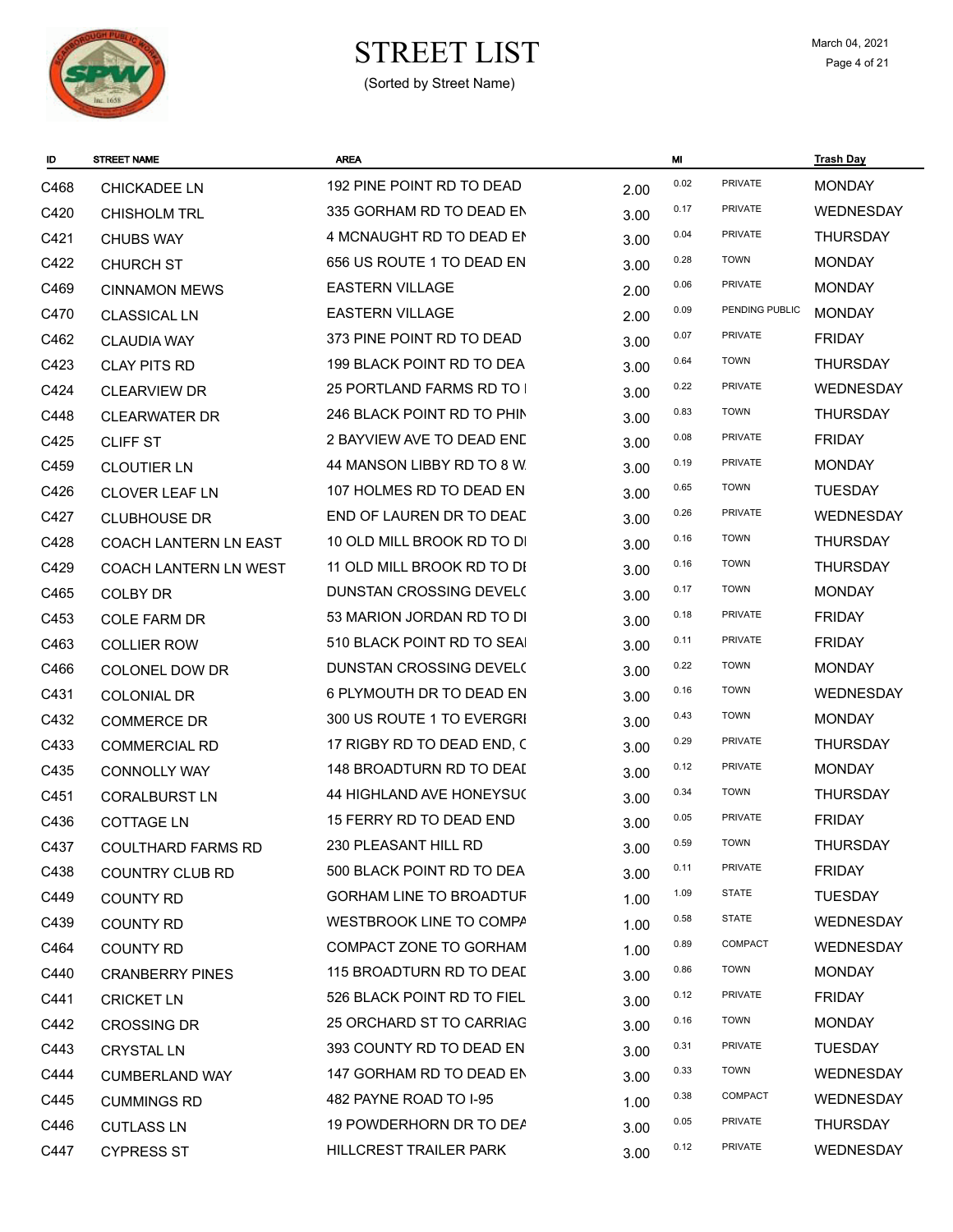

# $\begin{array}{ccc}\n\textbf{STREF LIST} & \textbf{March 04, 2021} \\
\textbf{Page 5 of 21}\n\end{array}$

| ID   | <b>STREET NAME</b>        | <b>AREA</b>                      |      | MI   |                | <b>Trash Day</b> |
|------|---------------------------|----------------------------------|------|------|----------------|------------------|
| D400 | DAVID DR                  | <b>CRYSTAL SPRINGS TRAILER I</b> | 3.00 | 0.11 | <b>PRIVATE</b> | <b>TUESDAY</b>   |
| D426 | DAWN REST DR              | 424 GORHAM RD TO DEAD EN         | 3.00 | 0.09 | <b>PRIVATE</b> | <b>WEDNESDAY</b> |
| D432 | <b>DAYLILY MEWS</b>       | <b>EASTERN VILLAGE</b>           | 2.00 | 0.06 | PRIVATE        | <b>MONDAY</b>    |
| D402 | <b>DEERING DR</b>         | 415 COUNTY RD TO DEAD EN         | 3.00 | 0.32 | <b>TOWN</b>    | <b>TUESDAY</b>   |
| D403 | DEERWOOD ST               | <b>HILLCREST TRAILER PARK</b>    | 3.00 | 0.16 | PRIVATE        | <b>WEDNESDAY</b> |
| D404 | DELIA WAY                 | 91 HOLMES RD TO DEAD END         | 3.00 | 0.08 | <b>PRIVATE</b> | <b>TUESDAY</b>   |
| D405 | DEN DR                    | 137 HOLMES RD TO DEAD EN         | 3.00 | 0.18 | <b>TOWN</b>    | <b>TUESDAY</b>   |
| D428 | <b>DESFOSSES AVE</b>      | CAMPUS DR TO 301 VAGABOI         | 3.00 | 0.72 | <b>PRIVATE</b> | <b>WEDNESDAY</b> |
| D407 | <b>DIAMOND DR</b>         | PINE CREST TRAILER PARK          | 3.00 | 0.22 | <b>PRIVATE</b> | WEDNESDAY        |
| D434 | <b>DINER DR</b>           |                                  |      | 0.13 | PRIVATE        | <b>TUESDAY</b>   |
| D422 | <b>DINSMORE LN</b>        | 105 COUNTY RD TO DEAD EN         | 3.00 | 0.12 | PRIVATE        | WEDNESDAY        |
| D429 | DIRIGO DR                 | 1 MERRILL BROOK DR TO DE/        | 3.00 | 0.25 | <b>TOWN</b>    | <b>TUESDAY</b>   |
| D408 | DODGE ST                  | 15 JASPER ST TO DEAD END         | 3.00 | 0.06 | <b>TOWN</b>    | <b>MONDAY</b>    |
| D409 | DOLLOFF DR                | 555 US ROUTE 1 TO DEAD EN        | 3.00 | 0.08 | <b>PRIVATE</b> | <b>MONDAY</b>    |
| D425 | <b>DONAHUE LN</b>         | OFF 67 ASH SWAMP ROAD            | 3.00 | 0.07 | <b>PRIVATE</b> | <b>MONDAY</b>    |
| D410 | DORADO DR                 | 68 SPURWINK RD TO DEAD EI        | 3.00 | 0.32 | <b>PRIVATE</b> | <b>FRIDAY</b>    |
| D411 | <b>DOUGLAS RD</b>         | 40 PINE POINT RD TO DEAD E       | 3.00 | 0.09 | <b>TOWN</b>    | <b>MONDAY</b>    |
| D412 | DOVER ST                  | 45 EAST GRAND AVE TO DEAI        | 3.00 | 0.05 | <b>TOWN</b>    | <b>FRIDAY</b>    |
| D413 | DOWN EAST LN              | 190 US ROUTE 1 TO DEAD EN        | 3.00 | 0.32 | <b>TOWN</b>    | <b>WEDNESDAY</b> |
| D431 | DRAGONFLY DR              | PRIVATE RD AT 98 GORHAM R        | 2.00 | 0.05 | <b>PRIVATE</b> | <b>WEDNESDAY</b> |
| D414 | DRAKE LN                  | OFF PIPER ROAD, PIPER SHO        | 3.00 | 0.37 | PRIVATE        | <b>FRIDAY</b>    |
| D415 | DRESSER RD                | 99 BEECH RIDGE RD TO HOLM        | 3.00 | 0.84 | <b>TOWN</b>    | <b>TUESDAY</b>   |
| D416 | <b>DRIFTWOOD LN</b>       | AVENUE 1 TO PILLSBURY / RIV      | 3.00 | 0.34 | <b>TOWN</b>    | <b>FRIDAY</b>    |
| D417 | <b>DUNEFIELD LN</b>       | 49 KING ST TO 7 DUNEFIELD I      | 3.00 | 0.09 | <b>TOWN</b>    | <b>FRIDAY</b>    |
| D418 | <b>DUNN ESTATES DR</b>    | 119 BURNHAM RD TO DEAD E         | 3.00 | 0.31 | <b>TOWN</b>    | <b>TUESDAY</b>   |
| D419 | <b>DUNSTAN AVE</b>        | 651 US ROUTE 1 TO CHARLES        | 3.00 | 0.17 | <b>TOWN</b>    | <b>MONDAY</b>    |
| D420 | <b>DUNSTAN LANDING RD</b> | 37 PINE POINT RD TO DEAD E       | 3.00 | 0.37 | <b>TOWN</b>    | <b>MONDAY</b>    |
| D430 | <b>DURANT DR</b>          | SAWYER RD TO REAR OF TO          | 3.00 | 0.29 | <b>TOWN</b>    | WEDNESDAY        |
| D433 | DYLAN DR                  | OFF LEIGHTON FARM RD AT C        |      | 0.62 | PENDING PUBLIC | WEDNESDAY        |
| E400 | <b>EAGLES NEST DR</b>     | 177 PINE POINT RD TO MALLA       | 3.00 | 0.31 | <b>TOWN</b>    | <b>MONDAY</b>    |
| E420 | <b>EARLES WAY</b>         | 266 BEECH RIDGE RD TO DOL        | 3.00 | 0.46 | <b>TOWN</b>    | <b>TUESDAY</b>   |
| E401 | <b>EAST GRAND AVE</b>     | PINE POINT RD TO OOB LINE        | 1.00 | 0.64 | COMPACT        | <b>FRIDAY</b>    |
| E402 | EASTERN RD (NORTH)        | <b>CIRCLE TO 99 EASTERN RD</b>   | 3.00 | 0.76 | <b>TOWN</b>    | <b>WEDNESDAY</b> |
| E403 | EASTERN RD (SOUTH)        | 47 BLACK POINT RD TO CIRCI       | 3.00 | 0.38 | <b>TOWN</b>    | <b>THURSDAY</b>  |
| E404 | <b>EASTERN TRAIL</b>      | BETWEEN BLACK PT RD & PIN        | 3.00 | 2.06 |                | <b>THURSDAY</b>  |
| E404 | <b>EASTERN TRAIL</b>      | BETWEEN BLACK PT RD & PIN        | 3.00 | 0.43 | <b>TOWN</b>    | <b>THURSDAY</b>  |
| E405 | <b>EDGEWATER RD</b>       | <b>GRANDVIEW DR TO DEAD EN</b>   | 3.00 | 0.12 | <b>TOWN</b>    | <b>WEDNESDAY</b> |
| E406 | EDWARD DR                 | 224 BLACK POINT RD TO DEA        | 3.00 | 0.08 | <b>PRIVATE</b> | <b>THURSDAY</b>  |
| E407 | ELBRIDGE OLIVER WAY       | 12 BORNHEIMER PL TO DEAD         | 3.00 | 0.22 | <b>TOWN</b>    | <b>THURSDAY</b>  |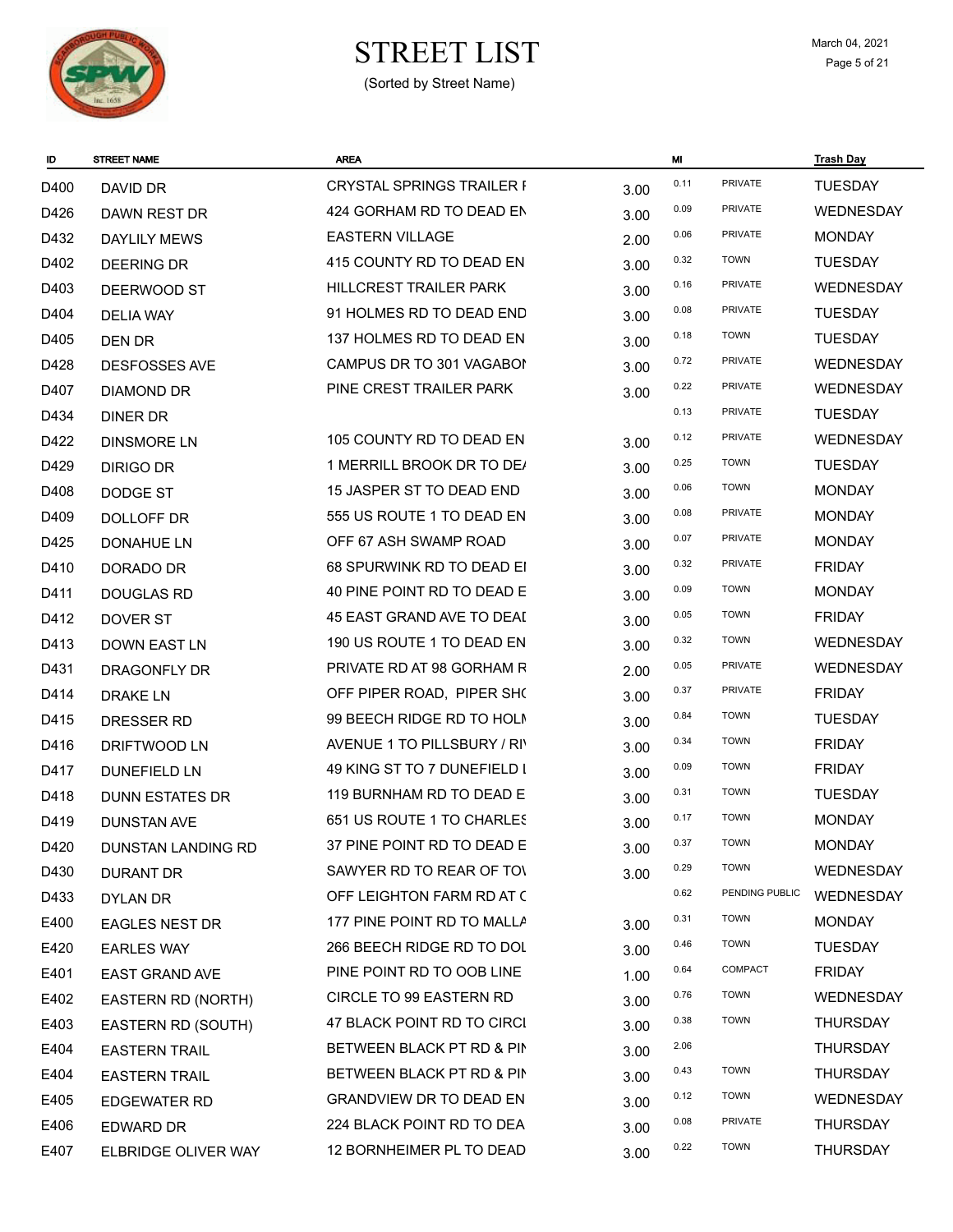

# $\begin{array}{ccc}\n\textbf{STREF LIST} & \textbf{March 04, 2021} \\
\textbf{Page 6 of 21}\n\end{array}$

| ID   | <b>STREET NAME</b>      | <b>AREA</b>                |      | MI   |                | <b>Trash Day</b> |
|------|-------------------------|----------------------------|------|------|----------------|------------------|
| E408 | <b>ELEVENTH ST</b>      | 92 EAST GRAND AVE TO DEAI  | 3.00 | 0.05 | <b>TOWN</b>    | <b>FRIDAY</b>    |
| E409 | <b>ELIZABETH LN</b>     | 221 BROADTURN RD TO DEAI   | 3.00 | 0.22 | <b>PRIVATE</b> | <b>TUESDAY</b>   |
| E424 | <b>ELK CREST LN</b>     | 67 MITCHELL HILL RD TO DEA | 3.00 | 0.16 | <b>PRIVATE</b> | <b>TUESDAY</b>   |
| E410 | <b>ELLIE AVE</b>        | 17 PHILIPS ST TO 18 HERBER | 3.00 | 0.06 | <b>TOWN</b>    | WEDNESDAY        |
| E411 | ELMWOOD AVE             | MAPLE AVE TO DEAD END      | 3.00 | 0.45 | <b>TOWN</b>    | WEDNESDAY        |
| E412 | <b>ELSIE WAY</b>        | 84 SAWYER RD TO DEAD END   | 3.00 | 0.10 | <b>PRIVATE</b> | <b>WEDNESDAY</b> |
| E423 | <b>ELYSIAN WAY</b>      | 93 MAPLE AVE TO DEAD END   | 3.00 | 0.15 | <b>PRIVATE</b> | <b>WEDNESDAY</b> |
| E413 | <b>EMERALD DR</b>       | PINECREST TRAILER PARK     | 3.00 | 0.30 | <b>PRIVATE</b> | WEDNESDAY        |
| E425 | <b>EMERSON WAY</b>      | FUTURE RD IN DUNSTAN CRC   | 3.00 | 0.25 | PENDING PUBLIC | <b>MONDAY</b>    |
| E414 | <b>EMILY WAY</b>        | 13 TALL PINES RD           | 3.00 | 0.04 | <b>PRIVATE</b> | <b>THURSDAY</b>  |
| E415 | <b>ENTERPRISE DR</b>    | 357 US ROUTE 1, ACROSS WI  | 3.00 | 0.28 | <b>TOWN</b>    | WEDNESDAY        |
| E429 | <b>ENTERPRISE DR</b>    |                            |      | 0.40 | <b>PRIVATE</b> | <b>TUESDAY</b>   |
| E416 | <b>EQUESTRIAN WAY</b>   | 39 ORCHARD ST TO DEAD EN   | 3.00 | 0.18 | <b>TOWN</b>    | <b>MONDAY</b>    |
| E422 | <b>ESSENTIAL WAY</b>    | 133 GORHAM RD TO DEAD EN   | 3.00 | 0.06 | <b>PRIVATE</b> | <b>WEDNESDAY</b> |
| E417 | <b>ESTATE DR</b>        | 100 COMMERCE DR TO DEAD    | 3.00 | 0.12 | <b>PRIVATE</b> | <b>MONDAY</b>    |
| E428 | <b>EUCALYPTUS MEWS</b>  | <b>EASTERN VILLAGE</b>     | 2.00 | 0.09 | <b>PRIVATE</b> | <b>MONDAY</b>    |
| E418 | EVERGREEN FARMS RD      | 1 EVERGREEN FARMS RD TO    | 3.00 | 0.49 | <b>TOWN</b>    | <b>MONDAY</b>    |
| E426 | <b>EXPEDITION DR</b>    | CABELA'S DEVELOPMENT OF    | 2.00 | 0.14 | <b>PRIVATE</b> | WEDNESDAY        |
| E421 | EZEKIEL WAY             | 373 BROADTURN RD TO DEAI   | 3.00 | 0.10 | <b>PRIVATE</b> | <b>TUESDAY</b>   |
| F400 | <b>FAIRFIELD RD</b>     | THORNTON RD TO 240 US RO   | 3.00 | 0.18 | <b>TOWN</b>    | <b>MONDAY</b>    |
| F401 | <b>FAIRWAY DR</b>       | 125 HIGHLAND AVE TO DEAD   | 3.00 | 0.50 | <b>TOWN</b>    | <b>THURSDAY</b>  |
| F429 | <b>FAMILY LN</b>        | 4 FAMILY LN TO 6 FAMILY LN |      | 0.06 | <b>PRIVATE</b> | <b>WEDNESDAY</b> |
| F432 | <b>FARMER JACKS WAY</b> |                            |      | 0.11 | <b>PRIVATE</b> | <b>TUESDAY</b>   |
| F427 | <b>FARMHOUSE RD</b>     | FROM TENNEY LN TO DEADEI   | 3.00 | 0.61 | <b>TOWN</b>    | <b>THURSDAY</b>  |
| F402 | <b>FAWN RUN</b>         | 20 PLANTATION DR TO DEAD   | 3.00 | 0.08 | <b>TOWN</b>    | WEDNESDAY        |
| F425 | FEDERAL WAY             | <b>EASTERN VILLAGE</b>     | 2.00 | 0.15 | PENDING PUBLIC | <b>MONDAY</b>    |
| F403 | FENDERSON PL            | 416 COUNTY RD TO DEAD EN   | 3.00 | 0.21 | <b>TOWN</b>    | <b>TUESDAY</b>   |
| F420 | <b>FENGLER RD</b>       | 34 MITCHELL HILL RD TO 235 | 3.00 | 1.07 | <b>TOWN</b>    | <b>TUESDAY</b>   |
| F404 | <b>FERN CIR</b>         | 10 PARTRIDGE LANE TO DEAI  | 3.00 | 0.11 | <b>TOWN</b>    | <b>THURSDAY</b>  |
| F405 | <b>FERRY RD</b>         | 445 BLACK POINT RD TO FERI | 3.00 | 0.33 | <b>TOWN</b>    | <b>FRIDAY</b>    |
| F426 | FIDDLEHEAD MEWS         | <b>EASTERN VILLAGE</b>     | 2.00 | 0.06 | PRIVATE        | <b>MONDAY</b>    |
| F406 | <b>FIELDWAYS</b>        | LIBRARY LN TO SEAL ROCK D  | 3.00 | 0.20 | <b>PRIVATE</b> | <b>FRIDAY</b>    |
| F423 | <b>FINCH WAY</b>        | <b>GREEN ACRES AREA</b>    | 2.00 | 0.09 | <b>TOWN</b>    | WEDNESDAY        |
| F407 | <b>FIRST ST</b>         | 27 MAPLE AVE TO GREENACF   | 3.00 | 0.33 | <b>TOWN</b>    | WEDNESDAY        |
| F430 | FISH AND GAME 1         |                            |      | 0.61 | PRIVATE        | <b>TUESDAY</b>   |
| F408 | FISH AND GAME LN        | 79 HOLMES RD TO DEAD END   | 3.00 | 0.91 | PRIVATE        | <b>TUESDAY</b>   |
| F409 | <b>FLINTLOCK DR</b>     | 207 PLEASANT HILL RD TO OL | 3.00 | 0.17 | <b>TOWN</b>    | <b>THURSDAY</b>  |
| F431 | FLO N AGGIE WAY         |                            |      | 0.15 | PENDING PUBLIC | <b>TUESDAY</b>   |
| F410 | FOGG RD                 | FROM BLACK POINT RD TO PI  | 1.00 | 1.53 | <b>TOWN</b>    | <b>THURSDAY</b>  |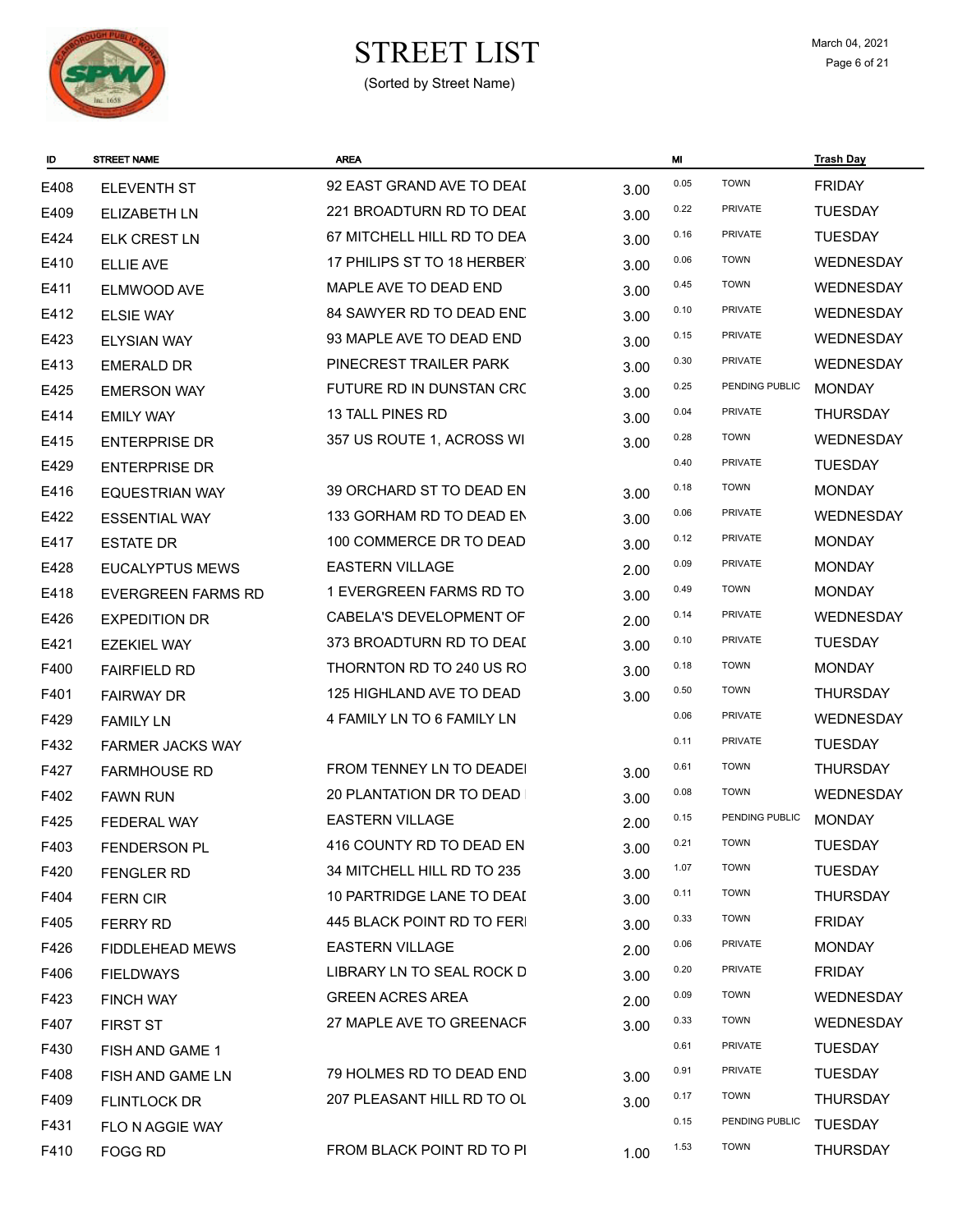

# $\begin{array}{cc}\n\textbf{STREF LIST} \\
\textcolor{red}{\text{March 04, 2021}} \\
\textcolor{red}{\text{Page 7 of 21}}\n\end{array}$

| ID   | <b>STREET NAME</b>           | <b>AREA</b>                    |      | MI   |                | <b>Trash Day</b> |
|------|------------------------------|--------------------------------|------|------|----------------|------------------|
| F411 | <b>FOLEY FARM RD</b>         | HANNAFORD DR TO DEAD EN        | 3.00 | 0.29 | PRIVATE        | WEDNESDAY        |
| F428 | FORECASTER WAY               | OFF HIGHLAND AVE, RIGNEY       | 3.00 | 0.24 | <b>TOWN</b>    | <b>THURSDAY</b>  |
| F412 | <b>FOREST ST</b>             | SHELL ST TO DEAD END, HIG(     | 3.00 | 0.09 | <b>TOWN</b>    | <b>FRIDAY</b>    |
| F422 | <b>FOSS DR</b>               | 5 BURNHAM RD TO DEAD ENI       | 3.00 | 0.10 | <b>PRIVATE</b> | <b>TUESDAY</b>   |
| F413 | <b>FOUNTAIN WAY</b>          | SOUTHPOINTE DR TO DEAD E       | 3.00 | 0.07 | <b>PRIVATE</b> | <b>MONDAY</b>    |
| F421 | <b>FOWLER FARM RD</b>        | 222 PLEASANT HILL RD TO DE     | 3.00 | 0.44 | <b>TOWN</b>    | <b>THURSDAY</b>  |
| F414 | <b>FOXCROFT CIR</b>          | FOXCROFT DR TO 211 FOXCR       | 3.00 | 0.13 | <b>TOWN</b>    | WEDNESDAY        |
| F415 | <b>FOXCROFT DR</b>           | 176 US ROUTE 1 TO 105 FOXC     | 3.00 | 0.40 | <b>PRIVATE</b> | <b>WEDNESDAY</b> |
| F416 | <b>FOXWELL DR</b>            | 10 OLD BLUE POINT RD TO DI     | 3.00 | 0.26 | <b>TOWN</b>    | <b>MONDAY</b>    |
| F417 | <b>FRAZIER ACRES LN</b>      | 46 HEARN RD TO DEAD END        | 3.00 | 0.13 | <b>PRIVATE</b> | <b>MONDAY</b>    |
| F418 | <b>FREDERICK THOMPSON DR</b> | 6 BORNHEIMER PL TO DEAD I      | 3.00 | 0.27 | <b>TOWN</b>    | <b>THURSDAY</b>  |
| F424 | FREEDOM RD                   | FENGLER RD TO FENGLER RI       | 3.00 | 0.62 | <b>TOWN</b>    | <b>TUESDAY</b>   |
| F419 | <b>FRIENDSHIP LN</b>         | 156 HOLMES RD TO DEAD EN       | 3.00 | 0.18 | <b>PRIVATE</b> | <b>TUESDAY</b>   |
|      | <b>FRONTRUNNER</b>           | $1 - 18$                       |      | 0.14 | PENDING PUBLIC | WEDNESDAY        |
| G400 | <b>GALLEON LN</b>            | 36 GUNSTOCK RD TO 9 GALLI      | 3.00 | 0.09 | <b>TOWN</b>    | <b>THURSDAY</b>  |
| G428 | <b>GALLERY BLVD</b>          | PAYNE RD TO 92 MUSSEY RD       | 1.00 | 0.67 | <b>TOWN</b>    | <b>WEDNESDAY</b> |
| G401 | <b>GARNET DR</b>             | PINE CREST TRAILER PARK        | 3.00 | 0.29 | PRIVATE        | <b>WEDNESDAY</b> |
| G402 | <b>GARRISON LN</b>           | 465 BLACK POINT RD TO DEA      | 3.00 | 0.13 | <b>PRIVATE</b> | <b>FRIDAY</b>    |
| G431 | <b>GATEWAY BLVD</b>          | CABELA'S DEVELOPMENT PAY       | 3.00 | 0.37 | <b>PRIVATE</b> | <b>WEDNESDAY</b> |
| G438 | <b>GATEWAY CIR</b>           | CABELA'S DEVELOPMENT PA'       | 3.00 | 0.46 | <b>PRIVATE</b> | <b>WEDNESDAY</b> |
| G403 | <b>GIBSON RD</b>             | 68 PLEASANT HILL TO RUNWA      | 3.00 | 0.29 | <b>TOWN</b>    | <b>THURSDAY</b>  |
| G436 | <b>GINGER MEWS</b>           | <b>EASTERN VILLAGE</b>         | 2.00 | 0.06 | <b>PRIVATE</b> | <b>MONDAY</b>    |
| G404 | <b>GINN RD</b>               | 290 PAYNE RD TO DEAD END,      | 1.00 | 0.27 | <b>TOWN</b>    | WEDNESDAY        |
| G405 | <b>GLASGOW RD</b>            | 36 PLEASANT HILL RD TO RUI     | 3.00 | 0.22 | <b>TOWN</b>    | <b>THURSDAY</b>  |
| G429 | <b>GLENNDALE CIR</b>         | <b>RENAMED FROM FIRST AVEN</b> | 2.00 | 0.61 | <b>TOWN</b>    | <b>TUESDAY</b>   |
| G406 | <b>GLENNDALE DR</b>          | 190 BROADTURN RD TO GLEN       | 3.00 | 0.21 | <b>TOWN</b>    | <b>TUESDAY</b>   |
| G408 | <b>GOCHIE WAY</b>            | 4 TRAPPER JOHN DR TO DEA       | 3.00 | 0.07 | <b>TOWN</b>    | <b>TUESDAY</b>   |
| G409 | GOLDENWOOD DR                | 339 HOLMES RD TO CUL-DE-S      | 3.00 | 0.47 | <b>TOWN</b>    | <b>TUESDAY</b>   |
| G410 | <b>GOLONDRINA LN</b>         | 17 US ROUTE 1, ACROSS PLE      | 3.00 | 0.07 | <b>PRIVATE</b> | WEDNESDAY        |
| G432 | GOOGINS DR                   | FUTURE RD IN DUNSTAN CRC       | 3.00 | 0.07 | PENDING PUBLIC | <b>MONDAY</b>    |
| G434 | <b>GORHAM RD</b>             | SPRING ST TO END OF COMP.      | 1.00 | 0.93 | COMPACT        | WEDNESDAY        |
| G424 | <b>GORHAM RD</b>             | BTWN COMPACT ZONES (APF        | 1.00 | 1.19 | <b>STATE</b>   | WEDNESDAY        |
| G411 | <b>GORHAM RD</b>             | OAK HILL PLAZA TO MAPLE AN     | 1.00 | 1.07 | COMPACT        | <b>THURSDAY</b>  |
| G425 | <b>GORHAM RD</b>             | COMPACT ZONE 2, SWEETBR        | 1.00 | 1.45 | COMPACT        | WEDNESDAY        |
| G412 | <b>GORHAM RD</b>             | MAPLE AVE TO SPRING ST         | 1.00 | 0.93 | COMPACT        | WEDNESDAY        |
| G413 | <b>GRANDVIEW DR</b>          | HEATHER LN TO DEAD END, C      | 3.00 | 0.23 | <b>TOWN</b>    | WEDNESDAY        |
| G414 | <b>GRANITE ST</b>            | 31 EAST GRAND AVE TO DEAI      | 3.00 | 0.05 | <b>TOWN</b>    | <b>FRIDAY</b>    |
| G415 | <b>GRANT RD</b>              | END OF WEST BEECH RIDGE        | 3.00 | 0.39 | <b>PRIVATE</b> | <b>TUESDAY</b>   |
| G433 | <b>GRAPEVINE LN</b>          | 188 HOLMES RD TO DEAD EN       | 3.00 | 0.19 | <b>TOWN</b>    | <b>TUESDAY</b>   |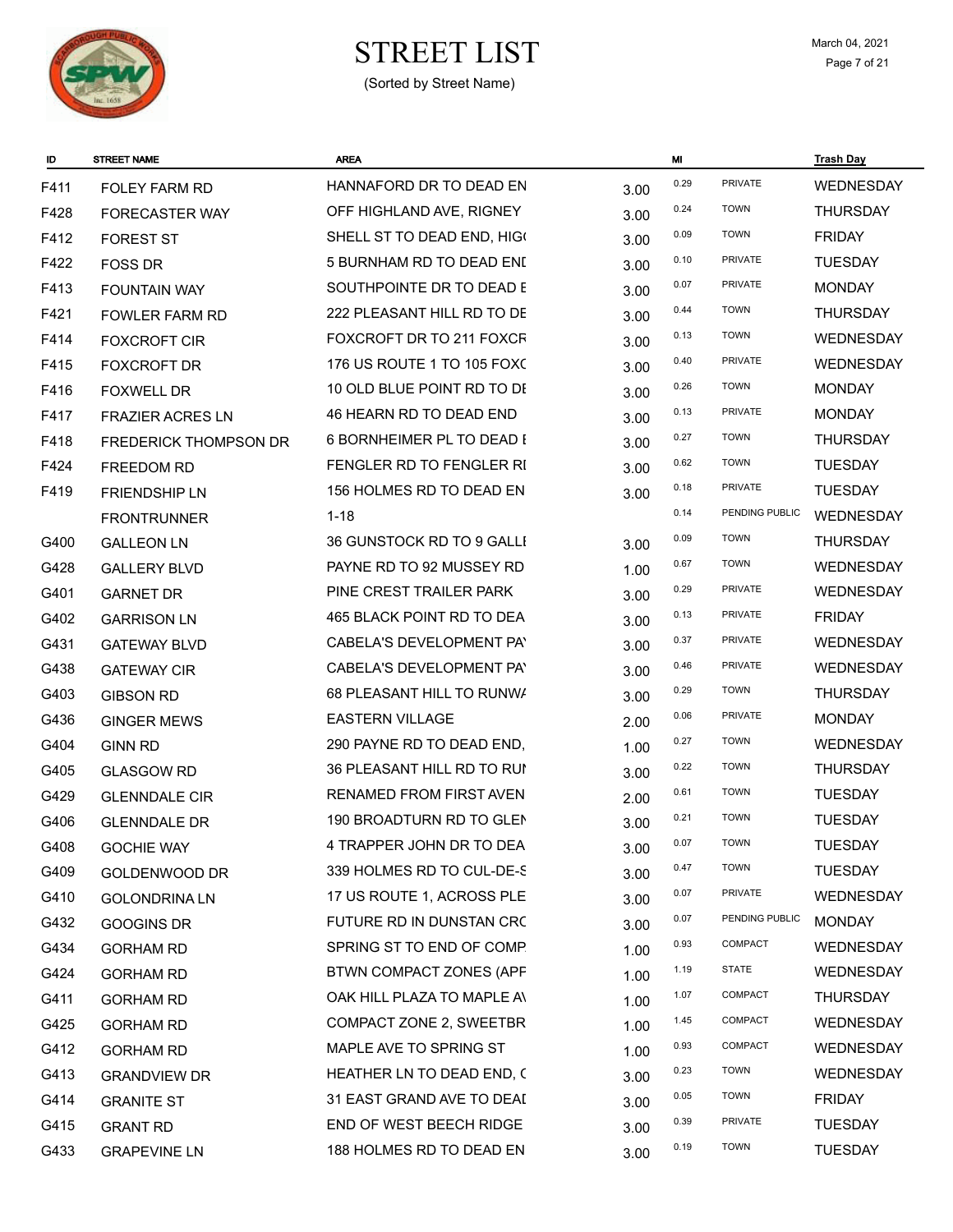

# $\begin{array}{ccc}\n\textbf{STREF LIST} & \textbf{March 04, 2021} \\
\textbf{Page 8 of 21}\n\end{array}$

| ID   | <b>STREET NAME</b>      | <b>AREA</b>                    |      | MI   |                | <b>Trash Day</b> |
|------|-------------------------|--------------------------------|------|------|----------------|------------------|
| G416 | <b>GRASSHOPPER LN</b>   | 46 GRANT RD TO DEAD END,       | 3.00 | 0.12 | <b>PRIVATE</b> | <b>TUESDAY</b>   |
| G430 | <b>GRAVEL RD</b>        | 231 BLACK POINT RD TO DEA      | 3.00 | 0.08 | <b>PRIVATE</b> | <b>THURSDAY</b>  |
| G418 | <b>GREEN NEEDLE DR</b>  | 61 GORHAM RD TO END, NEA       | 3.00 | 0.18 | <b>TOWN</b>    | <b>WEDNESDAY</b> |
| G419 | <b>GREEN RD</b>         | 61 RUNNING HILL RD TO DEAI     | 3.00 | 0.08 | <b>TOWN</b>    | <b>WEDNESDAY</b> |
| G417 | <b>GREENACRES LN</b>    | US ROUTE 1 TO ELMWOOD AV       | 3.00 | 0.19 | <b>TOWN</b>    | <b>WEDNESDAY</b> |
| G420 | GREENWOOD AVE           | OCEAN AVE, HIGGINS BEACH       | 3.00 | 0.36 | <b>TOWN</b>    | <b>FRIDAY</b>    |
| G421 | <b>GRIFFIN RD</b>       | 620 US ROUTE 1 TO DEAD EN      | 3.00 | 0.07 | PRIVATE        | <b>MONDAY</b>    |
| G437 | <b>GRISTMILL LN</b>     |                                |      | 0.36 | PENDING PUBLIC | WEDNESDAY        |
| G422 | <b>GROVOLN</b>          | 374 COUNTY RD TO DEAD EN       | 3.00 | 0.11 | PRIVATE        | <b>TUESDAY</b>   |
| G435 | <b>GUINEA LN</b>        | OFF BONNEYGROVE DR             | 2.00 | 0.04 | PRIVATE        | <b>WEDNESDAY</b> |
| G423 | <b>GUNSTOCK RD</b>      | 241 PLEASANT HILL RD TO 55     | 3.00 | 0.67 | <b>TOWN</b>    | <b>THURSDAY</b>  |
|      | <b>HACKAMORE Ave</b>    |                                |      | 0.07 | PRIVATE        | <b>WEDNESDAY</b> |
| H400 | <b>HACKMATACK DR</b>    | 315 PLEASANT HILL RD TO DE     | 3.00 | 0.64 | <b>TOWN</b>    | <b>FRIDAY</b>    |
| H401 | <b>HAIGIS PKWY</b>      | 24 HAIGIS PKWY TO PAYNE RI     | 1.00 | 1.24 | <b>STATE</b>   | <b>WEDNESDAY</b> |
| H450 | <b>HAIGIS PKWY</b>      | US ROUTE 1 TO #12 HAIGIS PI    | 1.00 | 0.20 | COMPACT        | WEDNESDAY        |
| H454 | <b>HALEY WAY</b>        | 17 PORTLAND FARMS RD TO I      | 2.00 | 0.06 | <b>PRIVATE</b> | <b>WEDNESDAY</b> |
| H402 | <b>HAMPTON CIR</b>      | 6 WYNMOOR DR TO DEAD EN        | 3.00 | 0.19 | <b>TOWN</b>    | <b>THURSDAY</b>  |
| H443 | <b>HANNAFORD DR</b>     | 203 US ROUTE 1 TO GORHAM       | 1.00 | 0.30 | <b>TOWN</b>    | <b>WEDNESDAY</b> |
| H403 | <b>HANSON RD</b>        | 390 BROADTURN RD TO TAPL       | 2.00 | 0.99 | <b>TOWN</b>    | <b>TUESDAY</b>   |
| H404 | <b>HARLOW ST</b>        | 594 US ROUTE 1 TO HIGGINS      | 3.00 | 0.16 | <b>TOWN</b>    | <b>MONDAY</b>    |
| H405 | <b>HARMON ST</b>        | 500 BLACK POINT RD TO DEA      | 3.00 | 0.08 | PRIVATE        | <b>FRIDAY</b>    |
| H406 | <b>HARMONS IS</b>       | <b>GREENWOOD AVE TO DEAD E</b> | 3.00 | 0.30 | PRIVATE        | <b>FRIDAY</b>    |
| H457 | <b>HARVEST LN</b>       | OFF 33 WILLOWDALE RD           | 3.00 | 0.04 | PRIVATE        | <b>MONDAY</b>    |
| H449 | <b>HAWK DR</b>          | 75 MITCHELL HILL RD TO DEA     | 3.00 | 0.21 | PRIVATE        | <b>TUESDAY</b>   |
| H407 | <b>HAWTHORN CIR</b>     | 25 PARTRIDGE LN TO END, OI     | 3.00 | 0.11 | <b>TOWN</b>    | <b>THURSDAY</b>  |
|      | <b>HAYLOFT Ln</b>       |                                |      | 0.04 | PRIVATE        | WEDNESDAY        |
| H408 | <b>HAYSTACK CIR</b>     | 18 COULTHARD FARMS RD TC       | 3.00 | 0.31 | <b>TOWN</b>    | <b>THURSDAY</b>  |
| H409 | <b>HEARN RD</b>         | BROADTURN RD TO SACO LIN       | 1.00 | 0.98 | <b>TOWN</b>    | <b>MONDAY</b>    |
| H410 | <b>HEATHER LN</b>       | 35 EASTERN RD TO END, AUT      | 3.00 | 0.12 | <b>TOWN</b>    | <b>WEDNESDAY</b> |
| H411 | <b>HEATHWOOD LN</b>     | 290 BEECH RIDGE RD TO DEA      | 3.00 | 0.21 | <b>TOWN</b>    | <b>TUESDAY</b>   |
| H412 | <b>HEMLOCK CIR</b>      | SPRUCE ST TO CEDAR CIR         | 3.00 | 0.11 | <b>TOWN</b>    | <b>THURSDAY</b>  |
| H413 | <b>HENRIKSON RD</b>     | 115 HOLMES RD TO DEAD ENI      | 3.00 | 0.10 | <b>PRIVATE</b> | <b>TUESDAY</b>   |
| H414 | <b>HERBERT DR</b>       | 23 SAWYER RD TO ELLIE AVE.     | 3.00 | 0.14 | <b>TOWN</b>    | WEDNESDAY        |
| H415 | <b>HERITAGE LN</b>      | 76 TWO ROD RD TO PLYMOUT       | 3.00 | 0.21 | <b>TOWN</b>    | WEDNESDAY        |
| H416 | <b>HERRLIST</b>         | HILLCREST TRAILER PARK         | 3.00 | 0.06 | <b>PRIVATE</b> | WEDNESDAY        |
| H448 | <b>HICKORY LN</b>       | 537 DESFOSSES AVE TO DEAI      | 3.00 | 0.07 | PRIVATE        | <b>WEDNESDAY</b> |
| H417 | HIDDEN CREEK DR         | 132 BROADTURN RD TO DEAI       | 3.00 | 0.57 | <b>TOWN</b>    | <b>MONDAY</b>    |
| H418 | <b>HIGGINS CREEK RD</b> | OCEAN AVE TO 10 HIGGINS C      | 3.00 | 0.16 | PRIVATE        | <b>FRIDAY</b>    |
| H419 | <b>HIGGINS ST</b>       | HARLOW ST TO DEAD END          | 3.00 | 0.06 | <b>TOWN</b>    | <b>MONDAY</b>    |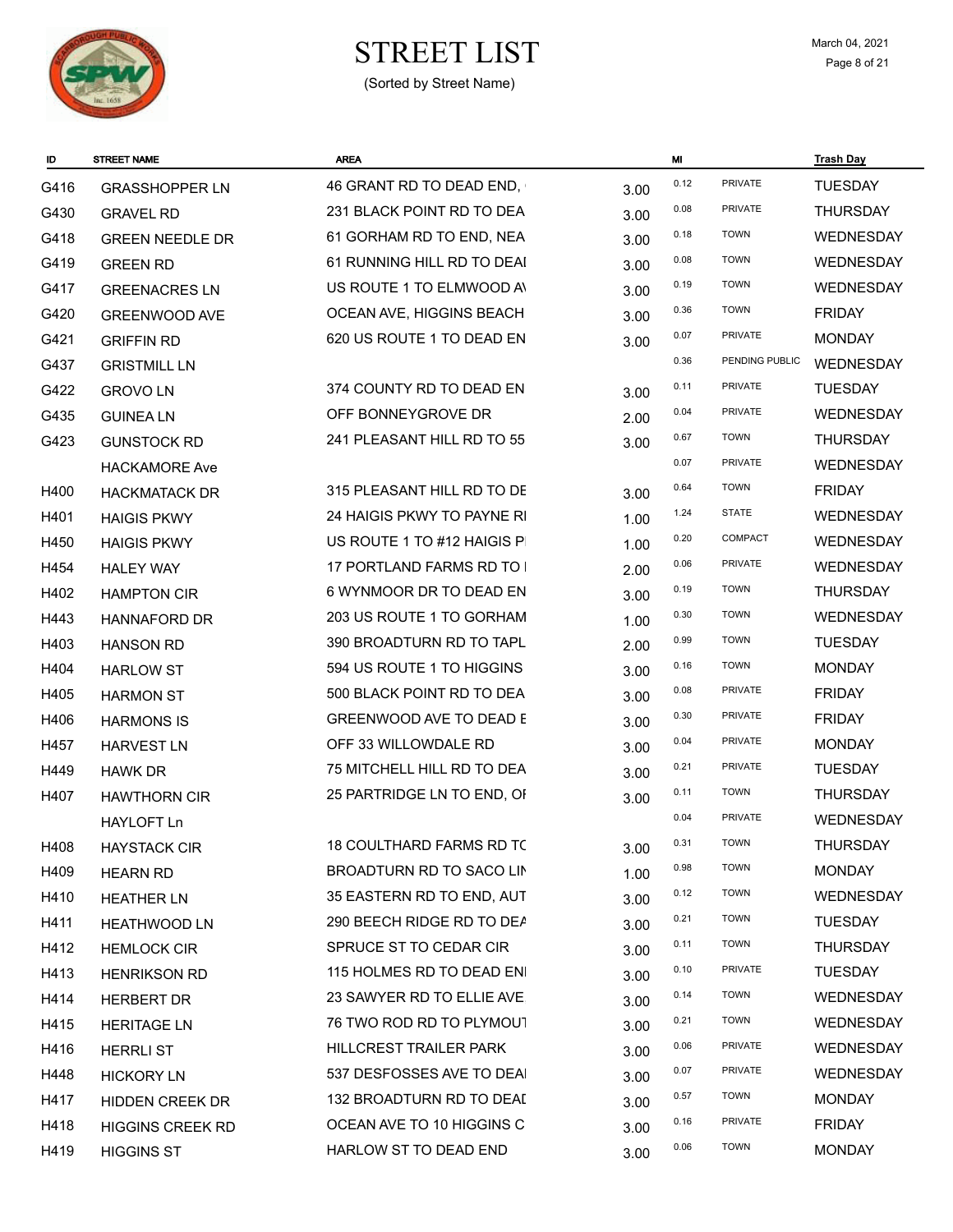

# $\begin{array}{ccc}\n\textbf{STREF LIST} & \textbf{March 04, 2021} \\
\textbf{Page 9 of 21}\n\end{array}$

| ID      | <b>STREET NAME</b>       | <b>AREA</b>                       |      | MI   |                | <b>Trash Day</b> |
|---------|--------------------------|-----------------------------------|------|------|----------------|------------------|
| H420    | HIGH BLUFF LN            | LONGMEADOW RD TO DEAD I           | 3.00 | 0.21 | <b>TOWN</b>    | <b>TUESDAY</b>   |
| H421    | <b>HIGH POINT RD</b>     | ORCHARD HILL RD                   | 3.00 | 0.55 | <b>TOWN</b>    | <b>THURSDAY</b>  |
| H444    | <b>HIGHLAND AVE</b>      | PLEASANT HL TO SO.PORTLA          | 1.00 | 0.30 | COMPACT        | <b>THURSDAY</b>  |
| H423    | <b>HIGHLAND AVE</b>      | CHAMBERLAIN RD TO PLEAS/          | 1.00 | 0.78 | COMPACT        | <b>THURSDAY</b>  |
| H422    | <b>HIGHLAND AVE</b>      | BLACK PT RD TO CHAMBERL/          | 1.00 | 0.97 | COMPACT        | <b>THURSDAY</b>  |
| H444    | <b>HIGHLAND AVE</b>      | PLEASANT HL TO SO.PORTLA          | 1.00 | 0.35 | <b>STATE</b>   | <b>THURSDAY</b>  |
| H444    | <b>HIGHLAND AVE</b>      | PLEASANT HL TO SO.PORTLA          | 1.00 | 0.16 | <b>STATE</b>   | <b>THURSDAY</b>  |
| H424    | <b>HIGHLAND PINES RD</b> | HIGHLAND AVE TO 5 HIGHLAN         | 3.00 | 0.20 | PRIVATE        | <b>THURSDAY</b>  |
| H425    | <b>HILLCREST AVE</b>     | <b>HILLCREST TRAILER PARK - E</b> | 3.00 | 0.48 | PRIVATE        | <b>WEDNESDAY</b> |
| H426    | <b>HILLSIDE AVE</b>      | PINE POINT RD TO SYLVAN RI        | 3.00 | 0.21 | <b>TOWN</b>    | <b>MONDAY</b>    |
| H452    | <b>HINES DR</b>          | OFF 45 MAPLE AVE                  | 3.00 | 0.05 | PRIVATE        | WEDNESDAY        |
| H558    | <b>HOKE LN</b>           | HEATHWOOD LN (#7-#9)TO DE         |      | 0.10 | PRIVATE        | <b>WEDNESDAY</b> |
| H427    | <b>HOLLY ST</b>          | PINE POINT RD ALMOST TO C         | 3.00 | 0.31 | <b>TOWN</b>    | <b>MONDAY</b>    |
| H442    | <b>HOLMES RD</b>         | BROADTURN RD TO SACO LIN          | 1.00 | 1.21 | <b>TOWN</b>    | <b>TUESDAY</b>   |
| H451    | <b>HOLMES RD</b>         | COMPACT ZONE TO BEECH R           | 1.00 | 1.48 | COMPACT        | <b>TUESDAY</b>   |
| H429    | <b>HOLMES RD</b>         | BEECHRIDGE RD TO BROADT           | 1.00 | 1.63 | <b>TOWN</b>    | <b>TUESDAY</b>   |
| H428    | <b>HOLMES RD</b>         | PAYNE RD TO COMPACT ZONI          | 1.00 | 0.85 | <b>STATE</b>   | WEDNESDAY        |
| H447    | <b>HOMER SANDS DR</b>    | 47 OLD BLUE POINT RD TO DE        | 3.00 | 0.34 | <b>TOWN</b>    | <b>MONDAY</b>    |
| H430    | <b>HONAN RD</b>          | MUSSEY RD TO DEAD END             | 3.00 | 0.14 | <b>TOWN</b>    | WEDNESDAY        |
| H431    | HONEYSUCKLE LN           | MAGNOLIA LN TO LILAC LN           | 3.00 | 0.28 | <b>TOWN</b>    | <b>THURSDAY</b>  |
| H455    | <b>HOPE LN</b>           | <b>EASTERN VILLAGE</b>            | 2.00 | 0.07 | PRIVATE        | <b>MONDAY</b>    |
| H432    | <b>HORSESHOE DR</b>      | <b>BLACK POINT RD TO 45 HORS</b>  | 3.00 | 0.66 | <b>TOWN</b>    | <b>THURSDAY</b>  |
| H433    | <b>HOUGHTON ST</b>       | BAYVIEW AVE TO GREENWOC           | 3.00 | 0.13 | <b>TOWN</b>    | <b>FRIDAY</b>    |
| H434    | <b>HOURGLASS LN</b>      | 121 HOLMES RD TO DEAD EN          | 3.00 | 0.10 | <b>PRIVATE</b> | <b>TUESDAY</b>   |
| H453    | <b>HOWARD LN</b>         | OFF 20 MITCHELL HILL RD           | 2.00 | 0.27 | <b>TOWN</b>    | <b>TUESDAY</b>   |
| H435    | <b>HUDSON AVE</b>        | FIRST STREET TO SUNSET RI         | 3.00 | 0.04 | <b>TOWN</b>    | WEDNESDAY        |
| H436    | <b>HUGH AVE</b>          | PARK AVE. TO HUNNEWELL RI         | 3.00 | 0.03 | <b>PRIVATE</b> | <b>WEDNESDAY</b> |
| H437    | <b>HUMMINGBIRD LN</b>    | 11 BAYBERRY LANE, OFF TALL        | 3.00 | 0.03 | PRIVATE        | <b>THURSDAY</b>  |
| H439    | <b>HUNNEWELL RD</b>      | ELMWOOD AVE TO MAPLE ST           | 1.00 | 0.39 | <b>TOWN</b>    | <b>WEDNESDAY</b> |
| H445    | HUNTER POINT DR          | 31 OLD BLUE POINT RD              | 3.00 | 0.42 | <b>TOWN</b>    | <b>MONDAY</b>    |
| H440    | HUNTLEY DR               | BROADTURN TO DEAD END             | 3.00 | 0.53 | PRIVATE        | <b>MONDAY</b>    |
| H441    | HURDLE FENCE RD          | 36 OLD COUNTY RD (PAPER F         | 3.00 | 0.04 | <b>PRIVATE</b> | <b>THURSDAY</b>  |
| H456    | <b>HYDRANGEA MEWS</b>    | <b>EASTERN VILLAGE</b>            | 2.00 | 0.04 | <b>PRIVATE</b> | <b>MONDAY</b>    |
| $I-95B$ | I295Ramp                 |                                   | 9.00 | 1.16 |                | WEDNESDAY        |
| 1410    | <b>IMPATIENS MEWS</b>    | <b>EASTERN VILLAGE</b>            | 2.00 | 0.06 | PRIVATE        | <b>MONDAY</b>    |
| 1400    | <b>IMPERIAL LN</b>       | 49 SAWYER RD TO NORMA DF          | 3.00 | 0.21 | <b>TOWN</b>    | WEDNESDAY        |
| 1401    | <b>INDEPENDENCE WAY</b>  | DOLLYS WAY TO 15 INDEPENI         | 3.00 | 0.38 | PENDING PUBLIC | <b>TUESDAY</b>   |
| 1402    | <b>INDIAN HILL LN</b>    | WINNOCKS NECK RD TO DEA           | 3.00 | 0.12 | PRIVATE        | <b>THURSDAY</b>  |
| 1403    | <b>INDIAN ROCK RD</b>    | 379 PLEASANT HILL TO 12 IND       | 3.00 | 0.14 | PRIVATE        | <b>FRIDAY</b>    |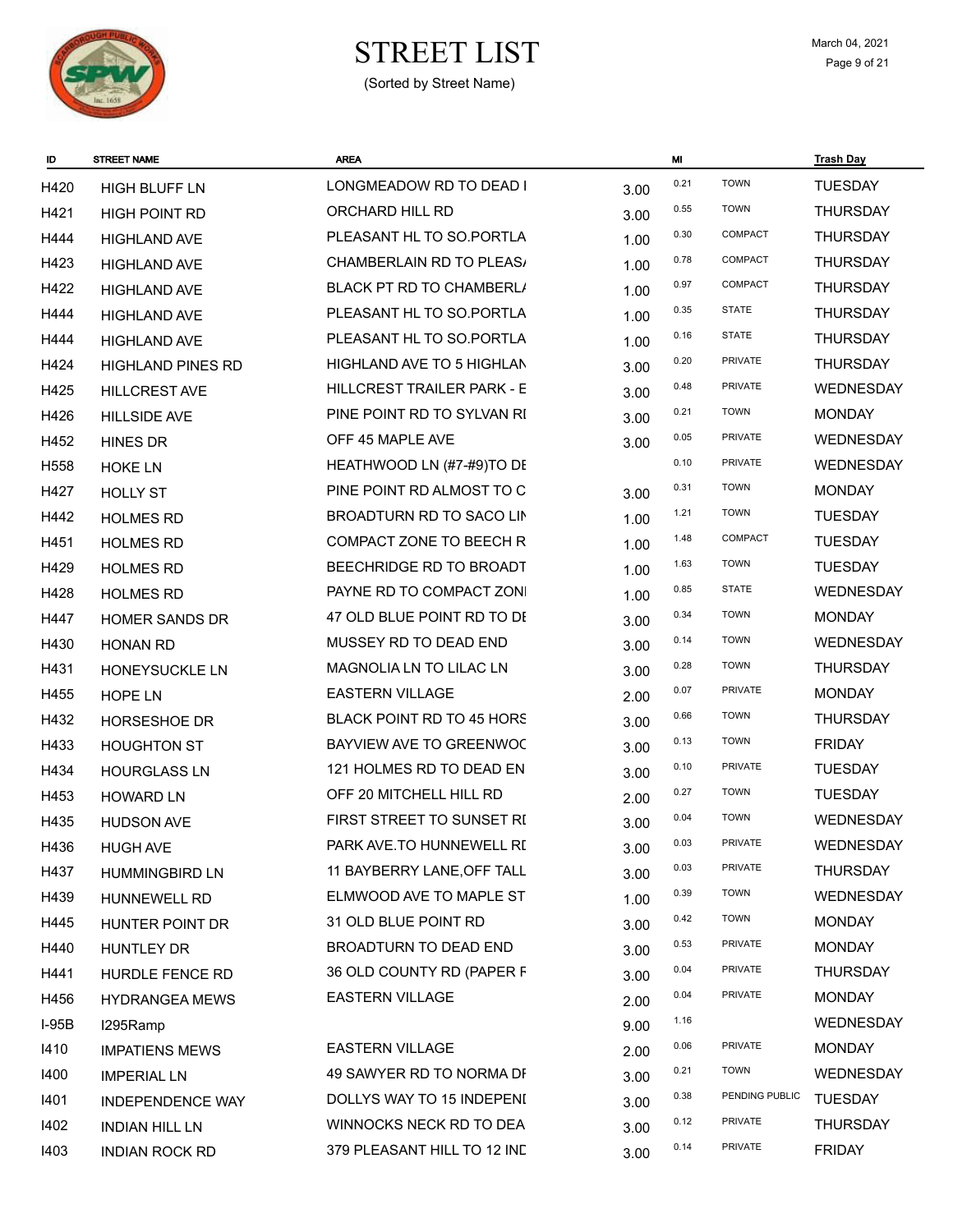

# $\begin{array}{ccc}\n\textbf{STREF LIST} & \textbf{March 04, 2021} \\
\textbf{Page 10 of 21}\n\end{array}$

| ID   | STREET NAME            | <b>AREA</b>                     |      | MI   |                | <b>Trash Day</b> |
|------|------------------------|---------------------------------|------|------|----------------|------------------|
| 1404 | <b>INDIAN WOODS RD</b> | 363 PLEASANT HILL RD TO DE      | 3.00 | 0.51 | PRIVATE        | <b>FRIDAY</b>    |
| 1405 | <b>INGALLSIDES DR</b>  | SCOTTOW WAY TO DEAD END         | 3.00 | 0.30 | PRIVATE        | <b>WEDNESDAY</b> |
|      | <b>INNOVATION Way</b>  |                                 |      | 0.67 | <b>PRIVATE</b> | <b>TUESDAY</b>   |
| 1411 | <b>INSPIRATION DR</b>  | <b>EASTERN VILLAGE</b>          | 2.00 | 0.33 | PENDING PUBLIC | <b>MONDAY</b>    |
| 1406 | <b>IRIS DR</b>         | PRIMROSE LN TO DEAD END         | 3.00 | 0.17 | <b>TOWN</b>    | <b>MONDAY</b>    |
| 1407 | <b>IRONCLAD RD</b>     | FOGG RD TO MINUTEMAN DR         | 3.00 | 0.10 | <b>TOWN</b>    | <b>THURSDAY</b>  |
| 1408 | <b>IVORY HILL LN</b>   | 180 SPURWINK ROAD TO DEA        | 3.00 | 0.40 | <b>PRIVATE</b> | <b>FRIDAY</b>    |
| J413 | JACOB AVE              | DESFOSSES AVE TO DESFOS         | 3.00 | 0.23 | PRIVATE        | WEDNESDAY        |
| J400 | JAMECO MILL RD         | <b>CUMBERLAND WAY TO DEAD</b>   | 3.00 | 0.42 | <b>TOWN</b>    | WEDNESDAY        |
| J401 | <b>JAMESTOWN CIR</b>   | WILLIAMSBURG LN TO DEAD I       | 3.00 | 0.10 | <b>PRIVATE</b> | <b>THURSDAY</b>  |
| J402 | <b>JANALN</b>          | 393 GORHAM RD TO DEAD EN        | 3.00 | 0.29 | <b>TOWN</b>    | WEDNESDAY        |
| J403 | JARED DR               | 41 HOLMES RD TO DEAD END        | 3.00 | 0.08 | <b>PRIVATE</b> | <b>TUESDAY</b>   |
| J404 | <b>JASPER ST</b>       | PINE POINT RD TO MARINERS       | 3.00 | 0.82 | <b>TOWN</b>    | <b>MONDAY</b>    |
| J405 | <b>JOCELYN RD</b>      | PROUT'S NECK                    | 3.00 | 0.38 | <b>PRIVATE</b> | <b>FRIDAY</b>    |
| J406 | <b>JOHNSON RD</b>      | BEECH RIDGE RD TO DEAD E        | 3.00 | 0.33 | PRIVATE        | <b>TUESDAY</b>   |
| J407 | <b>JONES CREEK DR</b>  | PINE PT RD TO AVE 6             | 1.00 | 0.43 | <b>TOWN</b>    | <b>FRIDAY</b>    |
| J415 | <b>JONQUIL MEWS</b>    | <b>EASTERN VILLAGE</b>          | 2.00 | 0.05 | PRIVATE        | <b>MONDAY</b>    |
| J412 | <b>JORDAN LN</b>       | MARION JORDAN RD TO DEAI        | 3.00 | 0.07 | <b>PRIVATE</b> | <b>FRIDAY</b>    |
| J408 | <b>JOSHUA LIBBY RD</b> | <b>GORHAM RD TO DEAD END</b>    | 3.00 | 0.30 | PRIVATE        | <b>WEDNESDAY</b> |
| J409 | <b>JOSS HILL RD</b>    | BROADTURN RD TO LABRAD(         | 3.00 | 0.48 | <b>TOWN</b>    | <b>TUESDAY</b>   |
| J410 | JUDGE HASTY LN         | PORTLAND FARMS RD TO DE.        | 3.00 | 0.17 | <b>TOWN</b>    | <b>WEDNESDAY</b> |
| J411 | <b>JUNEBERRY LN</b>    | 18 SAWYER RD TO DEAD END        | 3.00 | 0.23 | <b>TOWN</b>    | WEDNESDAY        |
| K400 | <b>KALA LN</b>         | 333 GORHAM RD TO DEAD EN        | 3.00 | 0.12 | PRIVATE        | WEDNESDAY        |
| K416 | <b>KALMIA MEWS</b>     | <b>EASTERN VILLAGE</b>          | 2.00 | 0.03 | PENDING PUBLIC | <b>MONDAY</b>    |
| K412 | <b>KATIES LN</b>       | 330 BROADTURN RD TO DEAI        | 3.00 | 0.19 | <b>PRIVATE</b> | <b>TUESDAY</b>   |
| K401 | <b>KELLY LN</b>        | 42 OCEAN AVE TO DEAD END        | 3.00 | 0.08 | <b>PRIVATE</b> | <b>FRIDAY</b>    |
| K418 | <b>KENNEBAGO DR</b>    | OFF TWO ROD RD                  | 3.00 | 0.21 | PRIVATE        | <b>TUESDAY</b>   |
| K402 | <b>KENNEDY DR</b>      | HILLSIDE AVE TO STORER ST       | 3.00 | 0.09 | <b>TOWN</b>    | <b>MONDAY</b>    |
| K403 | <b>KENNISTON WAY</b>   | ACORN LN TO DEAD END            | 3.00 | 0.04 | PRIVATE        | <b>FRIDAY</b>    |
| K404 | <b>KENOSHA AVE</b>     | ROUTE 1 TO DEAD END             | 3.00 | 0.10 | <b>PRIVATE</b> | <b>WEDNESDAY</b> |
| K405 | <b>KENT ST</b>         | 20 SHIPWRECK, HIGGINS BE/       | 3.00 | 0.03 | <b>TOWN</b>    | <b>FRIDAY</b>    |
| K406 | <b>KERRYMEN CIR</b>    | <b>GLENNDALE CIR TO THURST(</b> | 3.00 | 0.48 | <b>TOWN</b>    | <b>TUESDAY</b>   |
| K407 | KIMBALL DR             | OLD COUNTY RD TO DEAD EN        | 3.00 | 0.07 | <b>TOWN</b>    | <b>THURSDAY</b>  |
| K419 | KIMMYS WONDERLAND LN   | 1 KIMMYS WONDERLAND LN          |      | 0.13 | PRIVATE        | <b>TUESDAY</b>   |
| K408 | KING ST                | PINE POINT TO 96 KING ST        | 1.00 | 0.54 | <b>TOWN</b>    | <b>FRIDAY</b>    |
| K409 | KINGFISHER DR          | 323 BLACK POINT TO SANDPII      | 3.00 | 0.18 | <b>TOWN</b>    | <b>THURSDAY</b>  |
| K410 | <b>KIRKWOOD CIR</b>    | BLACK POINT RD TO DEAD EN       | 3.00 | 0.13 | <b>PRIVATE</b> | <b>FRIDAY</b>    |
| K411 | KIRKWOOD RD            | <b>BLACK POINT RD TO END</b>    | 3.00 | 0.45 | <b>PRIVATE</b> | <b>FRIDAY</b>    |
| K414 | <b>KNOLL VW</b>        | 25 DEERING RD TO DEAD ENI       | 3.00 | 0.29 | PRIVATE        | <b>TUESDAY</b>   |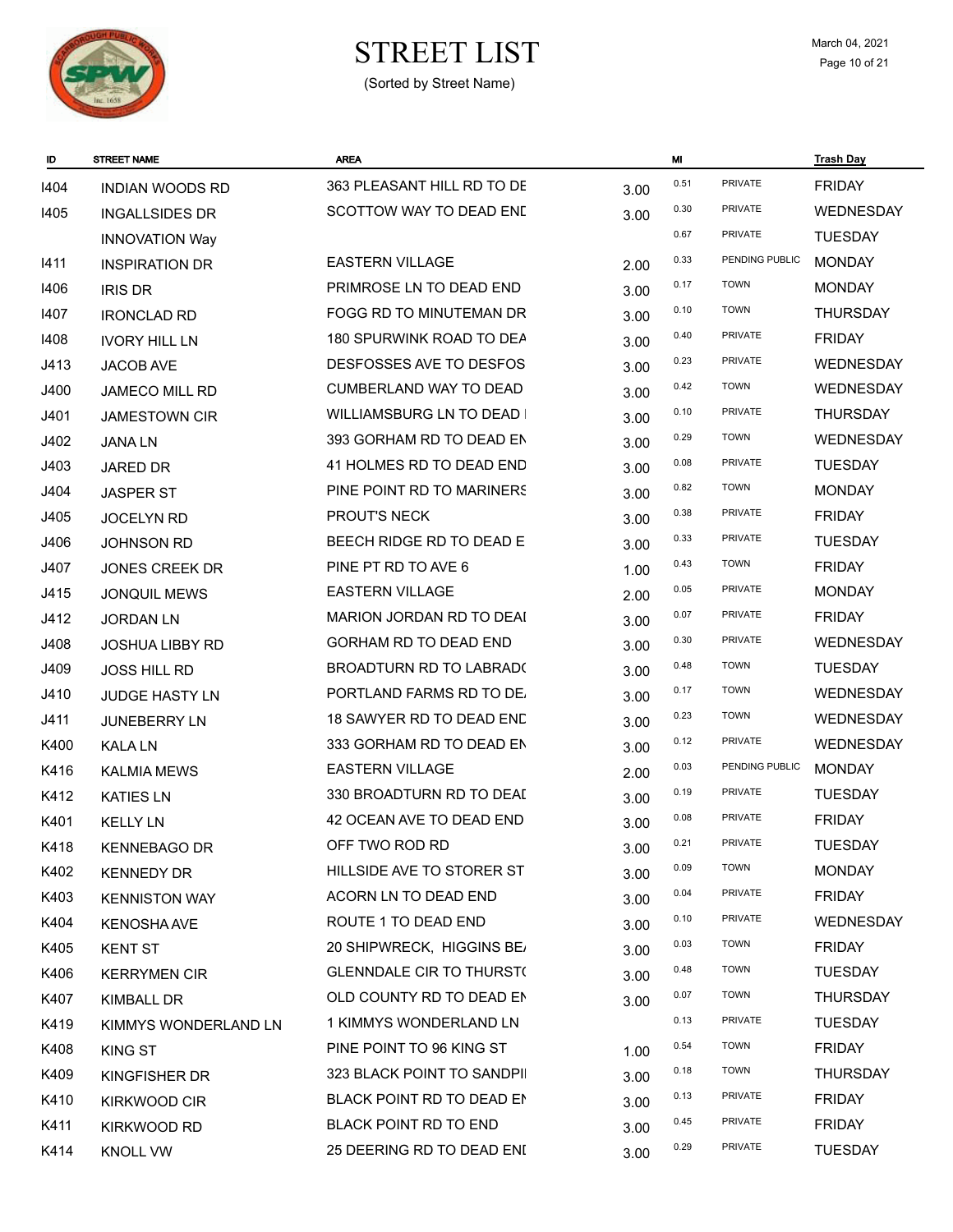

(Sorted by Street Name)

| ID.  | <b>STREET NAME</b>      | <b>AREA</b>                     |      | MI   |                | <b>Trash Day</b> |
|------|-------------------------|---------------------------------|------|------|----------------|------------------|
| K415 | <b>KYLIE AVE</b>        | BETWEEN JOSS HILL RD & TII      | 3.00 | 0.27 | <b>TOWN</b>    | <b>TUESDAY</b>   |
| L400 | LABRADOR LN             | <b>JOSS HILL RD TO END</b>      | 3.00 | 0.27 | <b>PRIVATE</b> | <b>TUESDAY</b>   |
| L436 | <b>LADD DR</b>          |                                 |      | 0.21 | <b>TOWN</b>    | <b>TUESDAY</b>   |
| L401 | <b>LADY SLIPPER WAY</b> | 113 COUNTY ROAD TO LADY \$      | 3.00 | 0.15 | <b>PRIVATE</b> | WEDNESDAY        |
| L402 | <b>LAIDLAW LN</b>       | MAPLE AVE TO HUNNEWELL F        | 1.00 | 0.11 | <b>TOWN</b>    | WEDNESDAY        |
| L403 | <b>LAMPLIGHTER LN</b>   | HERITAGE LN TO DEAD END         | 3.00 | 0.10 | PRIVATE        | WEDNESDAY        |
| L404 | <b>LANCASTER LN</b>     | 10 FOGG RD TO DEAD END          | 3.00 | 0.38 | <b>TOWN</b>    | <b>THURSDAY</b>  |
| L422 | <b>LANDMARK RD</b>      | 134 BROADTURN TO HIDDEN         | 3.00 | 0.51 | <b>TOWN</b>    | <b>MONDAY</b>    |
| L405 | <b>LANE BY THE SEA</b>  | 103 E.GRAND AVE, NEAR OOB       | 3.00 | 0.06 | PRIVATE        | <b>FRIDAY</b>    |
| L406 | <b>LARK ST</b>          | AT SHELL & FOREST INTERSE       | 3.00 | 0.04 |                | <b>FRIDAY</b>    |
| L407 | <b>LARRABEE FARM RD</b> | <b>GORHAM RD TO 10 LARRABEL</b> | 3.00 | 0.17 | <b>PRIVATE</b> | <b>WEDNESDAY</b> |
| L431 | <b>LARY FALLS DR</b>    | DUNSTAN CROSSING DEVEL(         | 3.00 | 0.12 | <b>TOWN</b>    | <b>MONDAY</b>    |
| L423 | <b>LAUGHTON CIR</b>     | OFF 10 HUNTER PT RD             | 3.00 | 0.15 | <b>TOWN</b>    | <b>MONDAY</b>    |
| L408 | <b>LAUREL RIDGE RD</b>  | 354 GORHAM RD TO DEAD EN        | 3.00 | 0.39 | <b>TOWN</b>    | <b>WEDNESDAY</b> |
| L409 | <b>LAUREN DR</b>        | GORHAM RD TO DEAD END           | 3.00 | 0.13 | PRIVATE        | WEDNESDAY        |
| L424 | <b>LEAHLN</b>           | 10 LOBOS LANE TO DEAD ENI       | 3.00 | 0.21 | <b>TOWN</b>    | <b>TUESDAY</b>   |
| L410 | LEDGEWOOD CIR           | TALL PINES RD TO DEAD END       | 3.00 | 0.12 | <b>TOWN</b>    | <b>THURSDAY</b>  |
| L435 | <b>LEIGHTON FARM RD</b> | BETWEEN 23 & 33 ELMWOOD         |      | 0.27 | <b>PRIVATE</b> | <b>WEDNESDAY</b> |
| L411 | <b>LIBBY ST</b>         | US RTE 1 TO SEAVIEW AVE         | 3.00 | 0.15 | <b>TOWN</b>    | <b>MONDAY</b>    |
| L412 | <b>LIBERTY BELL LN</b>  | OLD BLUE PT RD TO MAYFLO'       | 3.00 | 0.20 | <b>TOWN</b>    | <b>MONDAY</b>    |
| L413 | <b>LIBRARY LN</b>       | <b>BEACH RD TO FIELDWAYS</b>    | 3.00 | 0.20 | <b>PRIVATE</b> | <b>FRIDAY</b>    |
| L414 | <b>LILAC LN</b>         | HIGHLAND AVE TO HONEYSU         | 3.00 | 0.20 | <b>TOWN</b>    | <b>THURSDAY</b>  |
| L415 | <b>LILLIAN WAY</b>      | WHIPPLE LN TO DEAD END          | 3.00 | 0.22 | <b>TOWN</b>    | WEDNESDAY        |
| L416 | <b>LINCOLN AVE</b>      | <b>WASHINGTON AVE TO RTE 1</b>  | 1.00 | 0.39 | <b>TOWN</b>    | <b>MONDAY</b>    |
| L417 | <b>LITTLE BEAR RD</b>   | 89 HOLMES RD TO DEAD END        | 3.00 | 0.21 | <b>PRIVATE</b> | <b>TUESDAY</b>   |
| L430 | LITTLE DOLPHIN DR       | 185 ROUTE 1 TO DEAD END         | 3.00 | 0.11 | <b>PRIVATE</b> | WEDNESDAY        |
| L418 | <b>LITTLEFIELD LN</b>   | MAPLE AVE TO DEAD END           | 3.00 | 0.09 | <b>PRIVATE</b> | WEDNESDAY        |
| L419 | <b>LOBOS RD</b>         | 200 HOLMES TO 4 BEAVER BF       | 3.00 | 0.43 | <b>TOWN</b>    | <b>TUESDAY</b>   |
| L428 | <b>LOGMAD AVE</b>       | OFF KYLIE AVE. OFF BROADT       | 2.00 | 0.15 | <b>TOWN</b>    | <b>TUESDAY</b>   |
| L420 | <b>LONGMEADOW RD</b>    | BROADTURN RD TO DEAD EN         | 3.00 | 1.19 | <b>TOWN</b>    | <b>TUESDAY</b>   |
| L421 | LONGWAVE PL             | 108 E.GRAND AVE TO DEAD E       | 3.00 | 0.04 | <b>PRIVATE</b> | <b>FRIDAY</b>    |
| L434 | <b>LUCERNE MEWS</b>     | <b>EASTERN VILLAGE</b>          | 2.00 | 0.05 | <b>PRIVATE</b> | <b>MONDAY</b>    |
| L425 | <b>LUCKY LN</b>         | 727 US RTE 1 TO 8 LUCKY LN      | 3.00 | 0.15 | PRIVATE        | <b>MONDAY</b>    |
| M400 | <b>MADISON DR</b>       | SCOTTOW WAY TO DEAD END         | 3.00 | 0.15 | <b>PRIVATE</b> | WEDNESDAY        |
| M401 | <b>MAGNOLIA LN</b>      | HIGHLAND AVE TO HONEYSU         | 3.00 | 0.05 | <b>TOWN</b>    | <b>THURSDAY</b>  |
| M456 | <b>MAIETTA DR</b>       |                                 |      | 0.16 | <b>PRIVATE</b> | <b>THURSDAY</b>  |
| M403 | <b>MALLARD LN</b>       | EAGLES NEST DRTO DEAD EN        | 3.00 | 0.06 | <b>TOWN</b>    | <b>MONDAY</b>    |
| M404 | <b>MANSON LIBBY RD</b>  | US RTE 1 TO DEAD END            | 1.00 | 0.73 | <b>TOWN</b>    | <b>MONDAY</b>    |
| M405 | <b>MAPLE AVE</b>        | US RTE 1 TO GORHAM RD           | 1.00 | 1.08 | <b>TOWN</b>    | WEDNESDAY        |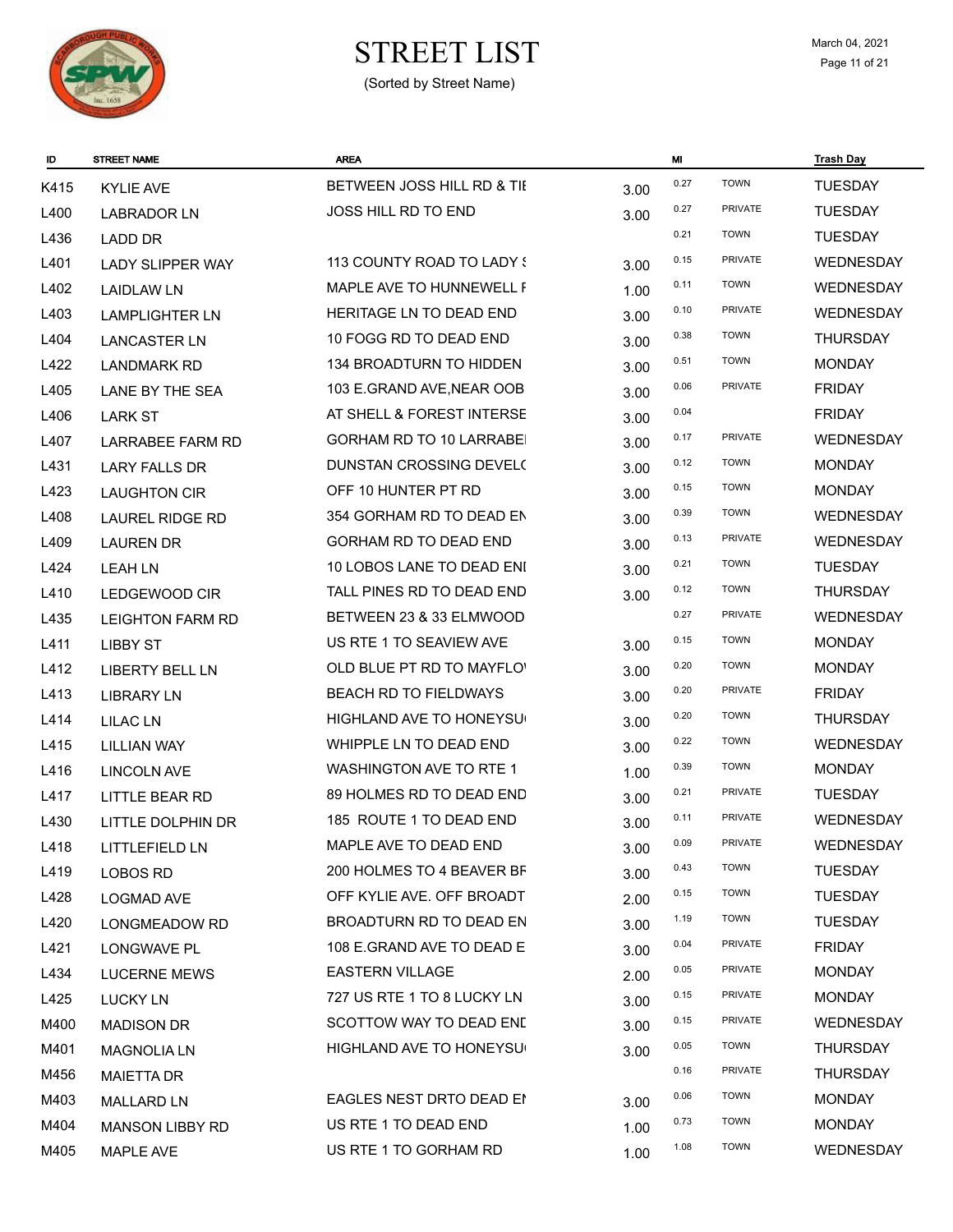

# $\begin{array}{ccc}\n\textbf{STREF LIST} & \textbf{March 04, 2021} \\
\textbf{Page 12 of 21}\n\end{array}$

| ID   | <b>STREET NAME</b>       | <b>AREA</b>                     |      | MI   |                | <b>Trash Day</b> |
|------|--------------------------|---------------------------------|------|------|----------------|------------------|
| M406 | <b>MARCIA ST</b>         | HIGHLAND AVE TO DEAD END        | 3.00 | 0.12 | <b>TOWN</b>    | <b>THURSDAY</b>  |
| M439 | <b>MARGINAL WAY</b>      | CHECKLEY PT TO SACCARAP.        | 3.00 | 1.18 |                | <b>FRIDAY</b>    |
| M450 | <b>MARINERS CV</b>       | OFF JASPER ST EXT               | 3.00 | 0.19 | <b>TOWN</b>    | <b>MONDAY</b>    |
| M407 | <b>MARION JORDAN RD</b>  | SPURWINK RD, ACROSS CAMI        | 3.00 | 0.54 | <b>TOWN</b>    | <b>FRIDAY</b>    |
| M437 | <b>MARR FARM WAY</b>     | 418 GORHAM RD TO DEAD EN        | 3.00 | 0.21 | <b>PRIVATE</b> | <b>WEDNESDAY</b> |
| M408 | <b>MARSH ROCK CIR</b>    | <b>BLACK POINT RD TO CLEARW</b> | 3.00 | 0.11 | <b>TOWN</b>    | <b>THURSDAY</b>  |
| M455 | <b>MARTELL WAY</b>       | OFF 23 FENGLER RD               | 3.00 | 0.28 | <b>PRIVATE</b> | <b>TUESDAY</b>   |
| M409 | <b>MARTIN AVE</b>        | BROADTURN RD TO DEAD EN         | 3.00 | 0.45 | <b>TOWN</b>    | <b>MONDAY</b>    |
| M410 | <b>MARY WAY</b>          | MITCHELL HILL RD TO DEAD E      | 3.00 | 0.14 | PRIVATE        | <b>TUESDAY</b>   |
| M411 | <b>MASSACRE LN</b>       | BLACK POINT RD TO DEAD EN       | 3.00 | 0.24 | <b>PRIVATE</b> | <b>FRIDAY</b>    |
| M412 | <b>MAST RD</b>           | SCHOONER RD TO DEAD END         | 3.00 | 0.27 | <b>TOWN</b>    | <b>THURSDAY</b>  |
| M413 | <b>MATTHEW WAY</b>       | CRYSTAL SPRINGS TRAILER I       | 3.00 | 0.05 | <b>PRIVATE</b> | <b>TUESDAY</b>   |
| M457 | <b>MAYFIELD LN</b>       |                                 |      | 0.13 | <b>PRIVATE</b> | <b>TUESDAY</b>   |
| M414 | <b>MAYFLOWER DR</b>      | OLD BLUE POINT RD TO DEAI       | 3.00 | 0.22 | <b>TOWN</b>    | <b>MONDAY</b>    |
| M453 | <b>MCCANN WAY</b>        | DUNSTAN CROSSING DEVEL(         | 3.00 | 0.31 | <b>TOWN</b>    | <b>MONDAY</b>    |
| M441 | <b>MCINTYRE WAY</b>      | <b>GORHAM RD TO RUNNING HIL</b> | 3.00 | 0.20 | <b>TOWN</b>    | <b>WEDNESDAY</b> |
| M415 | <b>MCLAUGHLIN LN</b>     | 138 BEECH RIDGE RD TO DEA       | 3.00 | 0.13 | PRIVATE        | <b>TUESDAY</b>   |
| M416 | <b>MCNAUGHT WAY</b>      | BY COMMERCIAL PAVING, S.P.      | 3.00 | 0.06 | <b>PRIVATE</b> | <b>THURSDAY</b>  |
| M417 | MEADOWOOD DR             | MARION JORDAN RD TO DEAI        | 3.00 | 0.14 | <b>TOWN</b>    | <b>FRIDAY</b>    |
| M418 | MEETING HOUSE RD         | 17 WOODSPELL RD TO 35 HUI       | 3.00 | 0.48 | <b>TOWN</b>    | <b>WEDNESDAY</b> |
| M419 | MELBOURNE DR             | OLD NECK RD TO THOMAS DF        | 3.00 | 0.12 | <b>TOWN</b>    | <b>THURSDAY</b>  |
| M444 | <b>MELODY LN</b>         | 340 BROADTURN RD TO DEAI        | 3.00 | 0.26 | <b>PRIVATE</b> | <b>TUESDAY</b>   |
| M438 | <b>MEMORY LN</b>         | 89 TWO ROD RD TO DEAD EN        | 3.00 | 0.13 | <b>TOWN</b>    | <b>WEDNESDAY</b> |
| M421 | <b>MERRICK ST</b>        | OFF CRICKET LANE, PROUT'S       | 3.00 | 0.07 | <b>PRIVATE</b> | <b>FRIDAY</b>    |
| M422 | MERRILL BROOK DR         | HOLMES RD, NEAR SACO LINE       | 3.00 | 1.37 | <b>TOWN</b>    | <b>TUESDAY</b>   |
| M423 | <b>MERRILL ST</b>        | JASPER ST TO DEAD END           | 3.00 | 0.06 | <b>TOWN</b>    | <b>MONDAY</b>    |
| M424 | <b>MILITIALN</b>         | POWDERHORN DR TO DEAD I         | 3.00 | 0.10 | <b>TOWN</b>    | THURSDAY         |
| M459 | <b>MILKY WAY</b>         |                                 |      | 0.21 | PRIVATE        | <b>TUESDAY</b>   |
| M458 | MILL COMMONS DR          | $1 - 37$                        |      | 0.21 | PENDING PUBLIC | WEDNESDAY        |
| M425 | <b>MILLBROOK RD</b>      | ROUTE 1 TO DEAD END             | 3.00 | 0.22 | <b>TOWN</b>    | <b>WEDNESDAY</b> |
| M426 | <b>MILLIKEN MILLS RD</b> | OLD BLUE PT RD TO 88 MILLII     | 1.00 | 0.40 | <b>TOWN</b>    | <b>MONDAY</b>    |
| M427 | <b>MILLIKEN RD</b>       | ROUTE 1 TO PAYNE ROAD           | 3.00 | 0.28 | <b>TOWN</b>    | <b>MONDAY</b>    |
| M428 | <b>MINUTEMAN DR</b>      | PLEASANT HILL RD TO POWD        | 3.00 | 0.44 | <b>TOWN</b>    | <b>THURSDAY</b>  |
| M429 | MITCHELL HILL RD         | <b>HOLMES RD TO 85 MITCHELL</b> | 1.00 | 1.27 | <b>TOWN</b>    | <b>TUESDAY</b>   |
| M430 | MOONLIGHT DR             | BAYBERRY LN TO DEAD END         | 3.00 | 0.03 | <b>PRIVATE</b> | <b>THURSDAY</b>  |
| M431 | <b>MOORS POINT RD</b>    | BLACK POINT RD TO DEAD EN       | 3.00 | 0.09 | <b>PRIVATE</b> | <b>THURSDAY</b>  |
| M451 | <b>MOOSE CREEK LN</b>    | OFF ASH SWAMP RD BETWEE         | 3.00 | 0.23 | <b>PRIVATE</b> | <b>MONDAY</b>    |
| M432 | <b>MORNING ST</b>        | <b>GREENWOOD AVE TO ATLANT</b>  | 3.00 | 0.16 | <b>TOWN</b>    | <b>FRIDAY</b>    |
| M433 | <b>MOSES LN</b>          | HOLMES RD TO DEAD END           | 3.00 | 0.29 | <b>PRIVATE</b> | <b>TUESDAY</b>   |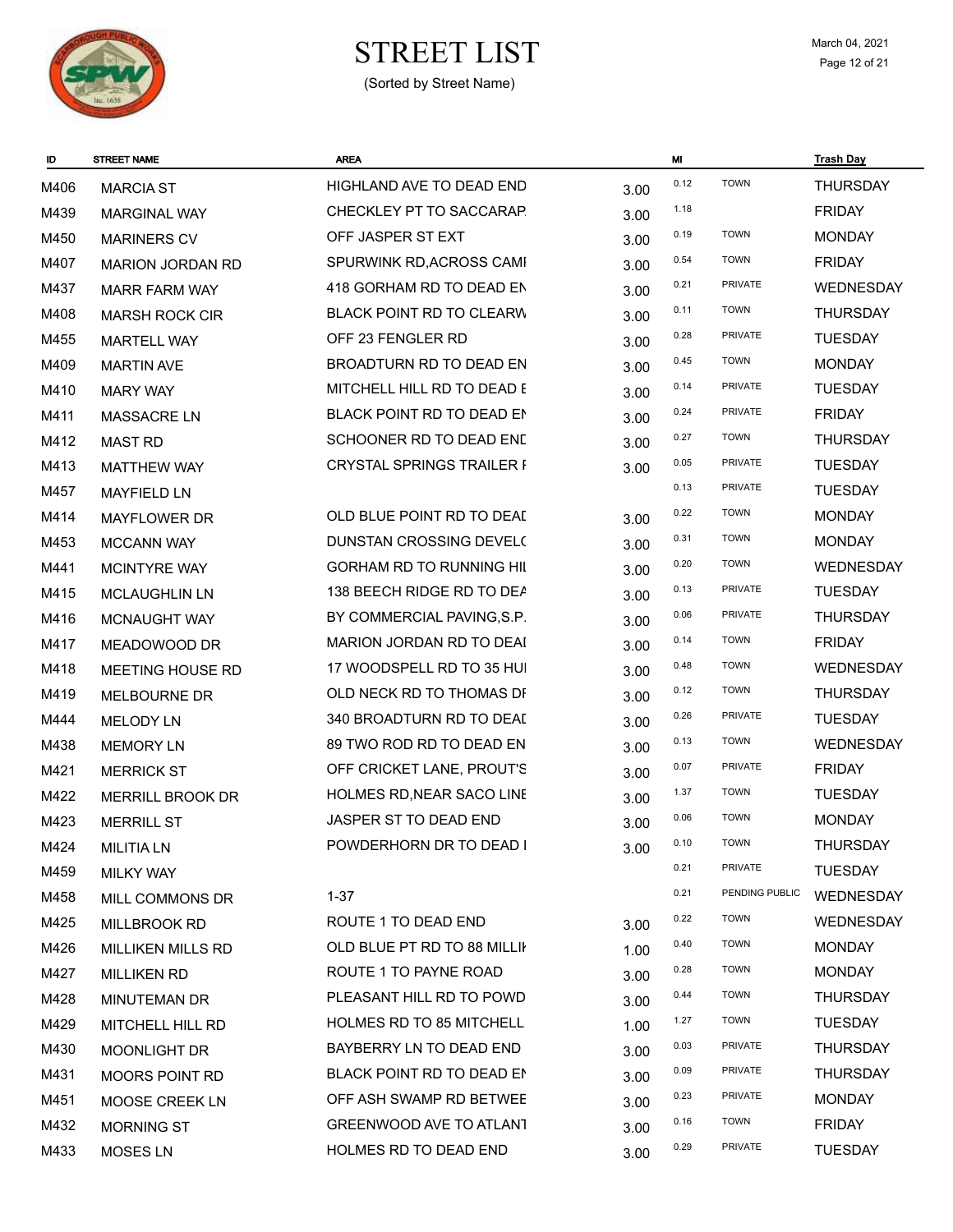

| ID   | <b>STREET NAME</b>   | <b>AREA</b>                      |      | MI   |                | <b>Trash Day</b> |
|------|----------------------|----------------------------------|------|------|----------------|------------------|
| M454 | <b>MOXIE WAY</b>     | OFF BONNEYGROVE DR               | 2.00 | 0.05 | <b>PRIVATE</b> | <b>WEDNESDAY</b> |
| M434 | <b>MULBERRY LN</b>   | 46 SAWYER RD TO 6 JUNEBEI        | 3.00 | 0.25 | <b>TOWN</b>    | <b>WEDNESDAY</b> |
| M447 | <b>MULLS WAY</b>     | OFF 427 GORHAM RDBETWEI          | 3.00 | 0.13 | PRIVATE        | <b>WEDNESDAY</b> |
| M448 | <b>MUNICIPAL DR</b>  | TOWN HALL DRIVE, OFF RTE         | 1.00 | 0.66 | <b>TOWN</b>    | <b>WEDNESDAY</b> |
| M435 | <b>MUSSEY RD</b>     | GORHAM RD TO HONAN RD            | 1.00 | 0.15 | <b>COMPACT</b> | <b>WEDNESDAY</b> |
| M449 | <b>MUSSEY RD</b>     | HONAN RD TO SOUTH PORTL          | 1.00 | 0.66 | <b>STATE</b>   | <b>WEDNESDAY</b> |
| M436 | <b>MUSSEY RD</b>     | PAYNE RD TO GORHAM RD            | 1.00 | 0.43 | <b>TOWN</b>    | <b>WEDNESDAY</b> |
| N400 | NARROW BEND RD       | 274 BROADTURN RD TO DEAI         | 3.00 | 0.17 | PRIVATE        | <b>TUESDAY</b>   |
| N401 | NATUREVIEW LN        | HEARN RD TO DEAD END             | 3.00 | 0.07 | <b>PRIVATE</b> | <b>MONDAY</b>    |
| N402 | <b>NELSEN RD</b>     | PLEASANT HILL RD TO WOOD         | 3.00 | 0.21 | <b>TOWN</b>    | <b>THURSDAY</b>  |
| N403 | NEW RD               | <b>GORHAM RD TO RUNNING HIL</b>  | 2.00 | 0.59 | <b>TOWN</b>    | <b>WEDNESDAY</b> |
| N404 | NEWCOMB RIDGE RD     | SPURWINK RD TO DEAD END          | 3.00 | 0.17 | PRIVATE        | <b>FRIDAY</b>    |
| N405 | <b>NIELSEN RD</b>    | 107 MUSSEY RD, BETW. CHUF        | 3.00 | 0.29 | <b>PRIVATE</b> | <b>WEDNESDAY</b> |
| N406 | NINTH ST             | EAST GRAND AVE TO DEAD E         | 3.00 | 0.05 | <b>TOWN</b>    | <b>FRIDAY</b>    |
| N407 | <b>NOBLE AVE</b>     | 338 ROUTE 1, ACROSS SCARE        | 3.00 | 0.07 | <b>PRIVATE</b> | <b>MONDAY</b>    |
| N409 | NONANTUM WAY         |                                  |      | 0.51 | <b>PRIVATE</b> | <b>FRIDAY</b>    |
| N408 | NONESUCH COVE RD     | CLAY PITS RD TO CLAY PITS F      | 3.00 | 0.31 | <b>TOWN</b>    | <b>THURSDAY</b>  |
| N410 | <b>NORMA DR</b>      | <b>IMPERIAL LN TO BARBARA AV</b> | 3.00 | 0.06 | <b>TOWN</b>    | <b>WEDNESDAY</b> |
| N411 | NORTH ST             | DUNSTAN AVE TO DEAD END          | 3.00 | 0.10 | <b>TOWN</b>    | <b>MONDAY</b>    |
| N412 | NOTTINGHAM DR        | DRESSER RD TO HOLMES RD          | 3.00 | 0.16 | <b>TOWN</b>    | <b>TUESDAY</b>   |
| N413 | NUTTER WAY           | FLINTLOCK DR TO MINUTEMA         | 3.00 | 0.43 | <b>TOWN</b>    | <b>THURSDAY</b>  |
| O402 | OAK DALE DR          | SAWYER RD TO DEAD END            | 3.00 | 0.14 | <b>PRIVATE</b> | <b>WEDNESDAY</b> |
| O400 | OAK HILL TER         | 31 GORHAM RD TO PLAZA DR         | 3.00 | 0.10 | <b>PRIVATE</b> | WEDNESDAY        |
| O401 | OAK ST               | EAST GRAND AVE TO DEAD E         | 3.00 | 0.07 | <b>TOWN</b>    | <b>FRIDAY</b>    |
| O403 | <b>OCEAN AVE</b>     | BAYVIEW AVE TO SPURWINK I        | 1.00 | 0.51 | <b>TOWN</b>    | <b>FRIDAY</b>    |
| O404 | <b>OCEAN VIEW RD</b> | PINE POINT RD, ACROSS JASI       | 3.00 | 0.27 | <b>TOWN</b>    | <b>MONDAY</b>    |
| O405 | OCEANWOOD DR         | OCEAN AVE TO DEAD END            | 3.00 | 0.30 | <b>PRIVATE</b> | <b>FRIDAY</b>    |
| O418 | OLD BLUE POINT RD    | <b>BRIDGE BEFORE MILLIKEN MI</b> | 1.00 | 0.92 | <b>TOWN</b>    | <b>MONDAY</b>    |
| O406 | OLD BLUE POINT RD    | ROUTE 1 TO BRIDGE BEFORE         | 1.00 | 0.86 | <b>TOWN</b>    | <b>MONDAY</b>    |
| O407 | OLD COLONY LN        | PLEASANT HILL RD TO WINDII       | 3.00 | 0.37 | <b>TOWN</b>    | <b>THURSDAY</b>  |
| O408 | OLD COUNTY RD        | BLACK POINT RD TO WINNOC         | 3.00 | 0.51 | <b>TOWN</b>    | <b>THURSDAY</b>  |
| O410 | OLD NECK RD          | BLACK POINT RD TO CATHER         | 3.00 | 0.72 | <b>TOWN</b>    | <b>THURSDAY</b>  |
| O453 | OLD PAYNE RD         |                                  |      | 0.11 | <b>TOWN</b>    | <b>MONDAY</b>    |
| O409 | OLDE MILL RD         | WINNOCKS NECK RD TO TALL         | 3.00 | 0.18 | <b>TOWN</b>    | <b>THURSDAY</b>  |
| O411 | OLE IRONSIDE LN      | NUTTER WAY (PLEASANT HILI        | 3.00 | 0.14 | <b>TOWN</b>    | <b>THURSDAY</b>  |
| O412 | OLE MUSKET RD        | HIGHLAND AVE TO POWDERH          | 3.00 | 0.11 | <b>TOWN</b>    | <b>THURSDAY</b>  |
| O414 | ORCHARD HILL RD      | WINNOCKS NECK TO HIGH P(         | 3.00 | 0.29 | <b>TOWN</b>    | <b>THURSDAY</b>  |
| O415 | ORCHARD ST           | ROUTE 1 TO DUNSTAN LANDI         | 3.00 | 0.48 | <b>TOWN</b>    | <b>MONDAY</b>    |
| O416 | ORIOLE WAY           | 138 SPURWINK ROAD TO DEA         | 3.00 | 0.08 | <b>PRIVATE</b> | <b>FRIDAY</b>    |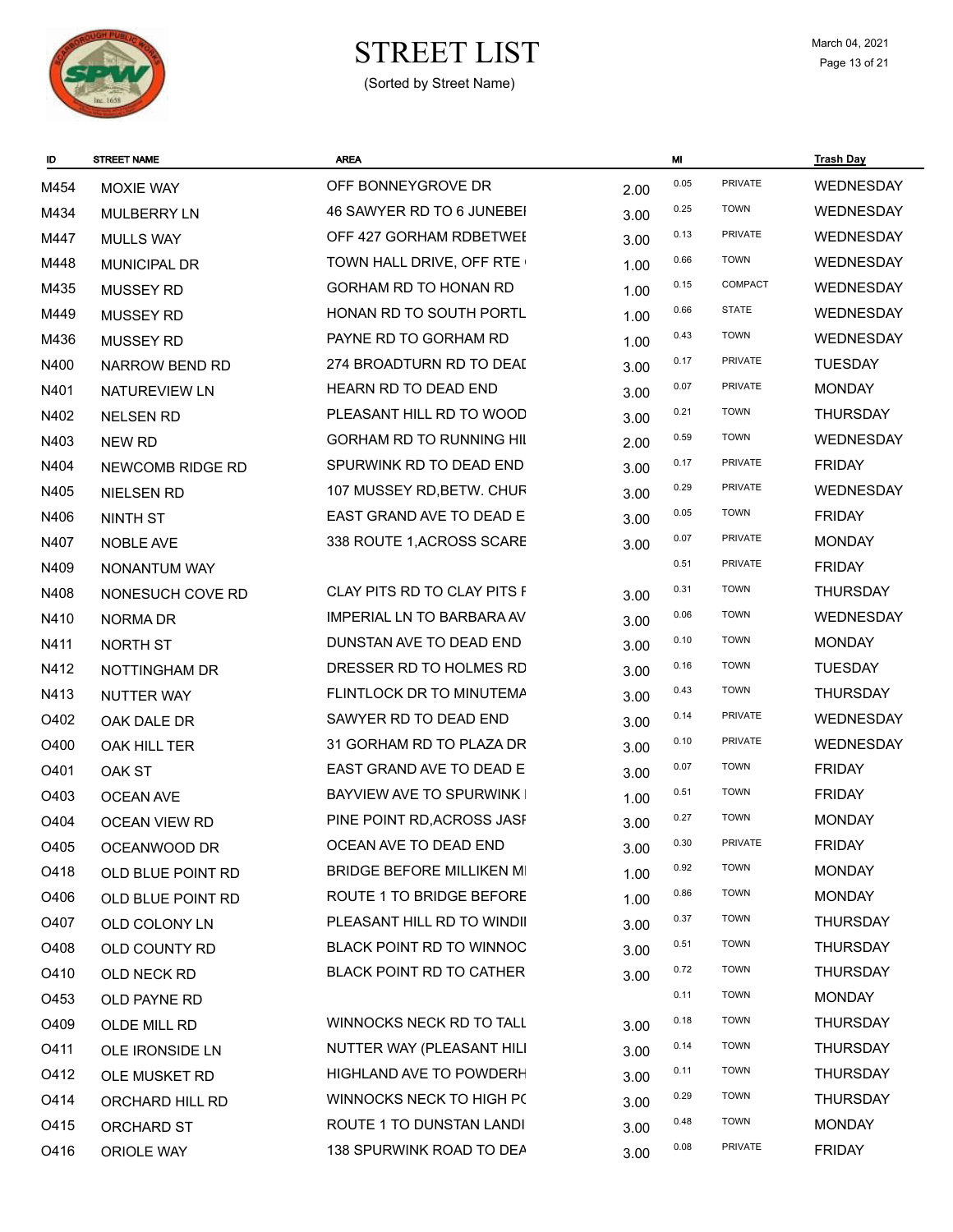

# $\begin{array}{ccc}\n\textbf{STREF LIST} & \textbf{March 04, 2021} \\
\textbf{Page 14 of 21}\n\end{array}$

| ID   | <b>STREET NAME</b>  | <b>AREA</b>                      |      | MI   |                | <b>Trash Day</b> |
|------|---------------------|----------------------------------|------|------|----------------|------------------|
| O419 | <b>OSPREY LN</b>    | 30 OLD NECK ROAD TO DEAD         | 3.00 | 0.10 | <b>PRIVATE</b> | <b>THURSDAY</b>  |
| O454 | OTIS LILLEY LN      |                                  |      | 0.19 | PRIVATE        | <b>TUESDAY</b>   |
| O417 | OTTAWA WOODS RD     | BEECH RIDGE ROAD TO DEAI         | 3.00 | 0.32 | <b>TOWN</b>    | <b>TUESDAY</b>   |
| O420 | <b>OVERLOOK DR</b>  | OFF 21 MEETING HOUS RD.DI        | 2.00 | 0.09 | <b>TOWN</b>    | <b>WEDNESDAY</b> |
| O421 | <b>OWENS WAY</b>    | OFF SAWYER RD, LEIGHTON          | 3.00 | 0.35 | PENDING PUBLIC | WEDNESDAY        |
| P440 | PAPA AND NANA DR    | 14 DRESSER RD TO DEAD EN         | 3.00 | 0.06 | <b>PRIVATE</b> | <b>TUESDAY</b>   |
| P400 | <b>PARK AVE</b>     | LAIDLAW AVE TO DEAD END          | 3.00 | 0.11 | <b>TOWN</b>    | <b>WEDNESDAY</b> |
| P401 | PARKWAY DR          | CHAMBERLAIN RD TO 137 PLI        | 3.00 | 0.60 | <b>PRIVATE</b> | <b>THURSDAY</b>  |
| P402 | PARTRIDGE LN        | TALL PINES RD TO 25 PARTRII      | 3.00 | 0.26 | <b>TOWN</b>    | <b>THURSDAY</b>  |
|      | PASSAGE Way         |                                  |      | 0.06 | PRIVATE        | <b>TUESDAY</b>   |
| P452 | PATRICK WAY         | OFF 144 OLD BLUE POINT RD        | 3.00 | 0.08 | <b>PRIVATE</b> | <b>MONDAY</b>    |
| P450 | <b>PAULSEN DR</b>   | FUTURE ROAD IN DUNSTAN C         | 3.00 | 0.22 | PENDING PUBLIC | <b>MONDAY</b>    |
| P403 | PAUTUXENT DR        | EASTERN RD TO DEAD END           | 3.00 | 0.04 | <b>PRIVATE</b> | <b>WEDNESDAY</b> |
| P405 | PAYNE RD            | REGAL PINES DR TO JUST BE        | 1.00 | 0.82 | COMPACT        | <b>WEDNESDAY</b> |
| P406 | PAYNE RD            | <b>JUST BEFORE HAIGIS PARKW</b>  | 1.00 | 1.36 | <b>STATE</b>   | <b>WEDNESDAY</b> |
| P404 | PAYNE RD            | US ROUTE 1 TO JUST AFTER I       | 1.00 | 0.77 | COMPACT        | <b>WEDNESDAY</b> |
| P439 | PAYNE RD            | MUSSEY RD TO SOUTH PORT          | 1.00 | 0.97 | <b>COMPACT</b> | <b>WEDNESDAY</b> |
| P448 | PAYNE RD            | <b>JUST AFTER MILLIKEN RD TO</b> | 1.00 | 0.76 | <b>STATE</b>   | <b>WEDNESDAY</b> |
| P455 | <b>PEACEFULL LN</b> |                                  |      | 0.13 | PENDING PUBLIC | <b>TUESDAY</b>   |
| P407 | PEARL ST            | 18 BAYVIEW AVE, HIGGINS BE       | 3.00 | 0.21 | <b>TOWN</b>    | <b>FRIDAY</b>    |
| P442 | PEREGRINE WAY       | 71 MITCHELL HILL ROAD            | 3.00 | 0.19 | <b>TOWN</b>    | <b>TUESDAY</b>   |
| P451 | PERENNIAL WAY       | OFF 60 MAPLE AVE                 | 3.00 | 0.15 | <b>PRIVATE</b> | <b>WEDNESDAY</b> |
| P447 | PERIWINKLE ROW      | BETWEEN 3 COLLIER LN & 6 V       | 3.00 | 0.04 | <b>PRIVATE</b> | <b>FRIDAY</b>    |
| P453 | PERLEY CIR          |                                  |      | 0.11 |                | <b>TUESDAY</b>   |
| P408 | PHILLIP ST          | SAWYER RD TO ELLIE AVE           | 3.00 | 0.16 | <b>TOWN</b>    | <b>WEDNESDAY</b> |
| P409 | PHINNEAS LN         | WOODVIEW DR TO CLEARWA           | 3.00 | 0.20 | <b>TOWN</b>    | <b>THURSDAY</b>  |
| P411 | PILGRIM DR          | PAYNE RD TO HERITAGE LANI        | 3.00 | 0.12 | <b>TOWN</b>    | WEDNESDAY        |
| P412 | PILLSBURY DR        | AVENUE 5 TO DRIFTWOOD LN         | 3.00 | 0.36 | <b>TOWN</b>    | <b>FRIDAY</b>    |
| P413 | PINE LEDGE DR       | TUDOR LN TO PINE POINT RD        | 3.00 | 0.44 | <b>TOWN</b>    | <b>MONDAY</b>    |
| P415 | PINE POINT RD       | RR OVERPASS TO KING STRE         | 1.00 | 0.81 | COMPACT        | <b>FRIDAY</b>    |
| P414 | PINE POINT RD       | 610 US RTE 1 TO RR OVERPA:       | 1.00 | 2.47 | COMPACT        | <b>MONDAY</b>    |
| P416 | PINE ST             | <b>EAST GRAND AVE</b>            | 3.00 | 0.06 | <b>TOWN</b>    | <b>FRIDAY</b>    |
| P417 | PINEWOOD CIR        | 449 BLACK POINT RD TO 20 P       | 3.00 | 0.17 | <b>TOWN</b>    | <b>FRIDAY</b>    |
| P418 | PINOAK DR           | 79 GORHAM RD TO 122 MAPLI        | 3.00 | 0.38 | <b>PRIVATE</b> | WEDNESDAY        |
| P419 | PINTAIL POINT DR    | FOGG ROAD TO 11 PINTAIL PO       | 3.00 | 0.29 | <b>TOWN</b>    | <b>THURSDAY</b>  |
| P443 | PIONEER AVE         | ENTERPRISE DR TO DEAD EN         | 3.00 | 0.36 | <b>PRIVATE</b> | <b>WEDNESDAY</b> |
| P420 | PIPER RD            | SPURWINK RD TO DEAD END          | 3.00 | 0.47 | PRIVATE        | <b>FRIDAY</b>    |
| P421 | <b>PITCHFORK LN</b> | TENNEY LN TO HAYSTACK CII        | 3.00 | 0.10 | <b>TOWN</b>    | <b>THURSDAY</b>  |
| P422 | PLANTATION DR       | SCOTTOW HILL RD TO DEAD I        | 3.00 | 0.41 | <b>TOWN</b>    | WEDNESDAY        |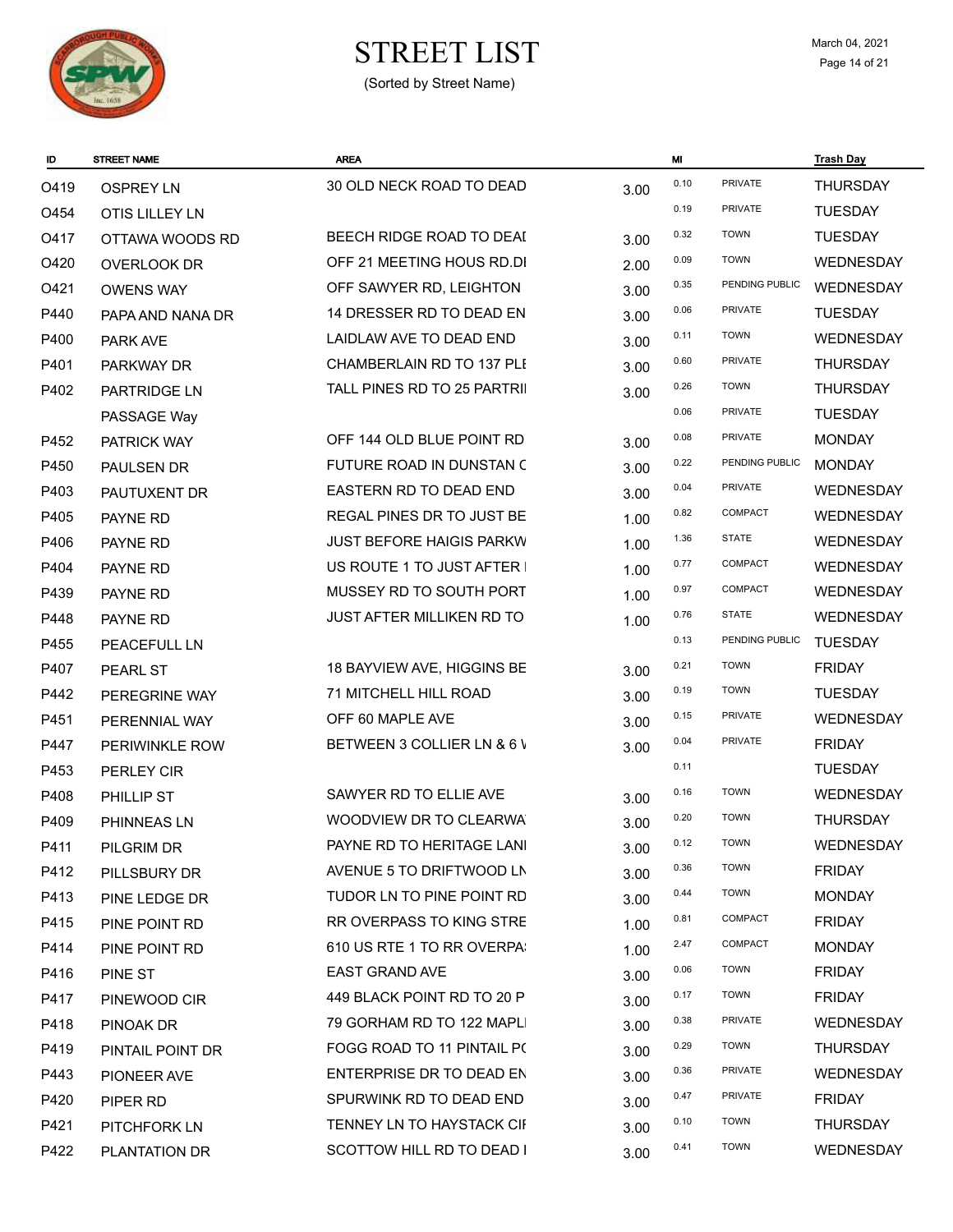

# $\begin{array}{ccc}\n\textbf{STREF LIST} & \textbf{March 04, 2021} \\
\textbf{Page 15 of 21}\n\end{array}$

| ID   | <b>STREET NAME</b>    | <b>AREA</b>                     |      | MI   |                | <b>Trash Day</b> |
|------|-----------------------|---------------------------------|------|------|----------------|------------------|
| P423 | PLAZA DR              | RTE 1 TO HANNAFORD DR           | 3.00 | 0.23 | <b>PRIVATE</b> | WEDNESDAY        |
| P424 | PLEASANT AVE          | PLEASANT HILL RD TO WOOD        | 3.00 | 0.21 | <b>TOWN</b>    | <b>THURSDAY</b>  |
| P425 | PLEASANT HILL RD      | 23 US RTE 1 TO HIGHLAND AV      | 1.00 | 1.76 | <b>COMPACT</b> | <b>THURSDAY</b>  |
| P449 | PLEASANT HILL RD      | FOGG RD TO SPURWINK RD (        | 1.00 | 0.87 | <b>COMPACT</b> | <b>FRIDAY</b>    |
| P426 | PLEASANT HILL RD      | <b>HIGHLAND AVE TO FOGG RD</b>  | 1.00 | 0.68 | <b>COMPACT</b> | THURSDAY         |
| P427 | PLEASANT RIDGE RD     | CHAMBERLAIN RD TO DEAD E        | 3.00 | 0.17 | <b>TOWN</b>    | <b>THURSDAY</b>  |
| P428 | <b>PLOVER LN</b>      | KINGFISHER DR TO DEAD ENI       | 3.00 | 0.06 | <b>TOWN</b>    | <b>THURSDAY</b>  |
| P429 | PLYMOUTH DR           | PAYNE RD TO HERITAGE LN         | 3.00 | 0.14 | <b>TOWN</b>    | WEDNESDAY        |
| P430 | POND VIEW DR          | PLEASANT HILL RD TO DEAD        | 3.00 | 0.33 | <b>TOWN</b>    | <b>THURSDAY</b>  |
| P431 | PORTLAND FARMS RD     | ROUTE 1 TO EASTERN ROAD         | 1.00 | 0.34 | <b>TOWN</b>    | WEDNESDAY        |
| P454 | POSTAL SERVICE WAY    |                                 |      | 0.50 | <b>TOWN</b>    | <b>TUESDAY</b>   |
| P433 | POWDERHORN DR         | NUTTER WAY TO GUNSTOCK          | 3.00 | 0.41 | <b>TOWN</b>    | <b>THURSDAY</b>  |
| P434 | PRIMROSE LN           | PINE POINT RD TO IRIS DR        | 3.00 | 0.07 | <b>TOWN</b>    | <b>MONDAY</b>    |
| P435 | PROFESSIONAL DR       | 9 PORTLAND FARMS RD             | 3.00 | 0.25 | <b>PRIVATE</b> | WEDNESDAY        |
| P436 | PROSPECTOR LN         | FOGG RD TO DEAD END             | 3.00 | 0.24 | <b>TOWN</b>    | <b>THURSDAY</b>  |
| P444 | PROVIDENT DR          | 137 BEECHRIDGE ROAD             | 3.00 | 0.26 | <b>PRIVATE</b> | <b>TUESDAY</b>   |
| P437 | <b>PUMPKIN LN</b>     | COULTHARD FARMS RD TO D         | 3.00 | 0.25 | <b>TOWN</b>    | <b>THURSDAY</b>  |
| P438 | PURITAN DR            | PAYNE RD TO HERITAGE LN         | 3.00 | 0.12 | <b>TOWN</b>    | <b>WEDNESDAY</b> |
| P446 | PYA CT                | 36 DRESSER ROAD TO DEAD         | 3.00 | 0.09 | <b>TOWN</b>    | <b>TUESDAY</b>   |
| Q400 | <b>QUADRANT LN</b>    | <b>NUTTER WAY</b>               | 3.00 | 0.10 | <b>TOWN</b>    | <b>THURSDAY</b>  |
| Q401 | <b>QUARRY RD</b>      | 30 STANFORD LN TO DEAD EN       | 3.00 | 0.40 | PRIVATE        | <b>FRIDAY</b>    |
| Q402 | <b>QUARTERDECK LN</b> | <b>GUNSTOCK RD</b>              | 3.00 | 0.11 | <b>TOWN</b>    | <b>THURSDAY</b>  |
| Q403 | <b>QUEENS DR</b>      | ROUTE 1, NEAR SACO LINE         | 3.00 | 0.21 | <b>TOWN</b>    | <b>MONDAY</b>    |
| Q405 | <b>QUENTIN DR</b>     | 44 GORHAM RD TO MIDDLE S        | 3.00 | 0.43 | <b>TOWN</b>    | <b>WEDNESDAY</b> |
| Q404 | <b>QUIGLEY WAY</b>    | 299 BEECHRIDGE RD TO DEA        | 3.00 | 0.16 | <b>PRIVATE</b> | <b>TUESDAY</b>   |
| R439 | <b>RAELEEN LN</b>     | BUTTERNUT LN TO DEAD ENI        | 3.00 | 0.16 | <b>PRIVATE</b> | <b>WEDNESDAY</b> |
|      | RAGLAN RD             |                                 |      | 0.16 | PENDING PUBLIC | <b>WEDNESDAY</b> |
| R400 | <b>RAMSAY TER</b>     | <b>NELSEN RD TO CHAMBERLAIL</b> | 3.00 | 0.18 | <b>TOWN</b>    | <b>THURSDAY</b>  |
| R401 | RAVEN TER             | EVERGREEN FARMS RD TO D         | 3.00 | 0.07 | <b>TOWN</b>    | <b>MONDAY</b>    |
| R402 | RAYMOND WOOD RD       | <b>BROADTURN RD</b>             | 3.00 | 0.27 | PRIVATE        | <b>MONDAY</b>    |
| R403 | <b>RAYS CIR</b>       | MINUTEMAN DRIVE TO DEAD         | 3.00 | 0.15 | <b>TOWN</b>    | <b>THURSDAY</b>  |
| R447 | <b>RED BARN CIR</b>   | FARMHOUSE RD TO DEADENI         | 3.00 | 0.19 | <b>TOWN</b>    | <b>THURSDAY</b>  |
| R404 | RED BROOK LN          | 49 RUNNING HILL RD              | 3.00 | 0.15 | <b>PRIVATE</b> | WEDNESDAY        |
| R405 | <b>REEF LN</b>        | TALL PINES RD TO DEAD END       | 3.00 | 0.09 | PRIVATE        | <b>THURSDAY</b>  |
| R445 | REFLECTION Sq         | <b>EASTERN VILLAGE</b>          | 2.00 | 0.16 | PENDING PUBLIC | <b>MONDAY</b>    |
| R406 | <b>REGAL PINES DR</b> | PAYNE RD TO DEAD END            | 3.00 | 0.15 | <b>TOWN</b>    | WEDNESDAY        |
| R407 | <b>RESEARCH DR</b>    | CAMPUS DRIVE, MAINE MEDIO       | 3.00 | 0.04 | PRIVATE        | WEDNESDAY        |
| R444 | <b>REVIVAL LN</b>     | <b>EASTERN VILLAGE</b>          | 2.00 | 0.05 | PENDING PUBLIC | <b>MONDAY</b>    |
| R408 | RHONDA DR             | OLD NECK RD TO DEAD END         | 3.00 | 0.15 | <b>TOWN</b>    | <b>THURSDAY</b>  |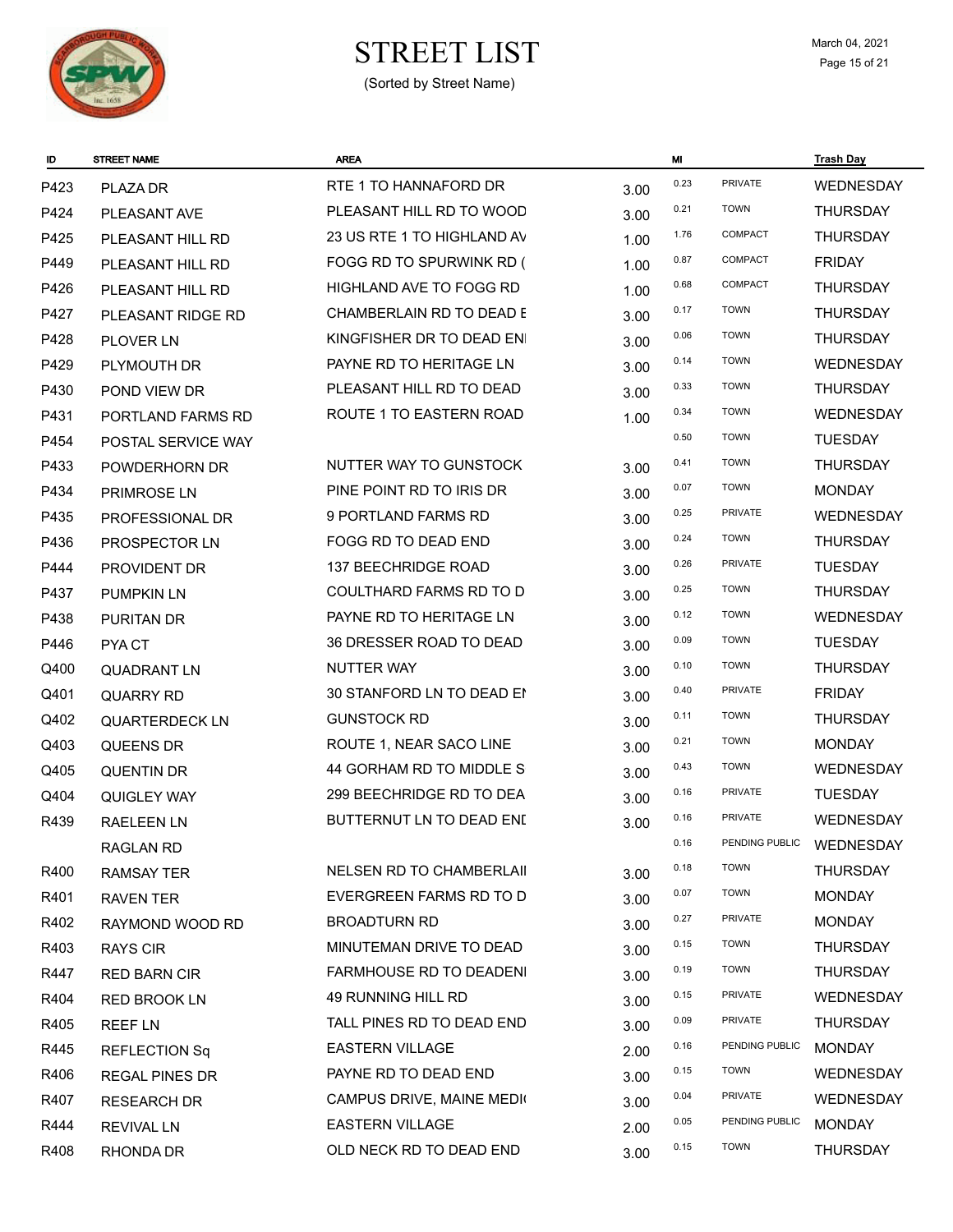

# $\begin{array}{ccc}\n\textbf{STREF LIST} & \textbf{March 04, 2021} \\
\textbf{Page 16 of 21}\n\end{array}$

| ID               | <b>STREET NAME</b>      | <b>AREA</b>                     |      | MI   |                | <b>Trash Day</b> |
|------------------|-------------------------|---------------------------------|------|------|----------------|------------------|
| R446             | <b>RICHARDS WAY</b>     | <b>EASTERN VILLAGE</b>          | 2.00 | 0.06 | PRIVATE        | <b>MONDAY</b>    |
| R443             | <b>RICHMOND ROW</b>     | OFF 3 COLLIER RD, PROUT'S       | 3.00 | 0.07 | PRIVATE        | <b>FRIDAY</b>    |
| R409             | <b>RIDGEWAY RD</b>      | <b>GORHAM RD TO DEAD END</b>    | 3.00 | 0.29 | <b>TOWN</b>    | WEDNESDAY        |
| R410             | <b>RIGBY RD</b>         | PLEASANT HILL RD TO DEAD        | 3.00 | 0.38 | <b>TOWN</b>    | <b>THURSDAY</b>  |
| R411             | <b>RITZCRAFT ST</b>     | HILLCREST TRAILER PARK          | 3.00 | 0.11 | <b>PRIVATE</b> | <b>WEDNESDAY</b> |
| R412             | <b>RIVER BEND LN</b>    | CLAY PITS RD, NEAR BOAT R/      | 3.00 | 0.06 | <b>PRIVATE</b> | THURSDAY         |
| R413             | <b>RIVER PINES DR</b>   | BLACK POINT RD TO DEAD EN       | 3.00 | 0.17 | <b>PRIVATE</b> | <b>THURSDAY</b>  |
| R414             | <b>RIVER SANDS DR</b>   | DEAD END TO PILLSBURY SH        | 3.00 | 0.26 | <b>TOWN</b>    | <b>FRIDAY</b>    |
| R415             | <b>RIVER WOODS DR</b>   | 400 COUNTY RD TO 406 COUN       | 3.00 | 0.81 | <b>TOWN</b>    | <b>TUESDAY</b>   |
| R416             | <b>RIVERVIEW PL</b>     | ROUTE 1 TO DEAD END             | 3.00 | 0.10 | <b>PRIVATE</b> | <b>WEDNESDAY</b> |
| R417             | <b>ROBERTS ST</b>       | ROUTE 1 TO DEAD END             | 3.00 | 0.08 | <b>PRIVATE</b> | WEDNESDAY        |
| R418             | <b>ROBINSON RD</b>      | PLEASANT HILL RD TO DEAD        | 3.00 | 0.25 | <b>TOWN</b>    | <b>THURSDAY</b>  |
| R419             | ROCKY HILL RD           | TALL PINES RD TO DEAD END       | 3.00 | 0.11 | <b>TOWN</b>    | <b>THURSDAY</b>  |
| R449             | ROSCOE RD               |                                 |      | 0.10 | <b>PRIVATE</b> | <b>TUESDAY</b>   |
| R420             | <b>ROSE HILL WAY</b>    | ROUTE 1 TO DEAD END             | 3.00 | 0.05 | <b>TOWN</b>    | <b>MONDAY</b>    |
| R421             | <b>ROSS RD</b>          | PINE POINT RD TO OOB LINE       | 1.00 | 0.84 | <b>TOWN</b>    | <b>MONDAY</b>    |
| R448             | <b>ROUKEY WAY</b>       |                                 |      | 0.17 | <b>PRIVATE</b> | <b>TUESDAY</b>   |
| R422             | ROUNDABOUT DR           | <b>BLACK PT RD, ACROSS FROM</b> | 3.00 | 0.26 | <b>TOWN</b>    | <b>THURSDAY</b>  |
| R423             | ROUNDWOOD DR            | PAYNE RD TO DEAD END            | 3.00 | 0.18 | <b>TOWN</b>    | WEDNESDAY        |
| R432             | ROYAL RIDGE RD          | ROUTE 1 TO 6 ROYAL RIDGE I      | 3.00 | 0.21 | <b>TOWN</b>    | WEDNESDAY        |
| R442             | <b>RUBY MAE LN</b>      | 338 BROADTURN RD TO DEAI        | 3.00 | 0.32 | <b>PRIVATE</b> | <b>TUESDAY</b>   |
| R433             | <b>RUNNING HILL RD</b>  | 412 GORHAM RD TO 138 RUNI       | 1.00 | 1.97 | COMPACT        | <b>WEDNESDAY</b> |
| R434             | <b>RUNNING TIDE DR</b>  | TALL PINES RD TO DEAD END       | 3.00 | 0.15 | <b>PRIVATE</b> | <b>THURSDAY</b>  |
| R435             | <b>RUNWAY RD</b>        | GIBSON RD TO SO PORTLANI        | 3.00 | 0.21 | <b>PRIVATE</b> | <b>THURSDAY</b>  |
| R436             | RYEFIELD DR             | FOXWELL DR TO DEAD END          | 3.00 | 0.23 | <b>TOWN</b>    | <b>MONDAY</b>    |
| S465             | SACCARAPPA LN           | 490 BLACK POINT RD TO DEA       | 3.00 | 0.17 | PRIVATE        | <b>FRIDAY</b>    |
| S400             | SACO ST                 | 465 GORHAM RD TO END OF (       | 1.00 | 0.49 | COMPACT        | WEDNESDAY        |
| S481             | SACO ST                 | END OF COMPACT ZONE TO V        | 1.00 | 0.49 | <b>STATE</b>   | WEDNESDAY        |
| S401             | <b>SAGEBRUSH DR</b>     | SAWYER RD TO DEAD END           | 3.00 | 0.20 | <b>TOWN</b>    | WEDNESDAY        |
| S402             | SALT MARSH CIR          | HIGH POINT RD TO DEAD END       | 3.00 | 0.18 | <b>TOWN</b>    | <b>THURSDAY</b>  |
| S491             | <b>SAMSYD LN</b>        | 9 DRESSER RD TO DEAD END        | 3.00 | 0.14 | PRIVATE        | <b>TUESDAY</b>   |
| S405             | SANCTUARY LN            | BLACK POINT RD TO DEAD EN       | 3.00 | 0.13 | <b>PRIVATE</b> | <b>FRIDAY</b>    |
| S404             | SANDPIPER COVE RD       | KINGFISHER RD TO DEAD ENI       | 3.00 | 0.19 | <b>TOWN</b>    | <b>THURSDAY</b>  |
| S403             | SANDY POINT RD          | HIGH POINT RD TO DEAD END       | 3.00 | 0.23 | <b>TOWN</b>    | <b>THURSDAY</b>  |
| S406             | <b>SANNOX GDN</b>       | 4 GLASGOW RD TO DEAD ENI        | 3.00 | 0.07 | PRIVATE        | <b>THURSDAY</b>  |
| S407             | <b>SARAH LIBERTY LN</b> | 289 HOLMES RD TO DEAD EN        | 3.00 | 0.21 | <b>TOWN</b>    | <b>TUESDAY</b>   |
| S408             | SARATOGA LN             | 64 BROADTURN RD TO DEAD         | 3.00 | 0.42 | <b>TOWN</b>    | <b>MONDAY</b>    |
| S409             | <b>SARGENT RD</b>       | PAYNE RD TO DEAD END            | 3.00 | 0.27 | <b>PRIVATE</b> | <b>WEDNESDAY</b> |
| S <sub>493</sub> | <b>SAWGRASS DR</b>      | OFF SAWYER RD, SAWGRASS         | 3.00 | 0.17 | PRIVATE        | WEDNESDAY        |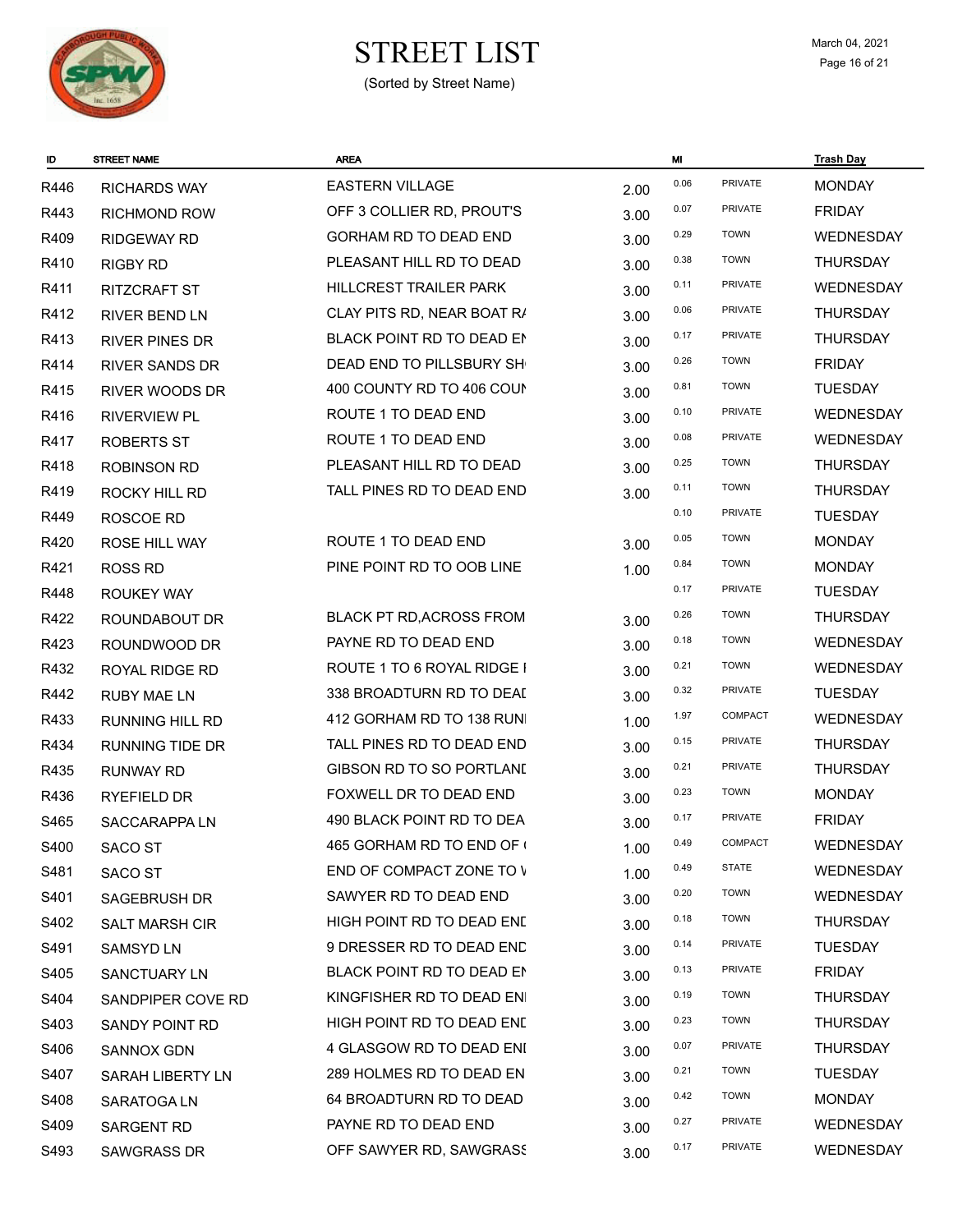

# $\begin{array}{ccc}\n\textbf{STREF LIST} & \textbf{March 04, 2021} \\
\textbf{Page 17 of 21}\n\end{array}$

| ID   | <b>STREET NAME</b>            | <b>AREA</b>                    |      | MI   |                | <b>Trash Day</b> |
|------|-------------------------------|--------------------------------|------|------|----------------|------------------|
| S466 | <b>SAWMILL LN</b>             | WESTBROOK/SCARB LINE, 29       | 3.00 | 0.28 | PRIVATE        | WEDNESDAY        |
| S485 | <b>SAWYER RD</b>              | OAKDALE DR GORHAM RD           | 3.00 | 0.74 | <b>TOWN</b>    | <b>WEDNESDAY</b> |
| S410 | <b>SAWYER RD</b>              | ROUTE 1 TO OAKDALE DR          | 1.00 | 0.55 | <b>TOWN</b>    | <b>WEDNESDAY</b> |
| S411 | <b>SAWYER ST</b>              | 6 SPURWINK ST TO 26 SAWYE      | 1.00 | 0.50 | <b>TOWN</b>    | <b>FRIDAY</b>    |
| S412 | <b>SCABBARD RD</b>            | POWDERHORN DR TO DEAD I        | 3.00 | 0.08 | <b>TOWN</b>    | <b>THURSDAY</b>  |
| S468 | <b>SCAMMAN RD</b>             | 29 BEECHRIDGE ROAD             | 3.00 | 0.03 | <b>PRIVATE</b> | <b>WEDNESDAY</b> |
| S498 | SCARBOROUGH DOWNS RD          |                                |      | 1.47 | PENDING PUBLIC | WEDNESDAY        |
| S500 | <b>SCARBOROUGH DOWNS RD</b>   | PAYNE RD TO COMPACT ZONI       | 1.00 | 0.18 | PENDING PUBLIC | WEDNESDAY        |
| S498 | <b>SCARBOROUGH DOWNS RD</b>   |                                |      | 0.77 | PRIVATE        | <b>TUESDAY</b>   |
| S499 | <b>SCARBOROUGH MEMORIAL C</b> |                                |      | 0.25 |                | <b>TUESDAY</b>   |
| S414 | <b>SCHOONER RD</b>            | POWDERHORN DR TO DEAD I        | 3.00 | 0.34 | <b>TOWN</b>    | <b>THURSDAY</b>  |
| S477 | <b>SCIENCE PARK RD</b>        | 69 ROUTE 1 FORMERLEY NON       | 3.00 | 0.20 | PRIVATE        | <b>WEDNESDAY</b> |
| S415 | <b>SCOTTOW HILL RD</b>        | <b>HAIGIS PKWY TO PAYNE RD</b> | 1.00 | 0.95 | <b>TOWN</b>    | <b>WEDNESDAY</b> |
| S416 | <b>SCOTTOW WAY</b>            | TWO ROD RD TO DEAD END         | 3.00 | 0.11 | <b>PRIVATE</b> | <b>WEDNESDAY</b> |
| S469 | <b>SCOUT DR</b>               | 348 BROADTURN RD TO DEAI       | 3.00 | 0.18 | <b>PRIVATE</b> | <b>TUESDAY</b>   |
| S417 | <b>SEA MEADOWS LN</b>         | EAST GRAND AVE TO DEAD E       | 3.00 | 0.04 | <b>PRIVATE</b> | <b>FRIDAY</b>    |
| S418 | <b>SEA ROSE LN</b>            | EAST GRAND AVE TO DEAD E       | 3.00 | 0.06 | <b>TOWN</b>    | <b>FRIDAY</b>    |
| S480 | <b>SEAL ROCK DR</b>           | PROUT'S NECK, 510 BLACK PI     | 3.00 | 0.33 | PRIVATE        | <b>FRIDAY</b>    |
| S419 | <b>SEAVEY LANDING RD</b>      | PINE POINT RD TO 58 SEAVEY     | 3.00 | 0.53 | <b>TOWN</b>    | <b>MONDAY</b>    |
| S420 | <b>SEAVIEW AVE</b>            | WESTWOOD AVE TO LIBBY ST       | 3.00 | 0.05 | <b>TOWN</b>    | <b>MONDAY</b>    |
| S421 | <b>SECOND AVE</b>             | ELMWOOD AVE TO SUNSET AT       | 3.00 | 0.13 | <b>TOWN</b>    | WEDNESDAY        |
| S487 | SEPTEMBER WAY                 | NEAR 262 BROADTURN RD          | 2.00 | 0.08 | <b>PRIVATE</b> | <b>TUESDAY</b>   |
| S422 | <b>SEQUOIA LN</b>             | HUNNEWELL RD TO DEAD EN        | 3.00 | 0.31 | <b>TOWN</b>    | <b>WEDNESDAY</b> |
| S496 | <b>SERENDIPITY LN</b>         | OFF 78 MITCHELL HILL RD, DE    |      | 0.12 | <b>PRIVATE</b> | <b>TUESDAY</b>   |
| S423 | <b>SERENITY DR</b>            | EASTERN RD TO DEAD END         | 3.00 | 0.19 | <b>TOWN</b>    | <b>WEDNESDAY</b> |
| S424 | <b>SEWELL CIR</b>             | BROADTURN RD TO BROADTI        | 3.00 | 0.13 | <b>PRIVATE</b> | <b>MONDAY</b>    |
| S425 | <b>SEXTANT LN</b>             | <b>GUNSTOCK RD TO DEAD END</b> | 3.00 | 0.15 | <b>TOWN</b>    | <b>THURSDAY</b>  |
| S464 | <b>SHADY CREEK LN</b>         | 20 HIDDEN CREEK DR TO DE/      | 3.00 | 0.20 | <b>TOWN</b>    | <b>MONDAY</b>    |
| S426 | SHELL ST                      | <b>HOUGHTON ST TO FOREST S</b> | 3.00 | 0.05 | <b>TOWN</b>    | <b>FRIDAY</b>    |
| S497 | <b>SHERMAN CIR</b>            |                                |      | 0.13 |                | <b>TUESDAY</b>   |
| S427 | SHIPWRECK RD                  | CHAMPION ST TO DEAD END        | 3.00 | 0.09 | <b>TOWN</b>    | <b>FRIDAY</b>    |
| S429 | SILVER BROOK CIR              | 31 RIVER WOODS DR TO DEA       | 3.00 | 0.28 | <b>TOWN</b>    | <b>TUESDAY</b>   |
| S476 | SIMPLE PLEASURES PL           | 14 ASHSWAMP RD TO DEAD E       | 3.00 | 0.13 | PRIVATE        | <b>MONDAY</b>    |
| S490 | SIMPLICITY PL                 | <b>EASTERN VILLAGE</b>         | 2.00 | 0.05 | PENDING PUBLIC | <b>MONDAY</b>    |
| S486 | <b>SKILLINGS DR</b>           | FUTURE RD IN DUNSTAN CRC       | 3.00 | 0.04 | PENDING PUBLIC | <b>MONDAY</b>    |
| S430 | <b>SKYLINE ST</b>             | HILLCREST TRAILER PARK         | 3.00 | 0.11 | <b>PRIVATE</b> | <b>WEDNESDAY</b> |
| S432 | SMITHERS WAY                  | 490 BLACK PT RD, BEFORE IN     | 3.00 | 0.08 | PRIVATE        | <b>FRIDAY</b>    |
| S482 | <b>SNOW CANNING RD</b>        | PINE POINT RD TO DEAD END      | 3.00 | 0.33 | <b>TOWN</b>    | <b>MONDAY</b>    |
| S434 | SNOW RD                       | PINE POINT RD TO DEAD END      | 3.00 | 0.34 | <b>TOWN</b>    | <b>MONDAY</b>    |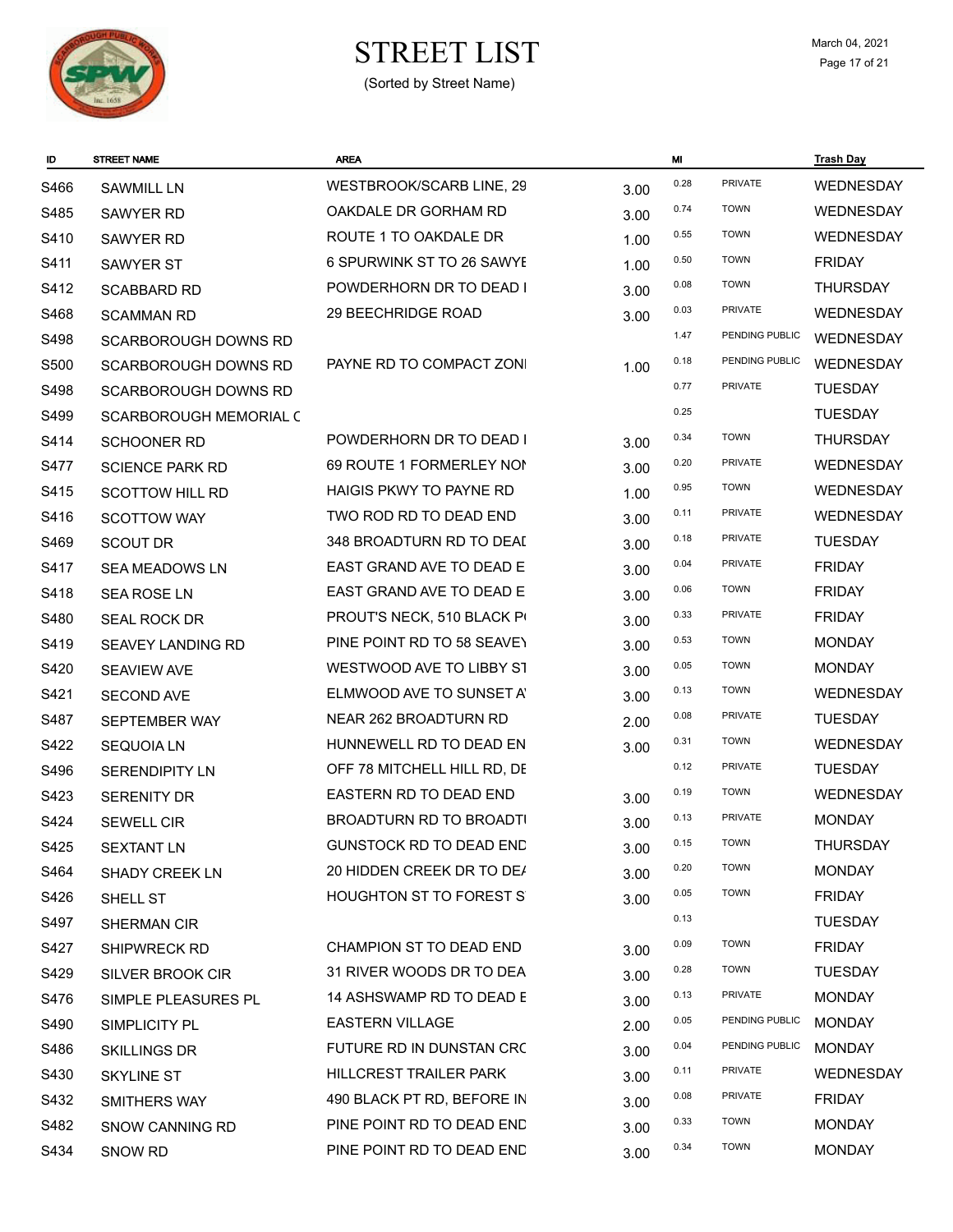

# $\begin{array}{ccc}\n\textbf{STREF LIST} & \textbf{March 04, 2021} \\
\textbf{Page 18 of 21}\n\end{array}$

| ID   | <b>STREET NAME</b>          | <b>AREA</b>                    |      | MI   |                | <u>Trash Day</u> |
|------|-----------------------------|--------------------------------|------|------|----------------|------------------|
| S435 | SNOWBERRY DR                | PINE POINT RD TO DEAD END      | 3.00 | 0.30 | <b>TOWN</b>    | <b>MONDAY</b>    |
|      | SNOWY OWL LN                |                                |      | 0.24 | PENDING PUBLIC | <b>TUESDAY</b>   |
| S475 | SOPHIA AVE                  | 546 DESFOSSES AVE TO DESI      | 3.00 | 0.23 | <b>PRIVATE</b> | <b>WEDNESDAY</b> |
| S436 | SOUTHBOROUGH DR             | PAYNE RD TO DEAD END           | 3.00 | 0.12 | <b>TOWN</b>    | <b>WEDNESDAY</b> |
| S437 | SOUTHGATE RD                | ROUTE 1 TO MANSON-LIBBY I      | 1.00 | 0.39 | <b>TOWN</b>    | <b>MONDAY</b>    |
| S438 | SOUTHPOINTE DR              | COMMERCE DR TO DEAD ENI        | 3.00 | 0.22 | <b>PRIVATE</b> | <b>MONDAY</b>    |
| S479 | SPRAGUE WAY                 | <b>BEHIND KAILER VAIL HOME</b> | 3.00 | 0.28 | <b>PRIVATE</b> | <b>FRIDAY</b>    |
| S439 | <b>SPRING ST</b>            | GORHAM ROAD TO PAYNE RE        | 1.00 | 0.55 | COMPACT        | <b>WEDNESDAY</b> |
| S440 | SPRINGBROOK LN              | LONGMEADOW RD                  | 3.00 | 0.23 | <b>TOWN</b>    | <b>TUESDAY</b>   |
| S441 | <b>SPRUCE CIR</b>           | TALL PINES RD TO DEAD END      | 3.00 | 0.11 | <b>TOWN</b>    | <b>THURSDAY</b>  |
| S442 | <b>SPURWINK RD</b>          | 340 BLACK PT RD TO OCEAN,      | 1.00 | 1.12 | <b>STATE</b>   | <b>FRIDAY</b>    |
| S443 | <b>SPURWINK RD</b>          | OCEAN AVE TO CAPE ELIZABI      | 1.00 | 1.92 | COMPACT        | <b>FRIDAY</b>    |
| S444 | <b>STADDLE LN</b>           | 203 PINE POINT RD TO DEAD      | 3.00 | 0.11 | <b>PRIVATE</b> | <b>MONDAY</b>    |
| S445 | <b>STANFORD LN</b>          | SPURWINK RD TO DEAD END        | 3.00 | 0.30 | <b>PRIVATE</b> | <b>FRIDAY</b>    |
| S489 | <b>STANLEY DR</b>           | JOSHUA LIBBY RD TO DEAD E      | 3.00 | 0.15 | <b>PRIVATE</b> | <b>WEDNESDAY</b> |
| S446 | STARBIRD RD                 | SPURWINK RD TO DEAD END        | 3.00 | 0.20 | <b>PRIVATE</b> | <b>FRIDAY</b>    |
| S447 | <b>STARPINE LN</b>          | 6 MERRILL ST TO DEAD END       | 3.00 | 0.09 | <b>PRIVATE</b> | <b>MONDAY</b>    |
|      | <b>STATION WAY</b>          |                                |      | 0.05 | <b>PRIVATE</b> |                  |
| S448 | STEEPLECHASE DR             | EQUESTRIAN WAY TO DEAD E       | 3.00 | 0.08 | <b>TOWN</b>    | <b>MONDAY</b>    |
| S449 | STERLINGWOOD DR             | BROADTURN RD TO DEAD EN        | 3.00 | 0.25 | <b>TOWN</b>    | <b>TUESDAY</b>   |
| S484 | STEWART DR                  | ROUTE 1 TO END OF STEWAF       | 3.00 | 1.00 | PENDING PUBLIC | <b>MONDAY</b>    |
| S451 | <b>STONE RD</b>             | BLACK POINT RD TO BLACK P      | 3.00 | 0.19 | <b>PRIVATE</b> | <b>THURSDAY</b>  |
| S452 | STONEBROOKE RD              | BROADTURN RD TO DEAD EN        | 3.00 | 0.60 | <b>TOWN</b>    | <b>MONDAY</b>    |
| S453 | STONERIDGE DR               | SPURWINK RD TO DEAD END        | 3.00 | 0.35 | <b>PRIVATE</b> | <b>FRIDAY</b>    |
| S454 | STONEY CREEK DR             | EVERGREEN FARM RD TO DE        | 3.00 | 0.24 | <b>PRIVATE</b> | <b>MONDAY</b>    |
| S455 | <b>STORER ST</b>            | HILLSIDE AVE TO KENNEDY D      | 3.00 | 0.09 | <b>TOWN</b>    | <b>MONDAY</b>    |
| S456 | STRATTON RD                 | EASTERN RD TO DEAD END         | 3.00 | 0.37 | PRIVATE        | WEDNESDAY        |
| S457 | <b>STRAWBERRY FIELDS LN</b> | BLACK POINT RD TO DEAD EN      | 3.00 | 0.17 | <b>PRIVATE</b> | <b>THURSDAY</b>  |
| S478 | <b>STUGALN</b>              | BETWEEN SCOTTOW HILL RD        | 3.00 | 0.26 | <b>PRIVATE</b> | WEDNESDAY        |
| S473 | <b>SULLIVAN FARM RD</b>     | 210 EASTERN RD TO DEAD EI      | 3.00 | 0.05 | <b>PRIVATE</b> | <b>MONDAY</b>    |
| S494 | <b>SUMACLN</b>              | OFF SAWYER RD, SAWGRASS        | 3.00 | 0.13 | <b>PRIVATE</b> | <b>WEDNESDAY</b> |
| S458 | SUMMERFIELD LN              | SERENITY DR TO DEAD END        | 3.00 | 0.22 | <b>TOWN</b>    | WEDNESDAY        |
| S488 | <b>SUNRISE DR</b>           | OFF 78 SCOTTOW HILL RD         | 2.00 | 0.20 | <b>PRIVATE</b> | WEDNESDAY        |
| S459 | SUNSET RD                   | FIRST ST TO MAPLE AVE          | 3.00 | 0.32 | <b>TOWN</b>    | <b>WEDNESDAY</b> |
| S460 | <b>SURREY LN</b>            | ORCHARD ST TO CARRIAGE \       | 3.00 | 0.11 | <b>TOWN</b>    | <b>MONDAY</b>    |
| S461 | <b>SUSAN AVE</b>            | BROADTURN RD TO DEAD EN        | 3.00 | 0.12 | <b>TOWN</b>    | <b>MONDAY</b>    |
| S495 | <b>SWANEY WAY</b>           |                                |      | 0.14 | <b>PRIVATE</b> | <b>TUESDAY</b>   |
| S462 | SWEETBRIER LN               | 380 GORHAM RD TO DEAD EN       | 3.00 | 0.28 | <b>TOWN</b>    | <b>WEDNESDAY</b> |
| S463 | SYLVAN RD                   | PINE POINT RD TO HILLSIDE /    | 3.00 | 0.26 | <b>TOWN</b>    | <b>MONDAY</b>    |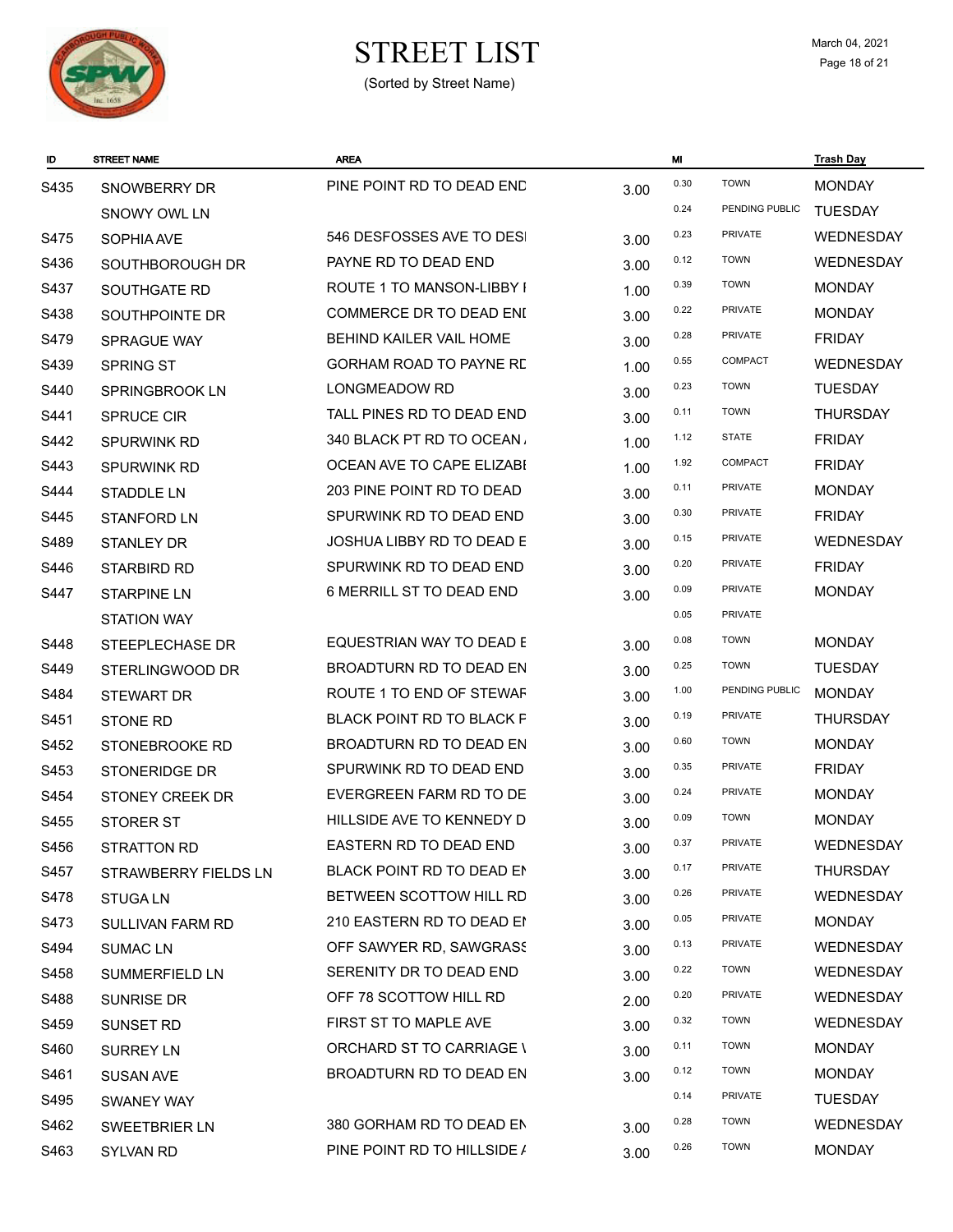

# $\begin{array}{ccc}\n\textbf{STREF LIST} & \textbf{March 04, 2021} \\
\textbf{Page 19 of 21}\n\end{array}$

| ID   | <b>STREET NAME</b>     | <b>AREA</b>                     |      | MI   |                | <b>Trash Day</b> |
|------|------------------------|---------------------------------|------|------|----------------|------------------|
| T400 | <b>TALL PINES RD</b>   | PARTRIDGE LN TO ORCHARD         | 3.00 | 0.73 | <b>TOWN</b>    | <b>THURSDAY</b>  |
| T432 | <b>TAMARACK LN</b>     | GORHAM RD AT SOUTH COAS         | 2.00 | 0.34 | <b>TOWN</b>    | WEDNESDAY        |
| T401 | <b>TANGLEWOOD CIR</b>  | WINDSOR PINES DR TO DEAD        | 3.00 | 0.12 | <b>TOWN</b>    | <b>MONDAY</b>    |
| T402 | <b>TAPLEY RD</b>       | BURNHAM RD TO SACO LINE         | 2.00 | 0.83 | <b>TOWN</b>    | <b>TUESDAY</b>   |
| T431 | <b>TASHIA WAY</b>      | OFF 21 ASSELYN DR               | 2.00 | 0.07 | <b>PRIVATE</b> | WEDNESDAY        |
| T403 | <b>TASKER AVE</b>      | JONES CREEK DR TO KING ST       | 3.00 | 0.06 | <b>TOWN</b>    | <b>FRIDAY</b>    |
| T404 | <b>TEAL POINT DR</b>   | WHISTLER LANDING TO DEAD        | 3.00 | 0.35 | <b>PRIVATE</b> | WEDNESDAY        |
| T405 | <b>TECHNOLOGY WAY</b>  | <b>ENTERPRISE DRIVE</b>         | 2.00 | 0.31 | <b>TOWN</b>    | WEDNESDAY        |
| T406 | <b>TENNEY LN</b>       | PLEASANT HILL RD TO DEAD        | 3.00 | 0.71 | <b>TOWN</b>    | <b>THURSDAY</b>  |
| T435 | <b>TENTH ST</b>        | OFF 84 EAST GRAND AVE           | 2.00 | 0.03 | <b>PRIVATE</b> | <b>FRIDAY</b>    |
| T439 | THERESA MASSE LN       | $1 - 40$                        |      | 0.39 | <b>PRIVATE</b> | <b>TUESDAY</b>   |
| T407 | THIRD AVE              | ELMWOOD AVE TO SUNSET R         | 3.00 | 0.12 | <b>TOWN</b>    | WEDNESDAY        |
| T408 | <b>THOMAS DR</b>       | OLD NECK RD TO DEAD END         | 3.00 | 0.38 | <b>TOWN</b>    | <b>THURSDAY</b>  |
| T409 | THORNTON RD            | <b>BLACK POINT RD TO WESTWO</b> | 3.00 | 0.12 | <b>TOWN</b>    | <b>THURSDAY</b>  |
| T427 | THUNDER RD             | 96 BURNHAM RD TO DEAD EN        | 3.00 | 0.31 | PRIVATE        | <b>TUESDAY</b>   |
| T410 | <b>THURSTON LN</b>     | 12 KERRYMAN CIR TO DEAD E       | 3.00 | 0.17 | <b>TOWN</b>    | <b>TUESDAY</b>   |
| T411 | TIBBETTS RD            | BROADTURN RD TO DEAD EN         | 3.00 | 0.63 | <b>PRIVATE</b> | <b>TUESDAY</b>   |
| T412 | <b>TIDE MILL LN</b>    | BLACK POINT RD TO DEAD EN       | 3.00 | 0.06 | <b>PRIVATE</b> | <b>THURSDAY</b>  |
| T424 | <b>TIGER LILY LN</b>   | 10 CORALBURST LN TO DEAD        | 3.00 | 0.09 | <b>TOWN</b>    | <b>THURSDAY</b>  |
| T433 | TIMBER SANDS DR        | 250 HOLMES RD TO DEAD EN        | 2.00 | 0.32 | <b>TOWN</b>    | <b>TUESDAY</b>   |
| T413 | <b>TOPAZ DR</b>        | 401 TOPAZ TO DR TO DEAD EI      | 3.00 | 0.30 | <b>PRIVATE</b> | WEDNESDAY        |
| T425 | <b>TRACK VIEW TER</b>  | 74 SAWYER RD TO DEAD END        | 3.00 | 0.14 | PRIVATE        | WEDNESDAY        |
| T430 | <b>TRADEMARK DR</b>    | 1 TRADEMARK DR TO 4 TRAD        | 1.00 | 0.12 | <b>TOWN</b>    | <b>TUESDAY</b>   |
| T434 | <b>TRADITIONAL ST</b>  | <b>EASTERN VILLAGE</b>          | 2.00 | 0.10 | PENDING PUBLIC | <b>MONDAY</b>    |
| T426 | <b>TRAILS END</b>      | 211 BROADTURN RD TO DEAL        | 3.00 | 0.33 | <b>PRIVATE</b> | <b>TUESDAY</b>   |
| T414 | TRAPPER JOHN RD        | 14 TAPLEY RD TO DEAD END        | 3.00 | 0.24 | <b>TOWN</b>    | <b>TUESDAY</b>   |
| T415 | TRAVELO ST             | HILLCREST TRAILER PARK          | 3.00 | 0.05 | <b>PRIVATE</b> | WEDNESDAY        |
| T438 | TREE FROG LN           | BETWEEN 78 - 94 ASH SWAMI       | 3.00 | 0.12 | PRIVATE        | <b>MONDAY</b>    |
| T437 | <b>TRILLIUM WAY</b>    | OFF ASH SWAMP RD                | 3.00 | 0.32 | <b>TOWN</b>    | <b>MONDAY</b>    |
| T416 | <b>TROSTLE LN</b>      | 15 BAYBERRY LN TO DEAD EN       | 3.00 | 0.04 | PRIVATE        | <b>THURSDAY</b>  |
| T417 | TROTWOOD ST            | HILLCREST TRAILER PARK          | 3.00 | 0.04 | PRIVATE        | WEDNESDAY        |
| T429 | <b>TROUT POND LN</b>   | WEST BEECHRIDGE RD & DRI        | 3.00 | 0.26 | PRIVATE        | <b>TUESDAY</b>   |
| T440 | <b>TUCKER BROOK DR</b> |                                 |      | 0.19 | PENDING PUBLIC | <b>TUESDAY</b>   |
| T418 | <b>TUDOR LN</b>        | WINDSOR PINES TO PINE LED       | 3.00 | 0.06 | <b>TOWN</b>    | <b>MONDAY</b>    |
| T419 | <b>TURNBERRY CIR</b>   | 24 WOODFIELD DR TO DEAD I       | 3.00 | 0.18 | <b>TOWN</b>    | <b>TUESDAY</b>   |
| T436 | <b>TURNER WAY</b>      | OFF JASPER ST, BETW PINE I      | 3.00 | 0.18 | <b>PRIVATE</b> | <b>MONDAY</b>    |
| T420 | <b>TWILIGHT DR</b>     | 66 MITCHELL HILL RD TO DEA      | 3.00 | 0.21 | PRIVATE        | <b>TUESDAY</b>   |
| T421 | TWO ROD RD             | 69 SCOTTOW HILL TO PAYNE        | 1.00 | 0.61 | <b>TOWN</b>    | <b>WEDNESDAY</b> |
| T423 | TWO ROD RD             | PAYNE ROAD TO HOLMES RD         | 1.00 | 1.30 | <b>TOWN</b>    | <b>WEDNESDAY</b> |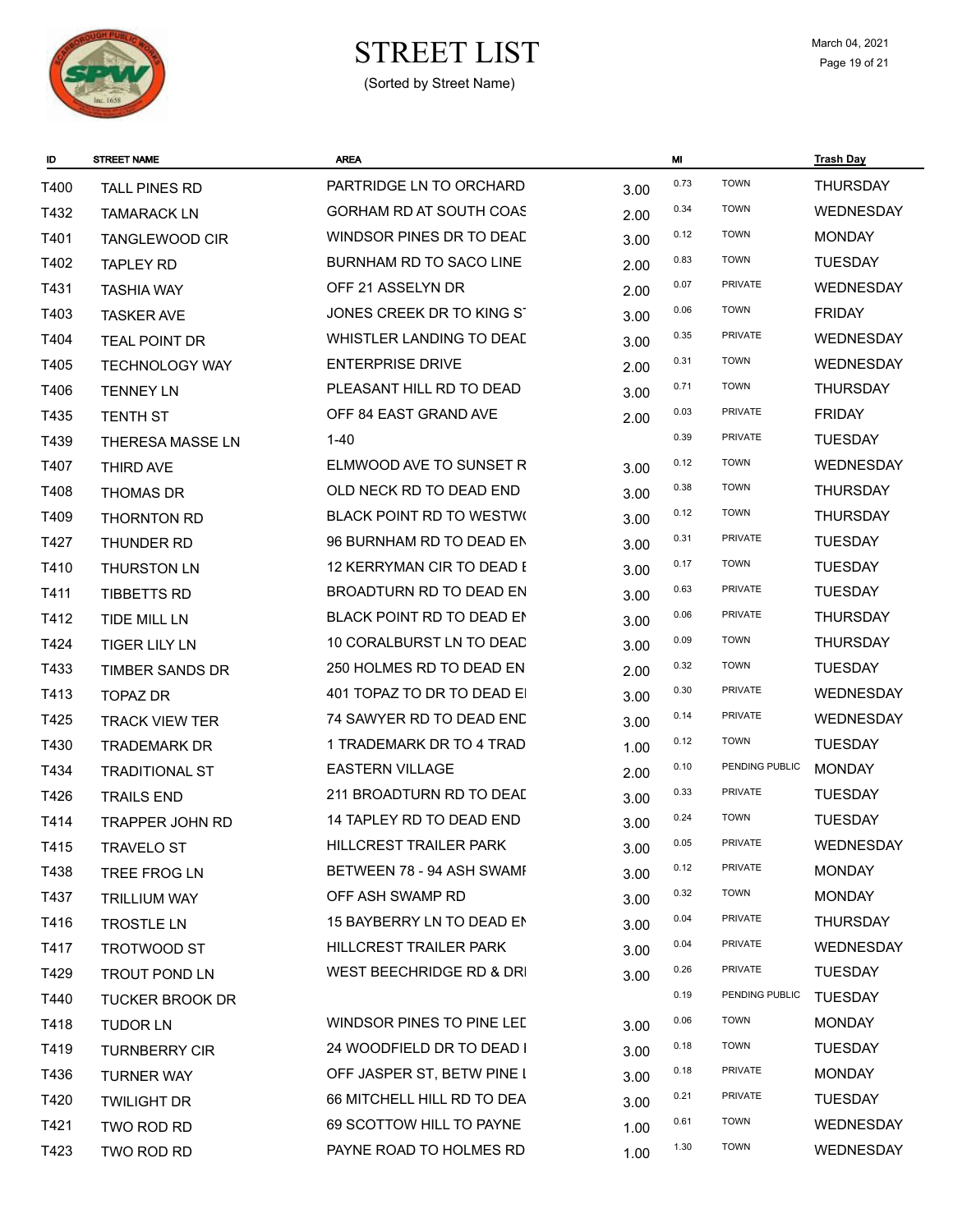

# $\begin{array}{ccc}\n\textbf{STREF LIST} & \textbf{March 04, 2021} \\
\textbf{Page 20 of 21}\n\end{array}$

| ID   | <b>STREET NAME</b>         | <b>AREA</b>                     |      | MI   |                | <b>Trash Day</b> |
|------|----------------------------|---------------------------------|------|------|----------------|------------------|
| T422 | <b>TYLER DERICK LN</b>     | 135 BURNHAM RD TO DEAD E        | 3.00 | 0.10 | PRIVATE        | <b>TUESDAY</b>   |
| U428 | US ROUTE 1                 | MILLIKEN RD TO SACO LINE        | 3.00 | 1.77 | COMPACT        | <b>MONDAY</b>    |
| U424 | US ROUTE 1                 | SO.PORTLAND LINE TO I-295 (     | 3.00 | 1.63 | COMPACT        | <b>WEDNESDAY</b> |
| U425 | <b>US ROUTE 1</b>          | <b>I-295 CONNECTOR TO GORHA</b> | 1.00 | 1.00 | COMPACT        | <b>THURSDAY</b>  |
| U426 | US ROUTE 1                 | GORHAM RD TO SOUTH GATE         | 3.00 | 1.70 | COMPACT        | <b>THURSDAY</b>  |
| U427 | US ROUTE 1                 | SOUTH GATE RD TO MILLIKEN       | 3.00 | 0.62 | COMPACT        | <b>MONDAY</b>    |
| V400 | <b>VAGABOND ST</b>         | HILLCREST TRAILER PARK          | 3.00 | 0.45 | <b>PRIVATE</b> | WEDNESDAY        |
| V401 | VAL TER                    | BLACK POINT RD TO DEAD EN       | 3.00 | 0.16 | <b>TOWN</b>    | <b>THURSDAY</b>  |
| V402 | VAN CARLL CIR              | BLACK POINT RD TO DEAD EN       | 3.00 | 0.10 | <b>TOWN</b>    | <b>THURSDAY</b>  |
| V403 | <b>VANCE ST</b>            | SACO ST TO DEAD END             | 3.00 | 0.09 | <b>TOWN</b>    | <b>WEDNESDAY</b> |
| V404 | <b>VERRIER LN</b>          | 16 FERRY RD TO DEAD END         | 3.00 | 0.06 | <b>PRIVATE</b> | <b>FRIDAY</b>    |
| V405 | <b>VESPER ST</b>           | 48 VESPER ST TO GREENWO         | 3.00 | 0.18 | <b>TOWN</b>    | <b>FRIDAY</b>    |
| V285 | <b>VICTORIAN ST</b>        |                                 | 9.00 | 0.05 | <b>PRIVATE</b> | <b>MONDAY</b>    |
| V406 | <b>VICTORY LN</b>          | <b>151 HOLMES ROAD</b>          | 3.00 | 0.12 | <b>PRIVATE</b> | <b>TUESDAY</b>   |
| V407 | <b>VINDALE ST</b>          | HILLCREST TRAILER PARK          | 3.00 | 0.04 | <b>PRIVATE</b> | WEDNESDAY        |
| V409 | <b>VIRDAP ST</b>           | <b>6 SHIPWRECK LANE</b>         | 3.00 | 0.05 | <b>PRIVATE</b> | <b>FRIDAY</b>    |
| V412 | <b>VISTA DR</b>            | <b>EASTERN VILLAGE</b>          | 2.00 | 0.38 | PENDING PUBLIC | <b>MONDAY</b>    |
| W400 | <b>WAGNER WAY</b>          | <b>86 PLEASANT HILL RD</b>      | 3.00 | 0.10 | <b>PRIVATE</b> | <b>THURSDAY</b>  |
| W441 | <b>WALDRON DR</b>          | DUNSTAN CROSSING DEVEL(         | 3.00 | 0.37 | <b>TOWN</b>    | <b>MONDAY</b>    |
|      | <b>WALDRON DR</b>          | DUNSTAN CROSSING DEVEL(         | 3.00 | 0.37 | PENDING PUBLIC | <b>MONDAY</b>    |
| W401 | <b>WARD ST</b>             | 259 ROUTE 1 TO DEAD END         | 3.00 | 0.18 | <b>TOWN</b>    | <b>MONDAY</b>    |
| W449 | <b>WARREN WAY</b>          |                                 |      | 0.31 | <b>PRIVATE</b> | <b>TUESDAY</b>   |
| W402 | <b>WASHINGTON AVE</b>      | 22 MANSON-LIBBY TO LINCOL       | 1.00 | 0.99 | <b>TOWN</b>    | <b>MONDAY</b>    |
| W447 | <b>WASSAMSKIDR</b>         | OFF 56 SACO ST, DRIVEWAY I      | 2.00 | 0.15 | PRIVATE        | WEDNESDAY        |
| W436 | <b>WATERS EDGE TER</b>     | 94 MAPLE AVENUE                 | 3.00 | 0.04 | PRIVATE        | WEDNESDAY        |
| W403 | <b>WAYNE CIR</b>           | <b>NELSEN RD DEAD END</b>       | 3.00 | 0.04 | <b>TOWN</b>    | <b>THURSDAY</b>  |
| W446 | WEATHERVANE WAY            | HIGHLAND AVE TO FARMHOU         | 3.00 | 0.30 | <b>TOWN</b>    | THURSDAY         |
| W442 | <b>WEBSTER WAY</b>         | DUNSTAN CROSSING DEVEL(         | 3.00 | 0.13 | <b>TOWN</b>    | <b>MONDAY</b>    |
| W404 | WEDGEWOOD ST               | EASTERN RD TO DEAD END          | 3.00 | 0.11 | <b>TOWN</b>    | WEDNESDAY        |
| W405 | <b>WELCH DR</b>            | WOODLAND RD TO DEAD ENI         | 3.00 | 0.16 | <b>TOWN</b>    | <b>THURSDAY</b>  |
| W440 | WENTWORTH DR               | <b>GORHAM RD TO WENTWORTI</b>   | 3.00 | 0.15 | <b>TOWN</b>    | WEDNESDAY        |
| W406 | <b>WEST BEECH RIDGE RD</b> | 58 BEECH RIDGE ROAD             | 3.00 | 0.67 | <b>TOWN</b>    | <b>TUESDAY</b>   |
| W407 | <b>WESTWOOD AVE</b>        | 246 ROUTE 1 TO DEAD END         | 3.00 | 0.27 | <b>TOWN</b>    | <b>MONDAY</b>    |
| W408 | <b>WHIPPLE LN</b>          | 47 TWO ROD RD TO 28 WHIPF       | 3.00 | 0.26 | <b>TOWN</b>    | WEDNESDAY        |
| W409 | <b>WHISPERING SURF LN</b>  | 44 OLD NECK RD TO DEAD EN       | 3.00 | 0.05 | <b>PRIVATE</b> | <b>THURSDAY</b>  |
| W410 | <b>WHISTLER LNDG</b>       | EASTERN RD AT ROTARY, MA        | 3.00 | 0.43 | PRIVATE        | WEDNESDAY        |
| W450 | <b>WHITE HORSE LN</b>      |                                 |      | 0.04 | PRIVATE        |                  |
| W411 | <b>WHITE SANDS LN</b>      | KENT ST TO DEAD END, HIGG       | 3.00 | 0.05 | <b>PRIVATE</b> | <b>FRIDAY</b>    |
| W412 | <b>WHITETAIL WAY</b>       | 162 GORHAM RD TO DEAD EN        | 3.00 | 0.16 | PRIVATE        | WEDNESDAY        |